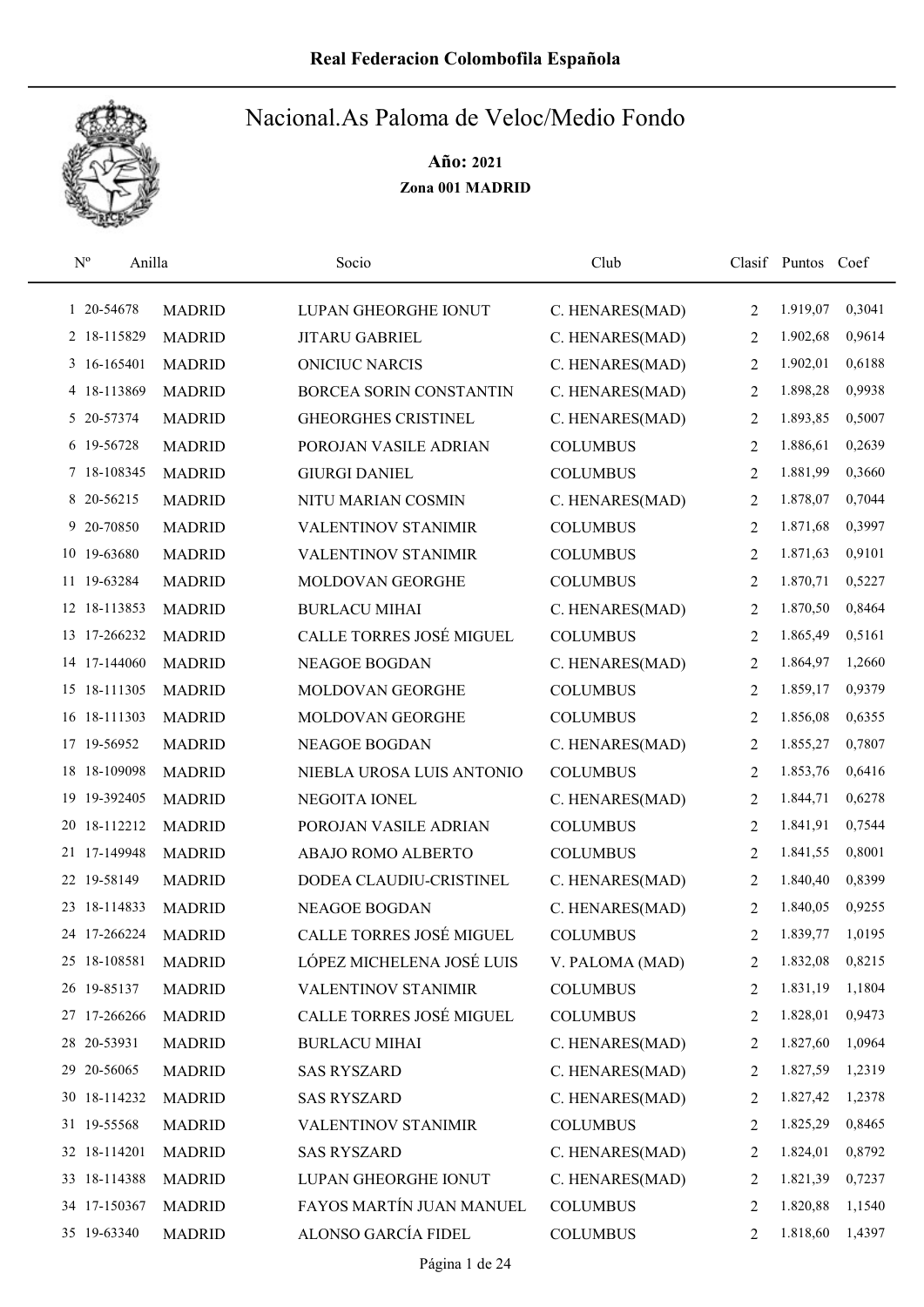

| $\mathbf{N}^{\text{o}}$ | Anilla        | Socio                              | Club            |                | Clasif Puntos Coef |        |
|-------------------------|---------------|------------------------------------|-----------------|----------------|--------------------|--------|
| 36 19-750882            | <b>MADRID</b> | <b>SAS RYSZARD</b>                 | C. HENARES(MAD) | 2              | 1.818,31           | 1,4439 |
| 37 19-63294             | <b>MADRID</b> | MOLDOVAN GEORGHE                   | <b>COLUMBUS</b> | $\overline{2}$ | 1.817,39           | 0,9449 |
| 38 17-229975            | <b>MADRID</b> | DODEA CLAUDIU-CRISTINEL            | C. HENARES(MAD) | 2              | 1.813,32           | 1,6177 |
| 39 17-266275            | <b>MADRID</b> | CALLE TORRES JOSÉ MIGUEL           | <b>COLUMBUS</b> | 2              | 1.811,97           | 1,0810 |
| 19-67056<br>40          | <b>MADRID</b> | DUMITREANU ALBU RAZVAN FLOROLUMBUS |                 | 2              | 1.807,96           | 1,6654 |
| 20-49888<br>41          | <b>MADRID</b> | <b>FLOREA SEBASTIAN</b>            | <b>COLUMBUS</b> | 2              | 1.806,23           | 1,2874 |
| 42 18-112470            | <b>MADRID</b> | ABAJO ROMO ALBERTO                 | <b>COLUMBUS</b> | 2              | 1.804,56           | 0,9164 |
| 43 19-56906             | <b>MADRID</b> | <b>NEAGOE BOGDAN</b>               | C. HENARES(MAD) | 2              | 1.801,09           | 1,2382 |
| 44 20-49170             | <b>MADRID</b> | TIPLEA MARIUS CONSTANTIN           | <b>COLUMBUS</b> | 2              | 1.798,94           | 1,7454 |
| 45 19-109715            | <b>MADRID</b> | ALONSO GARCÍA FIDEL                | <b>COLUMBUS</b> | 2              | 1.797,14           | 1,2927 |
| 46 18-114910            | <b>MADRID</b> | BORCEA SORIN CONSTANTIN            | C. HENARES(MAD) | 2              | 1.794,89           | 1,4806 |
| 47 18-110220            | <b>MADRID</b> | GARCÍA DÍAZ IGNACIO                | <b>COLUMBUS</b> | 2              | 1.791,37           | 1,7499 |
| 48 18-113873            | <b>MADRID</b> | TOADER VASILE CONSTANTIN           | C. HENARES(MAD) | $\overline{2}$ | 1.789,93           | 1,7632 |
| 49 18-114577            | <b>MADRID</b> | <b>ONICIUC NARCIS</b>              | C. HENARES(MAD) | 2              | 1.786,74           | 0,9639 |
| 50 19-61457             | <b>MADRID</b> | <b>ACHIM GEORGE OVIDIU</b>         | C. HENARES(MAD) | $\overline{2}$ | 1.785,74           | 1,4484 |
| 51 20-53964             | <b>MADRID</b> | <b>BURLACU MIHAI</b>               | C. HENARES(MAD) | 2              | 1.785,40           | 1,8121 |
| 52 18-114383            | <b>MADRID</b> | LUPAN GHEORGHE IONUT               | C. HENARES(MAD) | 2              | 1.785,34           | 1,5856 |
| 53 17-182079            | <b>MADRID</b> | <b>LAZAR NICOLAE MARIUS</b>        | <b>COLUMBUS</b> | 2              | 1.784,57           | 1,5536 |
| 54 20-51001             | <b>MADRID</b> | TARAZAGA ALVARADO MANUEL COLUMBUS  |                 | 2              | 1.782,43           | 1,8570 |
| 55 20-55492             | <b>MADRID</b> | <b>GHEORGHES CRISTINEL</b>         | C. HENARES(MAD) | 2              | 1.780,03           | 1,6759 |
| 56 20-56236             | <b>MADRID</b> | NITU MARIAN COSMIN                 | C. HENARES(MAD) | 2              | 1.774,98           | 2,0638 |
| 57 18-261855            | <b>MADRID</b> | ABAJO ROMO ALBERTO                 | <b>COLUMBUS</b> | 2              | 1.774,78           | 1,0073 |
| 58 20-49858             | <b>MADRID</b> | <b>FLOREA SEBASTIAN</b>            | <b>COLUMBUS</b> | 2              | 1.773,87           | 1,3409 |
| 59 18-108466            | <b>MADRID</b> | <b>LAZAR NICOLAE MARIUS</b>        | <b>COLUMBUS</b> | $\overline{2}$ | 1.772,48           | 1,3875 |
| 60 19-61700             | <b>MADRID</b> | NIEBLA UROSA LUIS ANTONIO          | <b>COLUMBUS</b> | 2              | 1.771,89           | 1,1781 |
| 61 18-261858            | <b>MADRID</b> | ABAJO ROMO ALBERTO                 | <b>COLUMBUS</b> | 2              | 1.768,27           | 1,0978 |
| 62 19-67067             | <b>MADRID</b> | DUMITREANU ALBU RAZVAN FLOROLUMBUS |                 | 2              | 1.765,66           | 1,4897 |
| 63 20-53062             | <b>MADRID</b> | <b>DIN CODRUT MARIAN</b>           | C. HENARES(MAD) | 2              | 1.765,60           | 2,1365 |
| 64 20-55010             | <b>MADRID</b> | <b>DINU MARIUS IULIAN</b>          | C. HENARES(MAD) | 2              | 1.759,20           | 2,0084 |
| 65 20-53009             | <b>MADRID</b> | DIN CODRUT MARIAN                  | C. HENARES(MAD) | 2              | 1.758,30           | 2,1807 |
| 66 20-56169             | <b>MADRID</b> | NITU MARIAN COSMIN                 | C. HENARES(MAD) | 2              | 1.757,46           | 2,0862 |
| 67 20-56087             | <b>MADRID</b> | <b>SAS RYSZARD</b>                 | C. HENARES(MAD) | 2              | 1.756,44           | 2,1516 |
| 68 20-53010             | <b>MADRID</b> | DIN CODRUT MARIAN                  | C. HENARES(MAD) | 2              | 1.755,35           | 2,1862 |
| 69 17-143873            | <b>MADRID</b> | NISTOR DANIEL                      | C. HENARES(MAD) | 2              | 1.753,99           | 1,9967 |
| 70 18-108975            | <b>MADRID</b> | LAZAR NICOLAE MARIUS               | <b>COLUMBUS</b> | 2              | 1.751,76           | 1,4930 |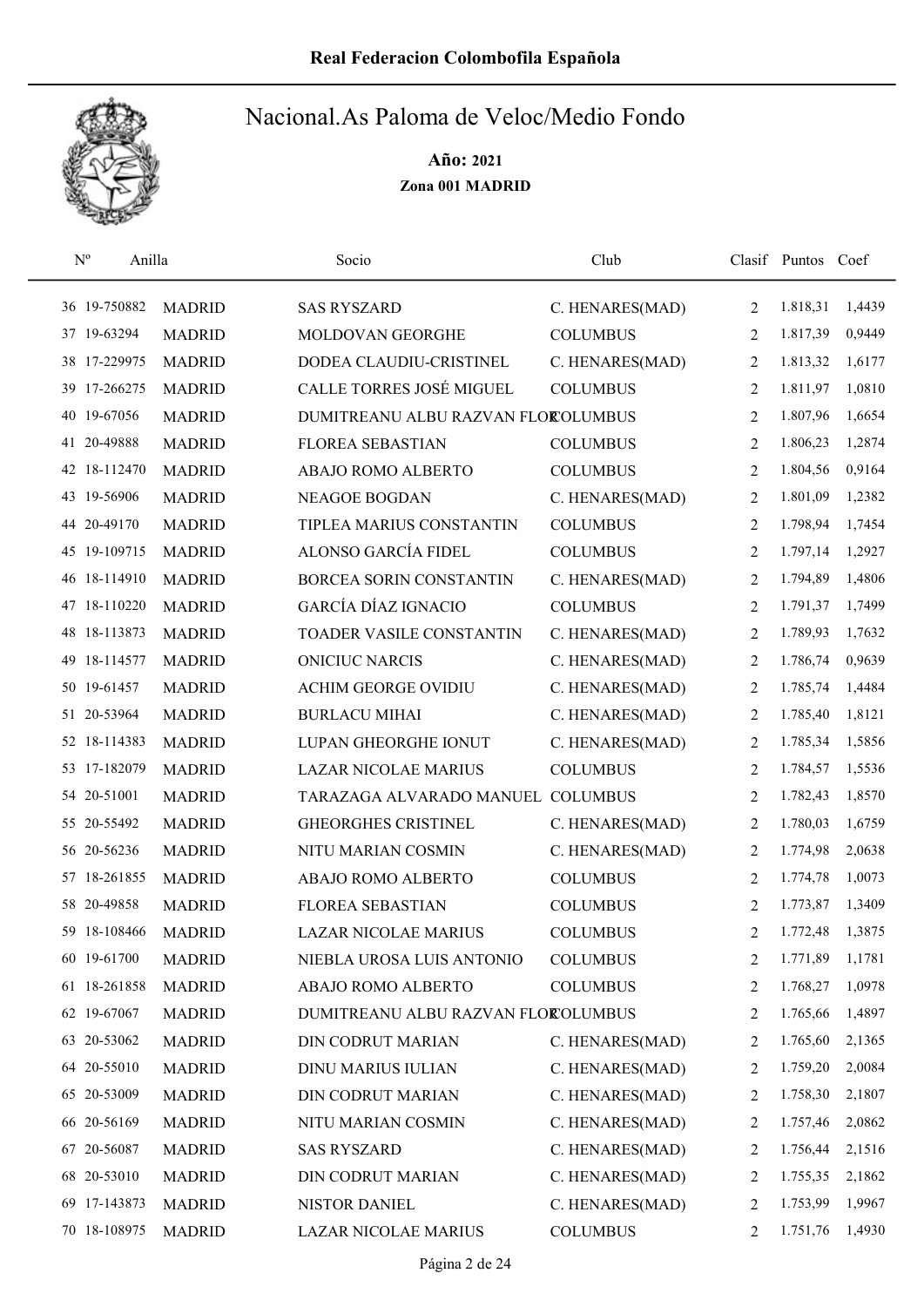

|     | $N^{o}$<br>Anilla |               | Socio                                         | Club            |                | Clasif Puntos Coef |        |
|-----|-------------------|---------------|-----------------------------------------------|-----------------|----------------|--------------------|--------|
|     | 71 19-62861       | <b>MADRID</b> | <b>LAZAR NICOLAE MARIUS</b>                   | <b>COLUMBUS</b> | 2              | 1.749,75           | 1,3990 |
|     | 72 20-53030       | <b>MADRID</b> | <b>DIN CODRUT MARIAN</b>                      | C. HENARES(MAD) | 2              | 1.748,16           | 2,1973 |
|     | 73 19-65014       | <b>MADRID</b> | LÓPEZ MICHELENA JOSÉ LUIS                     | V. PALOMA (MAD) | 2              | 1.746,03           | 1,3064 |
|     | 74 18-73986       | <b>MADRID</b> | TANDEM CHITULEANU & TANASACOLUMBUS            |                 | 2              | 1.741,86           | 1,5066 |
|     | 75 19-59500       | <b>MADRID</b> | <b>JITARU GABRIEL</b>                         | C. HENARES(MAD) | 2              | 1.741,69           | 1,6813 |
|     | 76 17-151282      | <b>MADRID</b> | CALLE TORRES JOSÉ MIGUEL                      | <b>COLUMBUS</b> | 2              | 1.741,60           | 1,5914 |
|     | 77 18-122562      | <b>MADRID</b> | TOADER VASILE CONSTANTIN                      | C. HENARES(MAD) | 2              | 1.741,54           | 2,1118 |
|     | 78 20-53954       | <b>MADRID</b> | <b>GHEORGHES CRISTINEL</b>                    | C. HENARES(MAD) | 2              | 1.738,94           | 2,0999 |
|     | 79 17-144649      | <b>MADRID</b> | COSTACHE NICOLAE CONSTANTINC. HENARES(MAD)    |                 | 2              | 1.738,87           | 1,4701 |
|     | 80 18-112406      | <b>MADRID</b> | ABAJO ROMO ALBERTO                            | <b>COLUMBUS</b> | 2              | 1.736,84           | 1,3848 |
|     | 81 20-49835       | <b>MADRID</b> | <b>FLOREA SEBASTIAN</b>                       | <b>COLUMBUS</b> | 2              | 1.734,68           | 2,3450 |
|     | 82 20-55067       | <b>MADRID</b> | <b>DINU MARIUS IULIAN</b>                     | C. HENARES(MAD) | 2              | 1.731,17           | 2,2110 |
|     | 83 19-63236       | <b>MADRID</b> | MOLDOVAN GEORGHE                              | <b>COLUMBUS</b> | 2              | 1.730,61           | 2,5994 |
|     | 84 18-111413      | <b>MADRID</b> | <b>GARCÍA DÍAZ IGNACIO</b>                    | <b>COLUMBUS</b> | $\overline{2}$ | 1.730,18           | 2,4512 |
|     | 85 17-149257      | <b>MADRID</b> | MIRASIERRA DELGADO PEDRO                      | <b>COLUMBUS</b> | $\overline{2}$ | 1.729,95           | 1,5735 |
|     | 86 20-52485       | <b>MADRID</b> | GARCÍA PÁRAMO FRANCISCO                       | <b>COLUMBUS</b> | 2              | 1.727,95           | 2,0371 |
|     | 87 20-55002       | <b>MADRID</b> | <b>DINU MARIUS IULIAN</b>                     | C. HENARES(MAD) | 2              | 1.724,83           | 2,2805 |
|     | 88 18-114716      | <b>MADRID</b> | SUSON GANGA DARIUS ANDREI                     | C. HENARES(MAD) | 2              | 1.721,78           | 1,7361 |
| 89. | 18-114485         | <b>MADRID</b> | COSTACHE NICOLAE CONSTANTINC. HENARES(MAD)    |                 | 2              | 1.719,36           | 1,8959 |
|     | 90 19-58161       | <b>MADRID</b> | DODEA CLAUDIU-CRISTINEL                       | C. HENARES(MAD) | 2              | 1.715,81           | 2,2834 |
|     | 91 18-114452      | <b>MADRID</b> | COSTACHE NICOLAE CONSTANTINC. HENARES(MAD)    |                 | 2              | 1.714,77           | 2,0659 |
|     | 92 20-54401       | <b>MADRID</b> | <b>GRANIZO ROJO DAVID</b>                     | C. HENARES(MAD) | 2              | 1.714,62           | 1,4237 |
|     | 93 18-109581      | <b>MADRID</b> | MOLDOVAN GEORGHE                              | <b>COLUMBUS</b> | 2              | 1.713,59           | 2,2275 |
|     | 94 19-63325       | <b>MADRID</b> | ALONSO GARCÍA FIDEL                           | <b>COLUMBUS</b> | $\overline{2}$ | 1.710,22           | 2,4905 |
|     | 95 20-51067       | <b>MADRID</b> | FAYOS MARTÍN JUAN MANUEL                      | <b>COLUMBUS</b> | 2              | 1.709,93           | 2,4599 |
|     | 96 19-60503       | <b>MADRID</b> | LARA IRUELA SANTIAGO                          | C. HENARES(MAD) | 2              | 1.709,82           | 2,2867 |
|     | 97 18-109146      | <b>MADRID</b> | NIEBLA UROSA LUIS ANTONIO                     | <b>COLUMBUS</b> | 2              | 1.706,83           | 2,1841 |
|     | 98 19-55636       | <b>MADRID</b> | SIETEIGLESIAS PEINADO JOSÉ M. V. PALOMA (MAD) |                 | 2              | 1.706,51           | 2,2420 |
|     | 99 20-49884       | <b>MADRID</b> | FLOREA SEBASTIAN                              | <b>COLUMBUS</b> | 2              | 1.706,05           | 1,8529 |
|     | 100 17-110464     | <b>MADRID</b> | TANDEM CHITULEANU & TANASACOLUMBUS            |                 | 2              | 1.704,41           | 2,4983 |
|     | 101 19-60919      | <b>MADRID</b> | NITU MARIAN COSMIN                            | C. HENARES(MAD) | 2              | 1.700,51           | 2,5721 |
|     | 102 20-49861      | <b>MADRID</b> | FLOREA SEBASTIAN                              | <b>COLUMBUS</b> | 2              | 1.700,15           | 1,7417 |
|     | 103 17-148973     | <b>MADRID</b> | LÓPEZ MICHELENA JOSÉ LUIS                     | V. PALOMA (MAD) | 2              | 1.699,73           | 1,5120 |
|     | 104 20-56889      | <b>MADRID</b> | <b>ONICIUC NARCIS</b>                         | C. HENARES(MAD) | 2              | 1.696,31           | 1,5519 |
|     | 105 20-49863      | <b>MADRID</b> | FLOREA SEBASTIAN                              | <b>COLUMBUS</b> | 2              | 1.693,01           | 2,3110 |
|     |                   |               |                                               |                 |                |                    |        |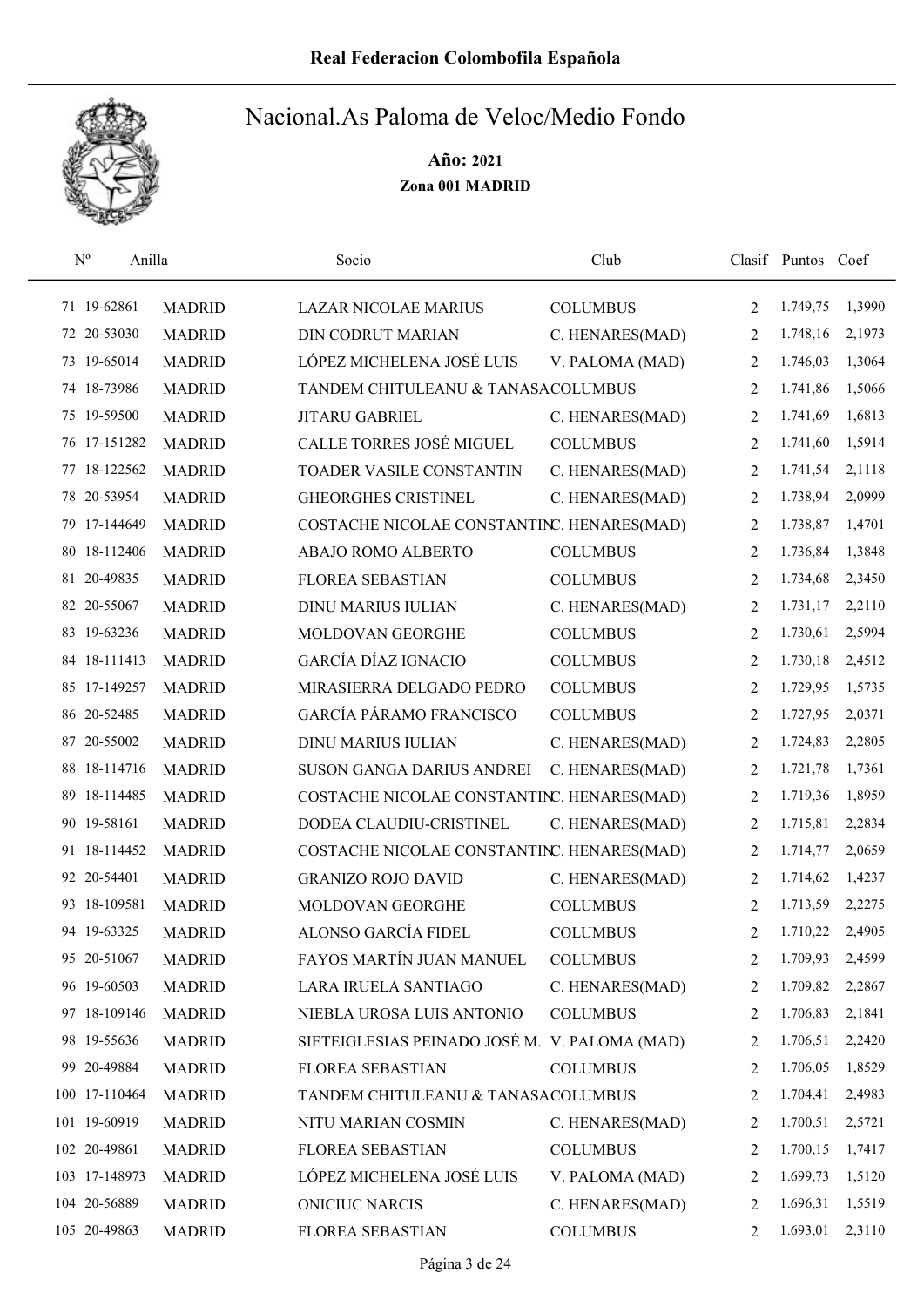

| $N^{\rm o}$   | Anilla        | Socio                                         | Club            |                | Clasif Puntos Coef |        |
|---------------|---------------|-----------------------------------------------|-----------------|----------------|--------------------|--------|
| 106 20-56955  | <b>MADRID</b> | TOADER VASILE CONSTANTIN                      | C. HENARES(MAD) | 2              | 1.689,00           | 2,5760 |
| 107 18-109140 | <b>MADRID</b> | NIEBLA UROSA LUIS ANTONIO                     | <b>COLUMBUS</b> | 2              | 1.683,77           | 2,6603 |
| 108 11-240319 | <b>MADRID</b> | MIRASIERRA DELGADO PEDRO                      | <b>COLUMBUS</b> | 2              | 1.680,46           | 2,5118 |
| 109 18-116069 | <b>MADRID</b> | ROSTISLAVOV BUKOVSKI GEORGCOLUMBUS            |                 | 2              | 1.672,68           | 2,4872 |
| 110 17-150361 | <b>MADRID</b> | FAYOS MARTÍN JUAN MANUEL                      | <b>COLUMBUS</b> | 2              | 1.672,54           | 2,8348 |
| 111 18-119882 | <b>MADRID</b> | SÁNCHEZ ROMERO MANUEL                         | <b>COLUMBUS</b> | 2              | 1.671,32           | 2,8397 |
| 112 19-281213 | <b>MADRID</b> | TANDEM CHITULEANU & TANASACOLUMBUS            |                 | 2              | 1.671,02           | 2,6584 |
| 113 20-56796  | <b>MADRID</b> | <b>JITARU GABRIEL</b>                         | C. HENARES(MAD) | $\overline{2}$ | 1.670,91           | 2,8467 |
| 114 20-58019  | <b>MADRID</b> | ESCRIBÁ MONTERO MANUEL                        | <b>COLUMBUS</b> | 2              | 1.667,42           | 2,3058 |
| 115 17-143774 | <b>MADRID</b> | NISTOR DANIEL                                 | C. HENARES(MAD) | 2              | 1.666,61           | 2,6323 |
| 116 18-114262 | <b>MADRID</b> | <b>SAS RYSZARD</b>                            | C. HENARES(MAD) | 2              | 1.665,10           | 3,0528 |
| 117 18-114598 | <b>MADRID</b> | <b>ONICIUC NARCIS</b>                         | C. HENARES(MAD) | 2              | 1.658,19           | 2,7508 |
| 118 19-57331  | <b>MADRID</b> | BORCEA SORIN CONSTANTIN                       | C. HENARES(MAD) | 2              | 1.656,49           | 2,7278 |
| 119 20-50267  | <b>MADRID</b> | NIEBLA UROSA LUIS ANTONIO                     | <b>COLUMBUS</b> | 2              | 1.653,69           | 2,9717 |
| 120 18-109582 | <b>MADRID</b> | MOLDOVAN GEORGHE                              | <b>COLUMBUS</b> | 2              | 1.647,33           | 3,0640 |
| 121 20-53962  | <b>MADRID</b> | <b>BURLACU MIHAI</b>                          | C. HENARES(MAD) | 2              | 1.642,91           | 2,5845 |
| 122 17-198353 | <b>MADRID</b> | TANDEM CHITULEANU & TANASACOLUMBUS            |                 | 2              | 1.642,83           | 2,9782 |
| 123 18-115874 | <b>MADRID</b> | DODEA CLAUDIU-CRISTINEL                       | C. HENARES(MAD) | 2              | 1.639,96           | 2,3416 |
| 124 19-63042  | <b>MADRID</b> | SÁNCHEZ ROMERO MANUEL                         | <b>COLUMBUS</b> | 2              | 1.637,53           | 3,1921 |
| 125 18-115327 | <b>MADRID</b> | <b>GRANIZO ROJO DAVID</b>                     | C. HENARES(MAD) | 2              | 1.637,14           | 1,5945 |
| 126 20-55001  | <b>MADRID</b> | <b>DINU MARIUS IULIAN</b>                     | C. HENARES(MAD) | 2              | 1.634,49           | 2,8957 |
| 127 19-60549  | <b>MADRID</b> | LARA IRUELA SANTIAGO                          | C. HENARES(MAD) | 2              | 1.631,87           | 1,7610 |
| 128 18-73255  | <b>MADRID</b> | COSTACHE NICOLAE CONSTANTINC. HENARES(MAD)    |                 | 2              | 1.631,17           | 1,8223 |
| 129 19-55631  | <b>MADRID</b> | SIETEIGLESIAS PEINADO JOSÉ M. V. PALOMA (MAD) |                 | $\overline{2}$ | 1.629,85           | 2,7764 |
| 130 15-239667 | <b>MADRID</b> | COSTACHE NICOLAE CONSTANTINC. HENARES(MAD)    |                 | 2              | 1.628,14           | 2,9176 |
| 131 20-56207  | <b>MADRID</b> | NITU MARIAN COSMIN                            | C. HENARES(MAD) | 2              | 1.624,69           | 3,1077 |
| 132 20-53217  | <b>MADRID</b> | POROJAN VASILE ADRIAN                         | <b>COLUMBUS</b> | 2              | 1.620,70           | 2,5224 |
| 133 20-55818  | <b>MADRID</b> | <b>TIBU VISALON</b>                           | C. HENARES(MAD) | 2              | 1.613,43           | 2,5671 |
| 134 17-265861 | <b>MADRID</b> | ABAJO ROMO ALBERTO                            | <b>COLUMBUS</b> | 2              | 1.612,38           | 2,9086 |
| 135 17-264734 | <b>MADRID</b> | LÓPEZ MICHELENA JOSÉ LUIS                     | V. PALOMA (MAD) | 2              | 1.606,59           | 3,0113 |
| 136 20-2877   | <b>MADRID</b> | TARAZAGA ALVARADO MANUEL COLUMBUS             |                 | 2              | 1.606,33           | 2,2798 |
| 137 19-58686  | <b>MADRID</b> | ABAJO ROMO ALBERTO                            | <b>COLUMBUS</b> | 2              | 1.604,76           | 2,4720 |
| 138 19-61934  | <b>MADRID</b> | MORÁN PASCUAL MANUEL                          | <b>COLUMBUS</b> | 2              | 1.602,24           | 3,1404 |
| 139 18-108945 | <b>MADRID</b> | <b>LAZAR NICOLAE MARIUS</b>                   | <b>COLUMBUS</b> | 2              | 1.594,42           | 3,3292 |
| 140 19-58062  | <b>MADRID</b> | DODEA CLAUDIU-CRISTINEL                       | C. HENARES(MAD) | 2              | 1.594,28           | 3,1089 |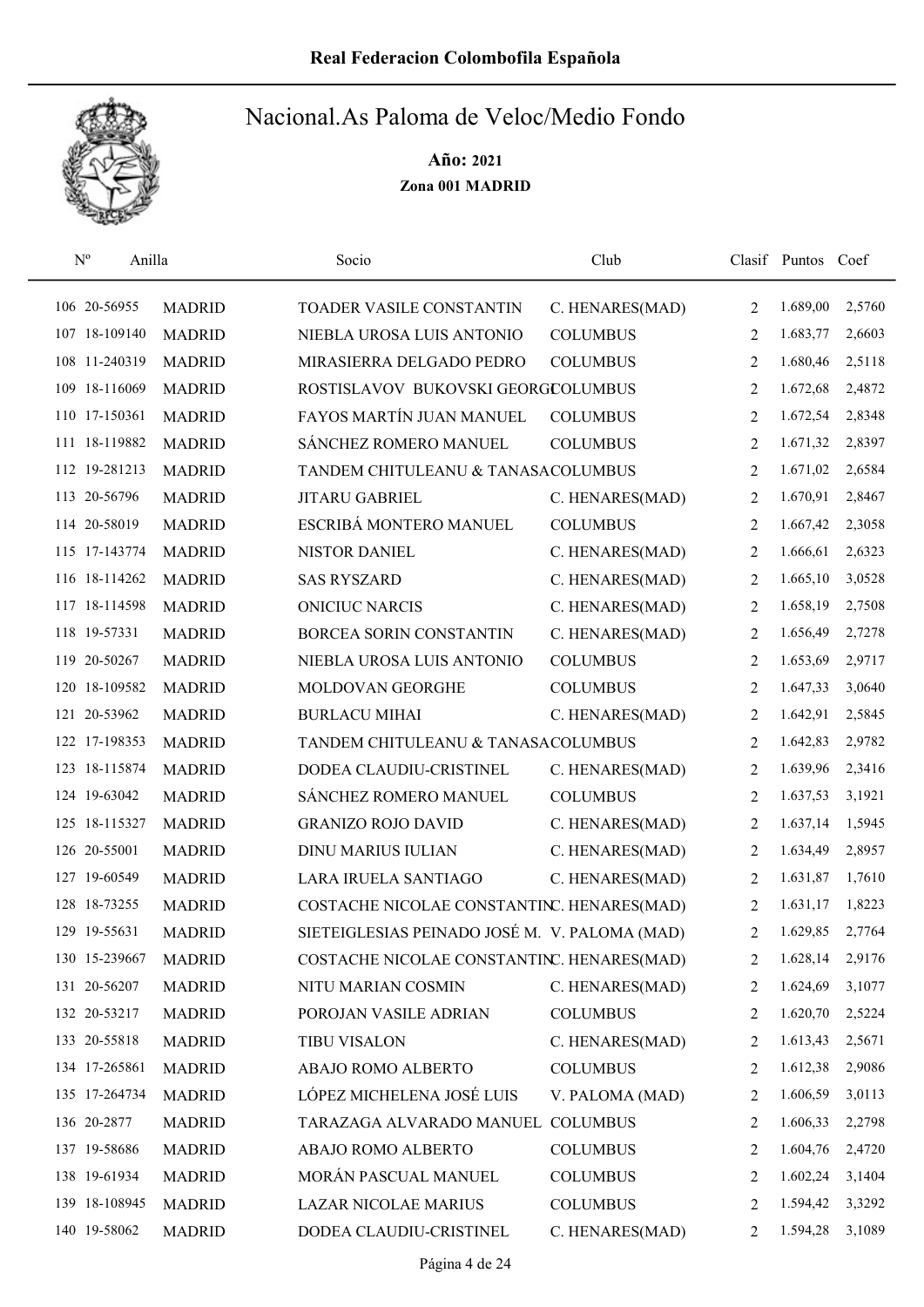

| $\mathrm{N}^{\rm o}$<br>Anilla |               | Socio                                         | Club            |                | Clasif Puntos | Coef   |
|--------------------------------|---------------|-----------------------------------------------|-----------------|----------------|---------------|--------|
| 141 20-53903                   | <b>MADRID</b> | <b>BURLACU MIHAI</b>                          | C. HENARES(MAD) | 2              | 1.593,65      | 2,8100 |
| 142 17-145603                  | <b>MADRID</b> | <b>ONICIUC NARCIS</b>                         | C. HENARES(MAD) | 2              | 1.589,74      | 3,1693 |
| 143 18-116154                  | <b>MADRID</b> | TANDEM MARINA & CARLOS MIRAN HENARES(MAD)     |                 | 2              | 1.586,82      | 3,1737 |
| 144 20-105048                  | <b>MADRID</b> | FAYOS MARTÍN JUAN MANUEL                      | <b>COLUMBUS</b> | 2              | 1.579,06      | 3,3335 |
| 145 20-53847                   | <b>MADRID</b> | HARABAGIU TICUTEL IRINEL                      | C. HENARES(MAD) | 2              | 1.577,00      | 3,2301 |
| 146 18-134617                  | <b>MADRID</b> | ACHIM GEORGE OVIDIU                           | C. HENARES(MAD) | 2              | 1.573,99      | 3,0454 |
| 147 20-54435                   | <b>MADRID</b> | <b>GRANIZO ROJO DAVID</b>                     | C. HENARES(MAD) | 2              | 1.567,60      | 2,4692 |
| 148 18-62384                   | <b>MADRID</b> | <b>LAZAR NICOLAE MARIUS</b>                   | <b>COLUMBUS</b> | 2              | 1.565,24      | 3,5951 |
| 149 20-1630259 MADRID          |               | DIMITROV GEORGIEV IVAYLO                      | <b>COLUMBUS</b> | 2              | 1.561,97      | 2,5510 |
| 150 19-281551                  | <b>MADRID</b> | <b>GIURGI DANIEL</b>                          | <b>COLUMBUS</b> | 2              | 1.544,77      | 2,2595 |
| 151 18-111147                  | <b>MADRID</b> | LECUBARRI LAINZ JAVIER                        | <b>COLUMBUS</b> | 2              | 1.542,83      | 2,4606 |
| 152 18-112476                  | <b>MADRID</b> | ABAJO ROMO ALBERTO                            | <b>COLUMBUS</b> | 2              | 1.538,93      | 2,0047 |
| 153 19-57425                   | <b>MADRID</b> | <b>TIBU VISALON</b>                           | C. HENARES(MAD) | 2              | 1.537,83      | 3,0004 |
| 154 18-112600                  | <b>MADRID</b> | TOADER VASILE CONSTANTIN                      | C. HENARES(MAD) | 2              | 1.537,63      | 3,1443 |
| 155 19-63601                   | <b>MADRID</b> | DUMITREANU ALBU RAZVAN FLOROLUMBUS            |                 | $\overline{2}$ | 1.534,81      | 4,2647 |
| 156 18-108486                  | <b>MADRID</b> | <b>LAZAR NICOLAE MARIUS</b>                   | <b>COLUMBUS</b> | 2              | 1.529,29      | 2,5815 |
| 157 19-279051                  | <b>MADRID</b> | SÁNCHEZ ROMERO MANUEL                         | <b>COLUMBUS</b> | 2              | 1.525,33      | 3,8460 |
| 158 19-55650                   | <b>MADRID</b> | SIETEIGLESIAS PEINADO JOSÉ M. V. PALOMA (MAD) |                 | 2              | 1.524,16      | 3,2827 |
| 159 18-113782                  | <b>MADRID</b> | HARABAGIU TICUTEL IRINEL                      | C. HENARES(MAD) | 2              | 1.520,12      | 2,9685 |
| 160 12-186696                  | <b>MADRID</b> | GALHANAS BENAVIDES JOAQUÍN V. PALOMA (MAD)    |                 | 2              | 1.518,34      | 4,3173 |
| 161 20-54668                   | <b>MADRID</b> | LUPAN GHEORGHE IONUT                          | C. HENARES(MAD) | 2              | 1.517,24      | 2,3352 |
| 162 18-115335                  | <b>MADRID</b> | <b>GRANIZO ROJO DAVID</b>                     | C. HENARES(MAD) | 2              | 1.517,21      | 2,1427 |
| 163 19-59464                   | <b>MADRID</b> | <b>JITARU GABRIEL</b>                         | C. HENARES(MAD) | 2              | 1.516,05      | 3,3050 |
| 164 18-109061                  | <b>MADRID</b> | NIEBLA UROSA LUIS ANTONIO                     | <b>COLUMBUS</b> | $\overline{2}$ | 1.514,91      | 2,9382 |
| 165 17-264756                  | <b>MADRID</b> | LÓPEZ MICHELENA JOSÉ LUIS                     | V. PALOMA (MAD) | 2              | 1.513,07      | 3,0753 |
| 166 19-61459                   | <b>MADRID</b> | <b>ACHIM GEORGE OVIDIU</b>                    | C. HENARES(MAD) | 2              | 1.510,24      | 3,3883 |
| 167 17-4008653 MADRID          |               | BORCEA SORIN CONSTANTIN                       | C. HENARES(MAD) | 2              | 1.504,94      | 2,3668 |
| 168 17-145669                  | <b>MADRID</b> | NISTOR DANIEL                                 | C. HENARES(MAD) | 2              | 1.501,67      | 3,1254 |
| 169 17-144313                  | <b>MADRID</b> | ALONSO GARCÍA FIDEL                           | <b>COLUMBUS</b> | 2              | 1.500,00      | 2,9530 |
| 170 20-49824                   | <b>MADRID</b> | <b>FLOREA SEBASTIAN</b>                       | <b>COLUMBUS</b> | 2              | 1.496,72      | 2,8413 |
| 171 14-30319                   | <b>MADRID</b> | NIEBLA UROSA LUIS ANTONIO                     | <b>COLUMBUS</b> | 2              | 1.496,67      | 2,8739 |
| 172 20-49166                   | <b>MADRID</b> | TIPLEA MARIUS CONSTANTIN                      | <b>COLUMBUS</b> | 2              | 1.496,37      | 3,7417 |
| 173 19-63377                   | <b>MADRID</b> | ALONSO GARCÍA FIDEL                           | <b>COLUMBUS</b> | 2              | 1.481,05      | 3,6578 |
| 174 20-53951                   | <b>MADRID</b> | GHEORGHES CRISTINEL                           | C. HENARES(MAD) | 2              | 1.476,75      | 3,2670 |
| 175 20-50125                   | <b>MADRID</b> | LECUBARRI LAINZ JAVIER                        | <b>COLUMBUS</b> | 2              | 1.473,48      | 3,9697 |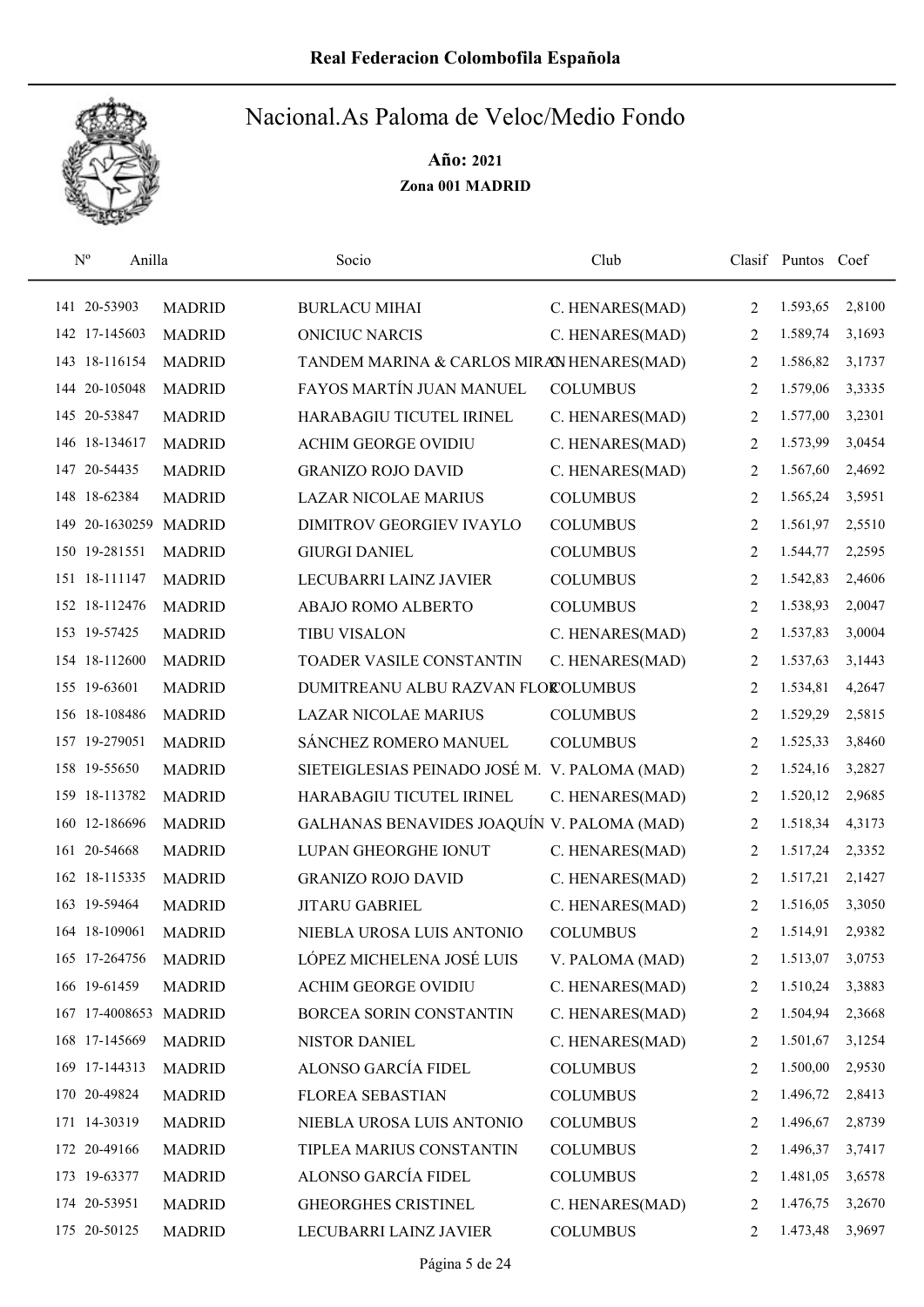

| $\mathrm{N}^{\rm o}$ | Anilla                |               | Socio                                      | Club            |                | Clasif Puntos | Coef   |
|----------------------|-----------------------|---------------|--------------------------------------------|-----------------|----------------|---------------|--------|
|                      | 176 20-58090          | <b>MADRID</b> | ESCRIBÁ MONTERO MANUEL                     | <b>COLUMBUS</b> | 2              | 1.470,96      | 4,5027 |
| 177                  | 20-1680818 MADRID     |               | DIMITROV GEORGIEV IVAYLO                   | <b>COLUMBUS</b> | $\overline{2}$ | 1.466,60      | 3,7883 |
|                      | 178 19-63492          | <b>MADRID</b> | TARAZAGA ALVARADO MANUEL COLUMBUS          |                 | 2              | 1.464,91      | 3,6859 |
| 179                  | 20-55041              | <b>MADRID</b> | <b>DINU MARIUS IULIAN</b>                  | C. HENARES(MAD) | 2              | 1.463,97      | 3,7932 |
|                      | 180 19-63001          | <b>MADRID</b> | SÁNCHEZ ROMERO MANUEL                      | <b>COLUMBUS</b> | 2              | 1.461,80      | 4,2339 |
|                      | 181 20-58016          | <b>MADRID</b> | ESCRIBÁ MONTERO MANUEL                     | <b>COLUMBUS</b> | 2              | 1.448,22      | 4,0654 |
|                      | 182 18-105013         | <b>MADRID</b> | SÁNCHEZ ROMERO MANUEL                      | <b>COLUMBUS</b> | 2              | 1.443,30      | 3,8015 |
|                      | 183 19-59889          | <b>MADRID</b> | AUSTRIA OCAMPO ROBERT ALDENC. HENARES(MAD) |                 | $\overline{2}$ | 1.440,71      | 3,6745 |
|                      | 184 19-70822          | <b>MADRID</b> | DIMITROV GEORGIEV IVAYLO                   | <b>COLUMBUS</b> | 2              | 1.430,00      | 2,6705 |
|                      | 185 18-119258         | <b>MADRID</b> | DUMITREANU ALBU RAZVAN FLOROLUMBUS         |                 | 2              | 1.426,33      | 4,6620 |
|                      | 186 18-109181         | <b>MADRID</b> | NARVÁEZ RAMIREZ JUAN                       | <b>COLUMBUS</b> | 2              | 1.424,07      | 3,7991 |
|                      | 187 20-56933          | <b>MADRID</b> | <b>GHEORGHES CRISTINEL</b>                 | C. HENARES(MAD) | 2              | 1.422,52      | 3,4412 |
|                      | 188 20-1630258 MADRID |               | <b>DIMITROV GEORGIEV IVAYLO</b>            | <b>COLUMBUS</b> | 2              | 1.420,86      | 3,9245 |
|                      | 189 19-281222         | <b>MADRID</b> | TANDEM CHITULEANU & TANASACOLUMBUS         |                 | 2              | 1.408,53      | 3,9284 |
|                      | 190 19-61908          | <b>MADRID</b> | MORÁN PASCUAL MANUEL                       | <b>COLUMBUS</b> | $\overline{2}$ | 1.406,63      | 4,1064 |
|                      | 191 19-279058         | <b>MADRID</b> | SÁNCHEZ ROMERO MANUEL                      | <b>COLUMBUS</b> | 2              | 1.405,38      | 4,1716 |
|                      | 192 19-57312          | <b>MADRID</b> | BORCEA SORIN CONSTANTIN                    | C. HENARES(MAD) | 2              | 1.403,13      | 4,2538 |
|                      | 193 17-144045         | <b>MADRID</b> | <b>NEAGOE BOGDAN</b>                       | C. HENARES(MAD) | 2              | 1.396,92      | 3,7619 |
|                      | 194 20-55453          | <b>MADRID</b> | <b>GHEORGHES CRISTINEL</b>                 | C. HENARES(MAD) | 2              | 1.393,12      | 3,8443 |
|                      | 195 19-61670          | <b>MADRID</b> | NIEBLA UROSA LUIS ANTONIO                  | <b>COLUMBUS</b> | 2              | 1.387,08      | 3,7388 |
|                      | 196 17-5432           | <b>MADRID</b> | CALLE TORRES JOSÉ MIGUEL                   | <b>COLUMBUS</b> | 2              | 1.385,29      | 4,6735 |
|                      | 197 20-53967          | <b>MADRID</b> | <b>BURLACU MIHAI</b>                       | C. HENARES(MAD) | 2              | 1.381,48      | 4,2718 |
|                      | 198 19-63848          | <b>MADRID</b> | NARVÁEZ RAMIREZ JUAN                       | <b>COLUMBUS</b> | 2              | 1.364,27      | 4,4968 |
|                      | 199 20-49196          | <b>MADRID</b> | TIPLEA MARIUS CONSTANTIN                   | <b>COLUMBUS</b> | $\overline{2}$ | 1.362,31      | 3,0598 |
|                      | 200 17-145696         | <b>MADRID</b> | MARDALE SILVIU DORU                        | C. HENARES(MAD) | 2              | 1.361,07      | 2,2858 |
|                      | 201 19-61964          | <b>MADRID</b> | MORÁN PASCUAL MANUEL                       | <b>COLUMBUS</b> | 2              | 1.343,32      | 4,3199 |
|                      | 202 16-165114         | <b>MADRID</b> | SUSON GANGA DARIUS ANDREI                  | C. HENARES(MAD) | 2              | 1.342,62      | 3,9468 |
|                      | 203 20-55117          | <b>MADRID</b> | DINU MARIUS IULIAN                         | C. HENARES(MAD) | 2              | 1.333,78      | 4,3174 |
|                      | 204 19-392393         | <b>MADRID</b> | NEGOITA IONEL                              | C. HENARES(MAD) | 2              | 1.333,74      | 2,8304 |
|                      | 205 19-57993          | <b>MADRID</b> | COSTACHE NICOLAE CONSTANTINC. HENARES(MAD) |                 | 2              | 1.325,33      | 3,2707 |
|                      | 206 19-59937          | <b>MADRID</b> | ROSTISLAVOV BUKOVSKI GEORGCOLUMBUS         |                 | 2              | 1.322,91      | 3,0579 |
|                      | 207 17-266239         | <b>MADRID</b> | CALLE TORRES JOSÉ MIGUEL                   | <b>COLUMBUS</b> | 2              | 1.317,54      | 5,0934 |
|                      | 208 20-49834          | <b>MADRID</b> | FLOREA SEBASTIAN                           | <b>COLUMBUS</b> | 2              | 1.317,11      | 4,7860 |
|                      | 209 20-53904          | <b>MADRID</b> | <b>BURLACU MIHAI</b>                       | C. HENARES(MAD) | 2              | 1.317,09      | 3,6249 |
|                      | 210 19-65503          | <b>MADRID</b> | ANDREI DANIEL VASILE                       | V. PALOMA (MAD) | 2              | 1.311,89      | 4,5486 |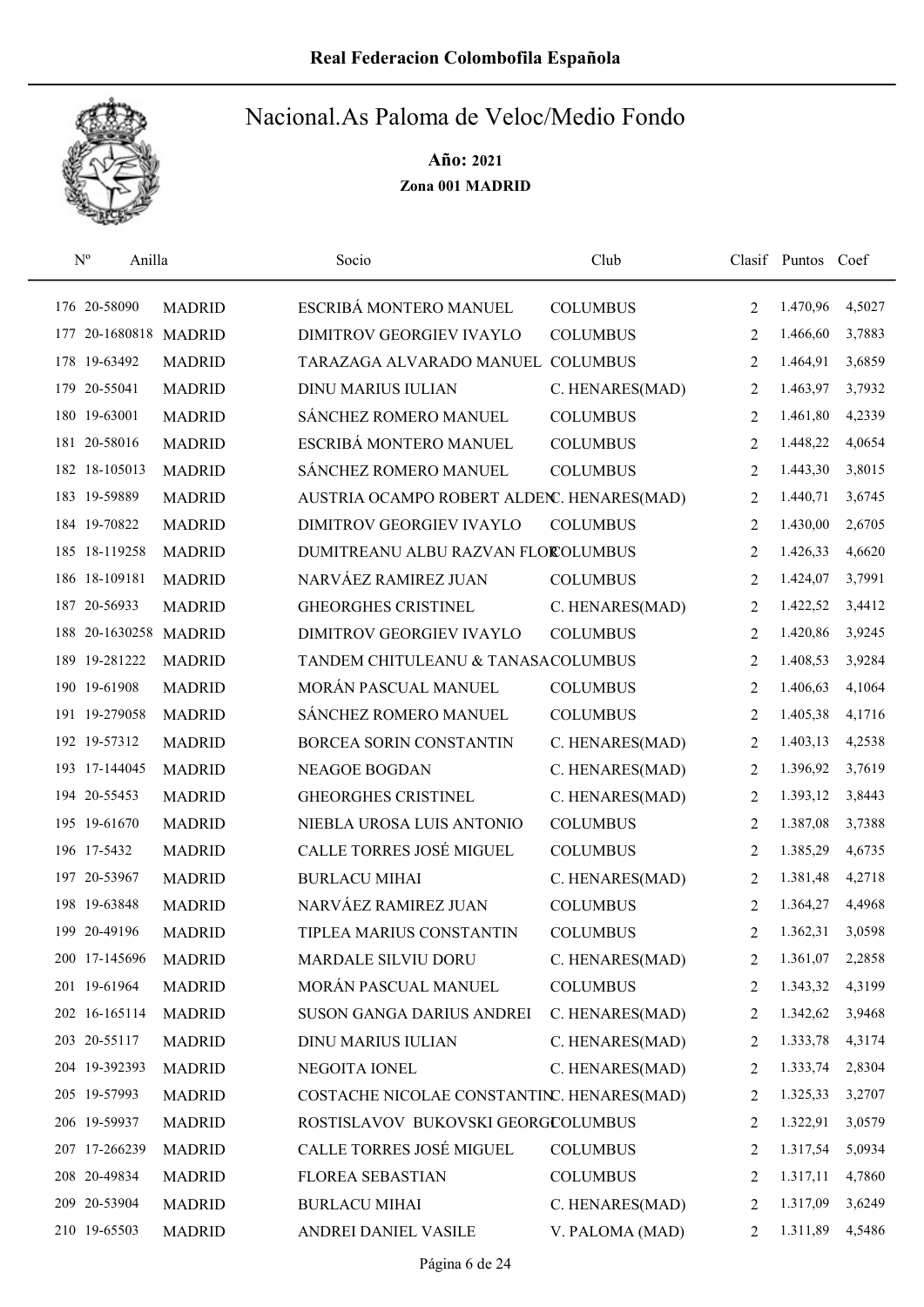

| $\mathbf{N}^{\text{o}}$ | Anilla |               | Socio                                         | Club            |                | Clasif Puntos | Coef   |
|-------------------------|--------|---------------|-----------------------------------------------|-----------------|----------------|---------------|--------|
| 211 20-54924            |        | <b>MADRID</b> | NEGOITA IONEL                                 | C. HENARES(MAD) | 2              | 1.306,94      | 2,8670 |
| 212 18-113783           |        | <b>MADRID</b> | HARABAGIU TICUTEL IRINEL                      | C. HENARES(MAD) | 2              | 1.306,02      | 4,3279 |
| 213 19-62483            |        | <b>MADRID</b> | <b>GIURGI DANIEL</b>                          | <b>COLUMBUS</b> | 2              | 1.289,55      | 2,9302 |
| 214 19-61722            |        | <b>MADRID</b> | NIEBLA UROSA LUIS ANTONIO                     | <b>COLUMBUS</b> | 2              | 1.288,65      | 4,4897 |
| 215 19-63185            |        | <b>MADRID</b> | BENAVENTE RUIZ JOSE ANTONIO COLUMBUS          |                 | 2              | 1.284,52      | 4,8860 |
| 216 19-56732            |        | <b>MADRID</b> | POROJAN VASILE ADRIAN                         | <b>COLUMBUS</b> | 2              | 1.283,37      | 2,7401 |
| 217 17-266281           |        | <b>MADRID</b> | CALLE TORRES JOSÉ MIGUEL                      | <b>COLUMBUS</b> | 2              | 1.277,75      | 5,2879 |
| 218 20-49206            |        | <b>MADRID</b> | TIPLEA MARIUS CONSTANTIN                      | <b>COLUMBUS</b> | 2              | 1.267,50      | 4,5590 |
| 219 20-51390            |        | <b>MADRID</b> | ESCRIBÁ MONTERO MANUEL                        | <b>COLUMBUS</b> | 2              | 1.264,45      | 5,3738 |
| 220 18-108551           |        | <b>MADRID</b> | LÓPEZ MICHELENA JOSÉ LUIS                     | V. PALOMA (MAD) | 2              | 1.257,00      | 3,2573 |
| 221 20-55125            |        | <b>MADRID</b> | <b>DINU MARIUS IULIAN</b>                     | C. HENARES(MAD) | 2              | 1.252,06      | 4,6917 |
| 222 16-164624           |        | <b>MADRID</b> | HARABAGIU TICUTEL IRINEL                      | C. HENARES(MAD) | 2              | 1.250,07      | 3,8933 |
| 223 20-54660            |        | <b>MADRID</b> | LUPAN GHEORGHE IONUT                          | C. HENARES(MAD) | 2              | 1.247,12      | 3,0737 |
| 224 19-68675            |        | <b>MADRID</b> | LECUBARRI LAINZ JAVIER                        | <b>COLUMBUS</b> | 2              | 1.245,28      | 4,1096 |
| 225 18-123323           |        | <b>MADRID</b> | HARABAGIU TICUTEL IRINEL                      | C. HENARES(MAD) | $\overline{2}$ | 1.243,12      | 4,4118 |
| 226 18-261869           |        | <b>MADRID</b> | AUSTRIA OCAMPO ROBERT ALDEN. HENARES(MAD)     |                 | 2              | 1.239,85      | 3,4330 |
| 227 19-60526            |        | <b>MADRID</b> | LARA IRUELA SANTIAGO                          | C. HENARES(MAD) | 2              | 1.229,00      | 4,3859 |
| 228 19-61775            |        | <b>MADRID</b> | NIEBLA UROSA LUIS ANTONIO                     | <b>COLUMBUS</b> | 2              | 1.224,20      | 5,2854 |
| 229 19-59856            |        | <b>MADRID</b> | AUSTRIA OCAMPO ROBERT ALDENC. HENARES(MAD)    |                 | 2              | 1.215,81      | 4,8044 |
| 230 18-114840           |        | <b>MADRID</b> | <b>NEAGOE BOGDAN</b>                          | C. HENARES(MAD) | 2              | 1.203,53      | 3,5963 |
| 231 18-113886           |        | <b>MADRID</b> | <b>TIBU VISALON</b>                           | C. HENARES(MAD) | 2              | 1.200,79      | 4,0549 |
| 232 19-55642            |        | <b>MADRID</b> | SIETEIGLESIAS PEINADO JOSÉ M. V. PALOMA (MAD) |                 | 2              | 1.195,13      | 3,9902 |
| 233 19-68759            |        | <b>MADRID</b> | LECUBARRI LAINZ JAVIER                        | <b>COLUMBUS</b> | 2              | 1.183,21      | 3,5339 |
| 234 18-113701           |        | <b>MADRID</b> | HARABAGIU TICUTEL IRINEL                      | C. HENARES(MAD) | $\overline{2}$ | 1.169,25      | 4,8325 |
| 235 18-112619           |        | <b>MADRID</b> | MARDALE SILVIU DORU                           | C. HENARES(MAD) | 2              | 1.166,83      | 4,1592 |
| 236 19-551129           |        | <b>MADRID</b> | RADUTA MARIUS IONUT                           | C. HENARES(MAD) | 2              | 1.158,59      | 3,4406 |
| 237 20-55011            |        | <b>MADRID</b> | <b>DINU MARIUS IULIAN</b>                     | C. HENARES(MAD) | 2              | 1.145,36      | 4,5270 |
| 238 18-111827           |        | <b>MADRID</b> | MORÁN PASCUAL MANUEL                          | <b>COLUMBUS</b> | 2              | 1.140,13      | 4,5129 |
| 239 18-109884           |        | <b>MADRID</b> | PASTOR JIMÉNEZ AURELIO                        | <b>COLUMBUS</b> | 2              | 1.134,19      | 4,2746 |
| 240 20-56811            |        | <b>MADRID</b> | <b>JITARU GABRIEL</b>                         | C. HENARES(MAD) | 2              | 1.128,77      | 4,5942 |
| 241 17-145662           |        | <b>MADRID</b> | MARDALE SILVIU DORU                           | C. HENARES(MAD) | 2              | 1.126,92      | 3,5749 |
| 242 19-61922            |        | <b>MADRID</b> | MORÁN PASCUAL MANUEL                          | <b>COLUMBUS</b> | 2              | 1.125,73      | 4,8584 |
| 243 20-53854            |        | <b>MADRID</b> | HARABAGIU TICUTEL IRINEL                      | C. HENARES(MAD) | 2              | 1.125,22      | 4,9112 |
| 244 20-49831            |        | <b>MADRID</b> | FLOREA SEBASTIAN                              | <b>COLUMBUS</b> | 2              | 1.124,26      | 3,8764 |
| 245 19-59571            |        | <b>MADRID</b> | SUSON GANGA DARIUS ANDREI                     | C. HENARES(MAD) | 2              | 1.123,89      | 3,6965 |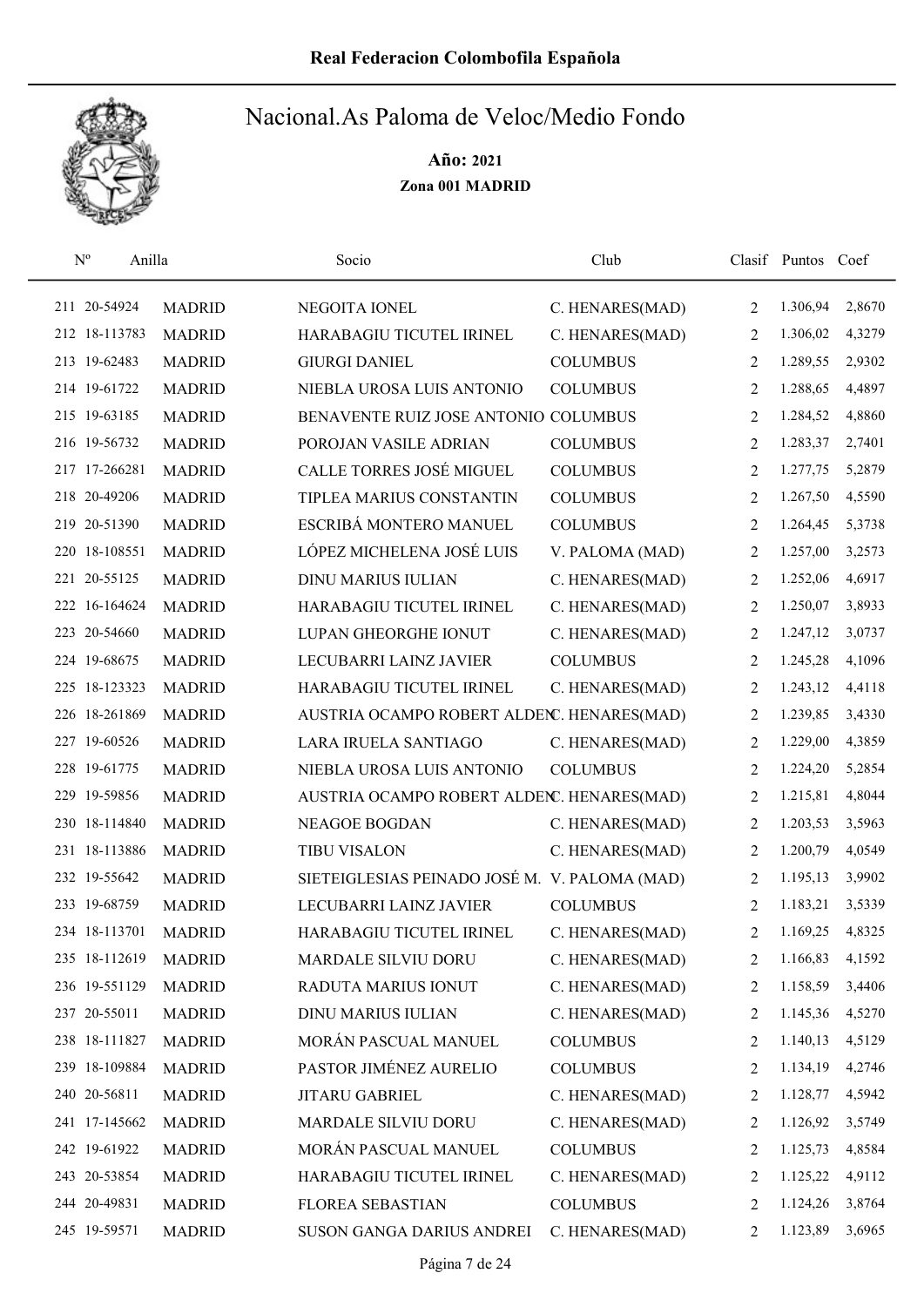

| $\mathbf{N}^{\text{o}}$<br>Anilla |               | Socio                                      | Club            |                | Clasif Puntos Coef |        |
|-----------------------------------|---------------|--------------------------------------------|-----------------|----------------|--------------------|--------|
| 246 20-52500                      | <b>MADRID</b> | GARCÍA PÁRAMO FRANCISCO                    | <b>COLUMBUS</b> | 2              | 1.119,27           | 4,7851 |
| 247 18-109665                     | <b>MADRID</b> | BENAVENTE RUIZ JOSE ANTONIO COLUMBUS       |                 | $\overline{2}$ | 1.118,54           | 5,3691 |
| 248 19-58089                      | <b>MADRID</b> | DODEA CLAUDIU-CRISTINEL                    | C. HENARES(MAD) | 2              | 1.118,43           | 4,7029 |
| 249 18-117311                     | <b>MADRID</b> | HARABAGIU TICUTEL IRINEL                   | C. HENARES(MAD) | 2              | 1.108,31           | 4,6389 |
| 250 18-111175                     | <b>MADRID</b> | LECUBARRI LAINZ JAVIER                     | <b>COLUMBUS</b> | 2              | 1.107,10           | 5,5307 |
| 251 19-551293                     | <b>MADRID</b> | SUSON GANGA DARIUS ANDREI                  | C. HENARES(MAD) | 2              | 1.106,63           | 4,1561 |
| 252 19-63063                      | <b>MADRID</b> | SÁNCHEZ ROMERO MANUEL                      | <b>COLUMBUS</b> | 2              | 1.106,48           | 4,3372 |
| 253 18-112818                     | <b>MADRID</b> | COSTACHE NICOLAE CONSTANTINC. HENARES(MAD) |                 | 2              | 1.100,80           | 4,7449 |
| 254 20-56968                      | <b>MADRID</b> | TOADER VASILE CONSTANTIN                   | C. HENARES(MAD) | 2              | 1.077,81           | 3,6583 |
| 255 16-171814                     | <b>MADRID</b> | MIRASIERRA DELGADO PEDRO                   | <b>COLUMBUS</b> | 2              | 1.059,12           | 4,5974 |
| 256 20-55003                      | <b>MADRID</b> | <b>DINU MARIUS IULIAN</b>                  | C. HENARES(MAD) | 2              | 1.056,78           | 5,0662 |
| 257 19-551289                     | <b>MADRID</b> | <b>SUSON GANGA DARIUS ANDREI</b>           | C. HENARES(MAD) | 2              | 1.052,43           | 4,3725 |
| 258 20-50448                      | <b>MADRID</b> | NARVÁEZ RAMIREZ JUAN                       | <b>COLUMBUS</b> | 2              | 1.025,13           | 4,9304 |
| 259 20-58047                      | <b>MADRID</b> | ESCRIBÁ MONTERO MANUEL                     | <b>COLUMBUS</b> | 2              | 1.018,66           | 5,1718 |
| 260 19-59825                      | <b>MADRID</b> | AUSTRIA OCAMPO ROBERT ALDENC. HENARES(MAD) |                 | 2              | 998,95             | 4,1026 |
| 261 19-387766                     | <b>MADRID</b> | TOADER VASILE CONSTANTIN                   | C. HENARES(MAD) | 2              | 992,86             | 4,2283 |
| 262 19-59939                      | <b>MADRID</b> | ROSTISLAVOV BUKOVSKI GEORGCOLUMBUS         |                 | 2              | 972,77             | 4,6248 |
| 263 18-261876                     | <b>MADRID</b> | AUSTRIA OCAMPO ROBERT ALDENC. HENARES(MAD) |                 | 2              | 963,96             | 4,4008 |
| 16-268818<br>264                  | <b>MADRID</b> | <b>TEOTOC FLORIN</b>                       | <b>COLUMBUS</b> | 2              | 950,66             | 5,3537 |
| 265 20-58082                      | <b>MADRID</b> | ESCRIBÁ MONTERO MANUEL                     | <b>COLUMBUS</b> | 2              | 944,86             | 5,3346 |
| 266 18-111851                     | <b>MADRID</b> | MORÁN PASCUAL MANUEL                       | <b>COLUMBUS</b> | 2              | 927,78             | 4,8368 |
| 267 17-260747                     | <b>MADRID</b> | ROSTISLAVOV BUKOVSKI GEORGCOLUMBUS         |                 | 2              | 906,14             | 4,7656 |
| 268 18-111191                     | <b>MADRID</b> | LECUBARRI LAINZ JAVIER                     | <b>COLUMBUS</b> | 2              | 868,34             | 5,5958 |
| 269 17-148977                     | <b>MADRID</b> | LÓPEZ MICHELENA JOSÉ LUIS                  | V. PALOMA (MAD) | $\overline{2}$ | 850,06             | 5,1173 |
| 270 19-61936                      | <b>MADRID</b> | MORÁN PASCUAL MANUEL                       | <b>COLUMBUS</b> | 2              | 804,55             | 5,3067 |
| 271 18-111078                     | <b>MADRID</b> | LECUBARRI LAINZ JAVIER                     | <b>COLUMBUS</b> | 2              | 798,41             | 5,9117 |
| 272 20-52488                      | <b>MADRID</b> | GARCÍA PÁRAMO FRANCISCO                    | <b>COLUMBUS</b> | 2              | 611,28             | 6,1052 |
| 273 17-150335                     | <b>MADRID</b> | <b>TEOTOC FLORIN</b>                       | <b>COLUMBUS</b> | 1              | 1.000,00           | 0,0059 |
| 274 19-58507                      | <b>MADRID</b> | <b>BURLACU MIHAI</b>                       | C. HENARES(MAD) | 1              | 989,82             | 0,0163 |
| 275 19-281545                     | <b>MADRID</b> | <b>GIURGI DANIEL</b>                       | <b>COLUMBUS</b> | 1              | 978,21             | 0,0338 |
| 276 19-56958                      | <b>MADRID</b> | NEAGOE BOGDAN                              | C. HENARES(MAD) | 1              | 977,96             | 0,0405 |
| 277 19-392487                     | <b>MADRID</b> | NEGOITA IONEL                              | C. HENARES(MAD) | 1              | 977,50             | 0,0471 |
| 278 19-392477                     | <b>MADRID</b> | NEGOITA IONEL                              | C. HENARES(MAD) | 1              | 968,25             | 0,0628 |
| 279 20-57376                      | <b>MADRID</b> | <b>GHEORGHES CRISTINEL</b>                 | C. HENARES(MAD) | 1              | 961,37             | 0,0716 |
| 280 19-57282                      | <b>MADRID</b> | LUPAN GHEORGHE IONUT                       | C. HENARES(MAD) | 1              | 959,29             | 0,0898 |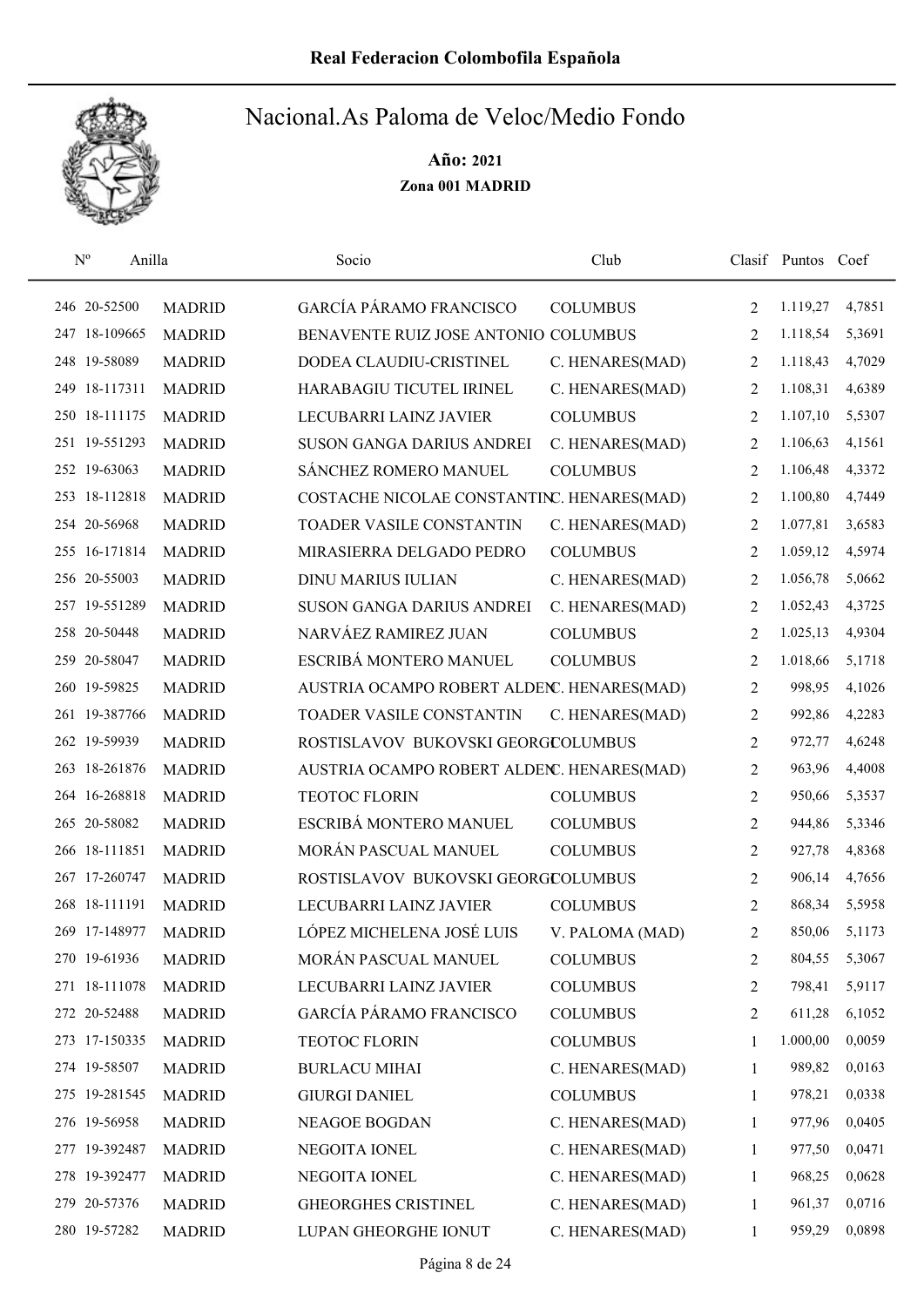

| $\mathbf{N}^{\text{o}}$<br>Anilla |               | Socio                              | Club            |              | Clasif Puntos Coef |        |
|-----------------------------------|---------------|------------------------------------|-----------------|--------------|--------------------|--------|
| 281 20-49214                      | <b>MADRID</b> | TIPLEA MARIUS CONSTANTIN           | <b>COLUMBUS</b> | 1            | 958,48             | 0,1106 |
| 282 20-51894                      | <b>MADRID</b> | DUMITREANU ALBU RAZVAN FLOROLUMBUS |                 | 1            | 956,24             | 0,0252 |
| 283 19-62492                      | <b>MADRID</b> | <b>GIURGI DANIEL</b>               | <b>COLUMBUS</b> | $\mathbf{1}$ | 956,03             | 0,0281 |
| 284 19-57342                      | <b>MADRID</b> | BORCEA SORIN CONSTANTIN            | C. HENARES(MAD) | 1            | 955,54             | 0,1272 |
| 285 20-61720                      | <b>MADRID</b> | GARCÍA PÁRAMO FRANCISCO            | <b>COLUMBUS</b> | $\mathbf{1}$ | 955,40             | 0,0465 |
| 286 19-59916                      | <b>MADRID</b> | ROSTISLAVOV BUKOVSKI GEORGCOLUMBUS |                 | $\mathbf{1}$ | 953,66             | 0,0452 |
| 287 20-53204                      | <b>MADRID</b> | POROJAN VASILE ADRIAN              | <b>COLUMBUS</b> | $\mathbf{1}$ | 953,39             | 0,0527 |
| 288 18-112461                     | <b>MADRID</b> | ABAJO ROMO ALBERTO                 | <b>COLUMBUS</b> | $\mathbf{1}$ | 950,59             | 0,0604 |
| 289 20-53254                      | <b>MADRID</b> | POROJAN VASILE ADRIAN              | <b>COLUMBUS</b> | 1            | 950,44             | 0,0685 |
| 290 20-49424                      | <b>MADRID</b> | <b>VALENTINOV STANIMIR</b>         | <b>COLUMBUS</b> | 1            | 950,31             | 0,0822 |
| 291 19-64689                      | <b>MADRID</b> | TARAZAGA ALVARADO MANUEL COLUMBUS  |                 | 1            | 949,22             | 0,1460 |
| 292 20-61303                      | <b>MADRID</b> | DIN CODRUT MARIAN                  | C. HENARES(MAD) | 1            | 949,03             | 0,1548 |
| 293 18-114985                     | <b>MADRID</b> | BORCEA SORIN CONSTANTIN            | C. HENARES(MAD) | 1            | 946,69             | 0,1104 |
| 294 20-55952                      | <b>MADRID</b> | LARA IRUELA SANTIAGO               | C. HENARES(MAD) | 1            | 945,92             | 0,1200 |
| 295 18-108454                     | <b>MADRID</b> | PULIDO REBOLLO JOSÉ                | V. PALOMA (MAD) | 1            | 943,08             | 0,1380 |
| 296 18-104218                     | <b>MADRID</b> | TANDEM CHITULEANU & TANASACOLUMBUS |                 | 1            | 942,89             | 0,1543 |
| 297 18-108418                     | <b>MADRID</b> | PULIDO REBOLLO JOSÉ                | V. PALOMA (MAD) | 1            | 941,53             | 0,1698 |
| 298 18-116054                     | <b>MADRID</b> | ROSTISLAVOV BUKOVSKI GEORGCOLUMBUS |                 | $\mathbf{1}$ | 941,27             | 0,1658 |
| 299 19-56563                      | <b>MADRID</b> | <b>GRANIZO ROJO DAVID</b>          | C. HENARES(MAD) | $\mathbf{1}$ | 939,40             | 0,1795 |
| 300 20-54665                      | <b>MADRID</b> | LUPAN GHEORGHE IONUT               | C. HENARES(MAD) | 1            | 937,75             | 0,2143 |
| 301 19-64552                      | <b>MADRID</b> | <b>GARCÍA DÍAZ IGNACIO</b>         | <b>COLUMBUS</b> | $\mathbf{1}$ | 937,41             | 0,2778 |
| 302 20-54990                      | <b>MADRID</b> | NEGOITA IONEL                      | C. HENARES(MAD) | 1            | 936,96             | 0,2456 |
| 303 19-68771                      | <b>MADRID</b> | LECUBARRI LAINZ JAVIER             | <b>COLUMBUS</b> | 1            | 936,83             | 0,2855 |
| 304 20-47430                      | <b>MADRID</b> | <b>BADEA GEORGE</b>                | V. PALOMA (MAD) | 1            | 935,48             | 0,2986 |
| 305 19-57366                      | <b>MADRID</b> | BORCEA SORIN CONSTANTIN            | C. HENARES(MAD) | 1            | 934,90             | 0,2212 |
| 306 19-30729                      | <b>MADRID</b> | VALENTINOV STANIMIR                | <b>COLUMBUS</b> | 1            | 933,35             | 0,3052 |
| 307 20-51908                      | <b>MADRID</b> | DUMITREANU ALBU RAZVAN FLOROLUMBUS |                 | 1            | 932,39             | 0,3341 |
| 308 18-108444                     | <b>MADRID</b> | PULIDO REBOLLO JOSÉ                | V. PALOMA (MAD) | 1            | 931,44             | 0,2865 |
| 309 18-109904                     | <b>MADRID</b> | CALLE TORRES JOSÉ MIGUEL           | <b>COLUMBUS</b> | 1            | 930,91             | 0,3397 |
| 310 17-144167                     | <b>MADRID</b> | LUPAN GHEORGHE IONUT               | C. HENARES(MAD) | 1            | 930,66             | 0,2990 |
| 311 20-49464                      | <b>MADRID</b> | <b>VALENTINOV STANIMIR</b>         | <b>COLUMBUS</b> | 1            | 929,40             | 0,3874 |
| 312 19-60977                      | <b>MADRID</b> | NITU MARIAN COSMIN                 | C. HENARES(MAD) | 1            | 929,34             | 0,2297 |
| 313 19-65215                      | <b>MADRID</b> | PULIDO REBOLLO JOSÉ                | V. PALOMA (MAD) | 1            | 928,24             | 0,3555 |
| 314 19-62964                      | <b>MADRID</b> | CALLE TORRES JOSÉ MIGUEL           | <b>COLUMBUS</b> | 1            | 927,81             | 0,4125 |
| 315 20-53207                      | <b>MADRID</b> | POROJAN VASILE ADRIAN              | <b>COLUMBUS</b> | 1            | 927,24             | 0,3690 |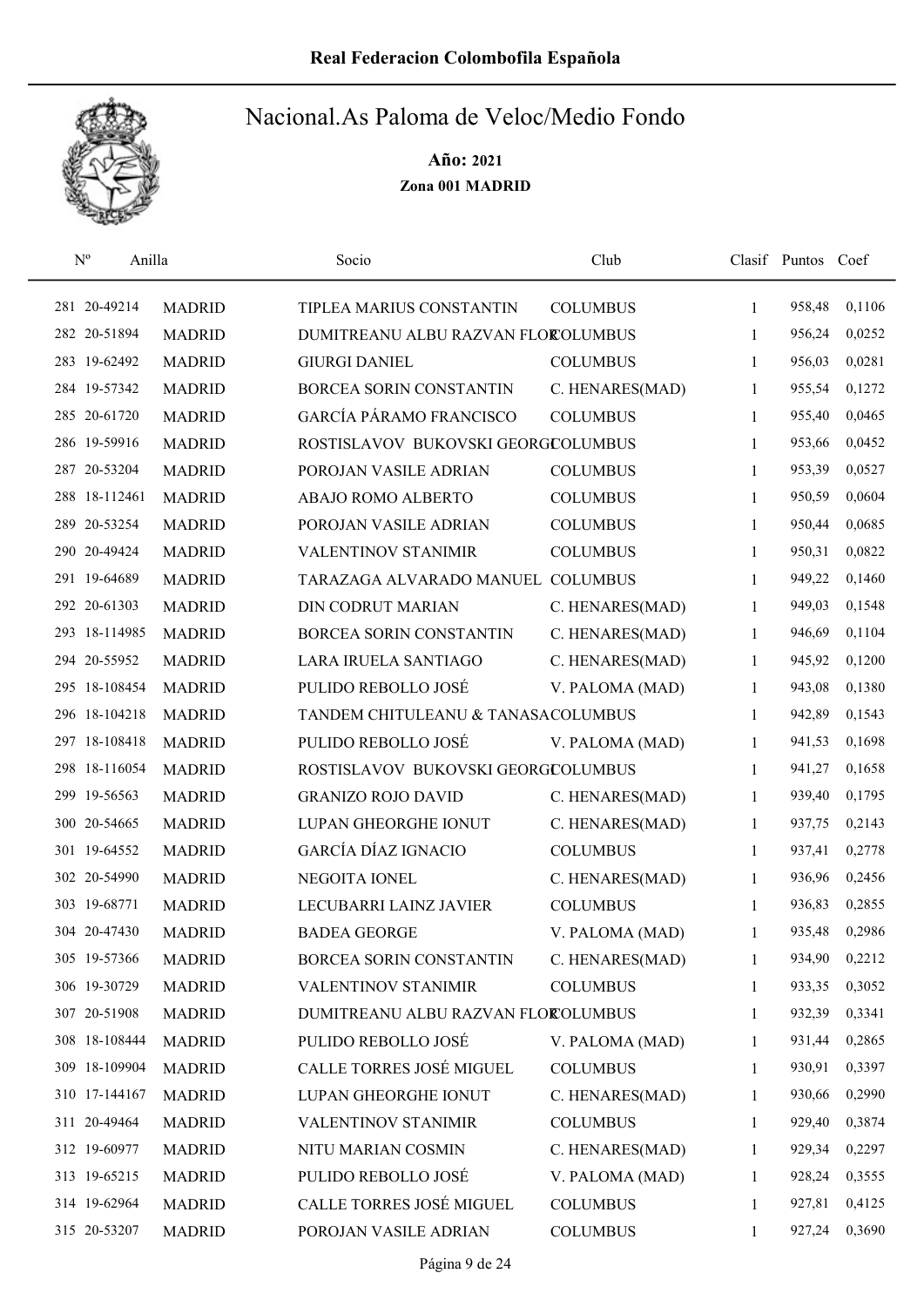

|  | $\mathbf{N}^{\text{o}}$<br>Anilla |               | Socio                                      | Club            |              | Clasif Puntos Coef |        |
|--|-----------------------------------|---------------|--------------------------------------------|-----------------|--------------|--------------------|--------|
|  | 316 19-59517                      | <b>MADRID</b> | SUSON GANGA DARIUS ANDREI                  | C. HENARES(MAD) | $\mathbf{1}$ | 926,91             | 0,3743 |
|  | 317 19-62481                      | <b>MADRID</b> | <b>GIURGI DANIEL</b>                       | <b>COLUMBUS</b> | 1            | 924,61             | 0,2705 |
|  | 318 19-62376                      | <b>MADRID</b> | <b>LAZAR NICOLAE MARIUS</b>                | <b>COLUMBUS</b> | $\mathbf{1}$ | 924,31             | 0,4380 |
|  | 319 20-51388                      | <b>MADRID</b> | GARCÍA DÍAZ IGNACIO                        | <b>COLUMBUS</b> | 1            | 924,11             | 0,5050 |
|  | 320 20-49441                      | <b>MADRID</b> | <b>VALENTINOV STANIMIR</b>                 | <b>COLUMBUS</b> | 1            | 922,91             | 0,4755 |
|  | 321 16-420788                     | <b>MADRID</b> | <b>TEOTOC FLORIN</b>                       | <b>COLUMBUS</b> | $\mathbf{1}$ | 922,12             | 0,4975 |
|  | 322 20-53280                      | <b>MADRID</b> | POROJAN VASILE ADRIAN                      | <b>COLUMBUS</b> | 1            | 922,09             | 0,4534 |
|  | 323 19-67077                      | <b>MADRID</b> | DUMITREANU ALBU RAZVAN FLOROLUMBUS         |                 | 1            | 921,56             | 0,5611 |
|  | 324 19-63758                      | <b>MADRID</b> | PASTOR JIMÉNEZ AURELIO                     | <b>COLUMBUS</b> | 1            | 920,88             | 0,4678 |
|  | 325 19-59391                      | <b>MADRID</b> | <b>ONICIUC NARCIS</b>                      | C. HENARES(MAD) | 1            | 920,61             | 0,4918 |
|  | 326 18-111250                     | <b>MADRID</b> | <b>GUTIÉRREZ DE DIEGO ADOLFO</b>           | <b>COLUMBUS</b> | 1            | 920,00             | 0,5378 |
|  | 327 19-62478                      | <b>MADRID</b> | <b>GIURGI DANIEL</b>                       | <b>COLUMBUS</b> | 1            | 919,44             | 0,5401 |
|  | 328 20-57373                      | <b>MADRID</b> | GHEORGHES CRISTINEL                        | C. HENARES(MAD) | 1            | 919,42             | 0,3018 |
|  | 329 20-49891                      | <b>MADRID</b> | <b>FLOREA SEBASTIAN</b>                    | <b>COLUMBUS</b> | 1            | 919,05             | 0,3531 |
|  | 330 18-113813                     | <b>MADRID</b> | <b>BURLACU MIHAI</b>                       | C. HENARES(MAD) | 1            | 918,90             | 0,5641 |
|  | 331 18-116059                     | <b>MADRID</b> | ROSTISLAVOV BUKOVSKI GEORGCOLUMBUS         |                 | 1            | 918,72             | 0,5275 |
|  | 332 20-57370                      | <b>MADRID</b> | <b>GHEORGHES CRISTINEL</b>                 | C. HENARES(MAD) | 1            | 918,61             | 0,5415 |
|  | 333 18-114565                     | <b>MADRID</b> | <b>ONICIUC NARCIS</b>                      | C. HENARES(MAD) | 1            | 918,42             | 0,3284 |
|  | 334 20-58083                      | <b>MADRID</b> | ESCRIBÁ MONTERO MANUEL                     | <b>COLUMBUS</b> | 1            | 918,29             | 0,6696 |
|  | 335 17-4008604 MADRID             |               | <b>SAS RYSZARD</b>                         | C. HENARES(MAD) | 1            | 918,04             | 0,3836 |
|  | 336 20-49205                      | <b>MADRID</b> | TIPLEA MARIUS CONSTANTIN                   | <b>COLUMBUS</b> | 1            | 917,96             | 0,6020 |
|  | 337 18-112294                     | <b>MADRID</b> | POROJAN VASILE ADRIAN                      | <b>COLUMBUS</b> | 1            | 916,58             | 0,6115 |
|  | 338 19-57248                      | <b>MADRID</b> | LUPAN GHEORGHE IONUT                       | C. HENARES(MAD) | 1            | 916,42             | 0,5831 |
|  | 339 18-110249                     | <b>MADRID</b> | <b>GARCÍA DÍAZ IGNACIO</b>                 | <b>COLUMBUS</b> | 1            | 915,97             | 0,4427 |
|  | 340 20-53562                      | <b>MADRID</b> | RADUTA MARIUS IONUT                        | C. HENARES(MAD) | 1            | 915,17             | 0,6383 |
|  | 341 20-54837                      | <b>MADRID</b> | NEGOITA IONEL                              | C. HENARES(MAD) | 1            | 915,12             | 0,6375 |
|  | 342 17-148997                     | <b>MADRID</b> | LÓPEZ MICHELENA JOSÉ LUIS                  | V. PALOMA (MAD) | 1            | 914,64             | 0,6524 |
|  | 343 19-281190                     | <b>MADRID</b> | <b>BADEA GEORGE</b>                        | V. PALOMA (MAD) | 1            | 914,54             | 0,7464 |
|  | 344 20-52540                      | <b>MADRID</b> | TEOTOC FLORIN                              | <b>COLUMBUS</b> | 1            | 914,01             | 0,7434 |
|  | 345 18-113842                     | <b>MADRID</b> | <b>BURLACU MIHAI</b>                       | C. HENARES(MAD) | $\mathbf{1}$ | 913,88             | 0,3912 |
|  | 346 20-55177                      | <b>MADRID</b> | DIN CODRUT MARIAN                          | C. HENARES(MAD) | $\mathbf{1}$ | 912,90             | 0,7342 |
|  | 347 20-53008                      | <b>MADRID</b> | DIN CODRUT MARIAN                          | C. HENARES(MAD) | 1            | 912,66             | 0,7397 |
|  | 348 19-63371                      | <b>MADRID</b> | ALONSO GARCÍA FIDEL                        | <b>COLUMBUS</b> | 1            | 912,61             | 0,4313 |
|  | 349 18-114484                     | <b>MADRID</b> | COSTACHE NICOLAE CONSTANTINC. HENARES(MAD) |                 | 1            | 911,88             | 0,3997 |
|  | 350 19-392415                     | <b>MADRID</b> | NEGOITA IONEL                              | C. HENARES(MAD) | $\mathbf{1}$ | 911,57             | 0,7106 |
|  |                                   |               |                                            |                 |              |                    |        |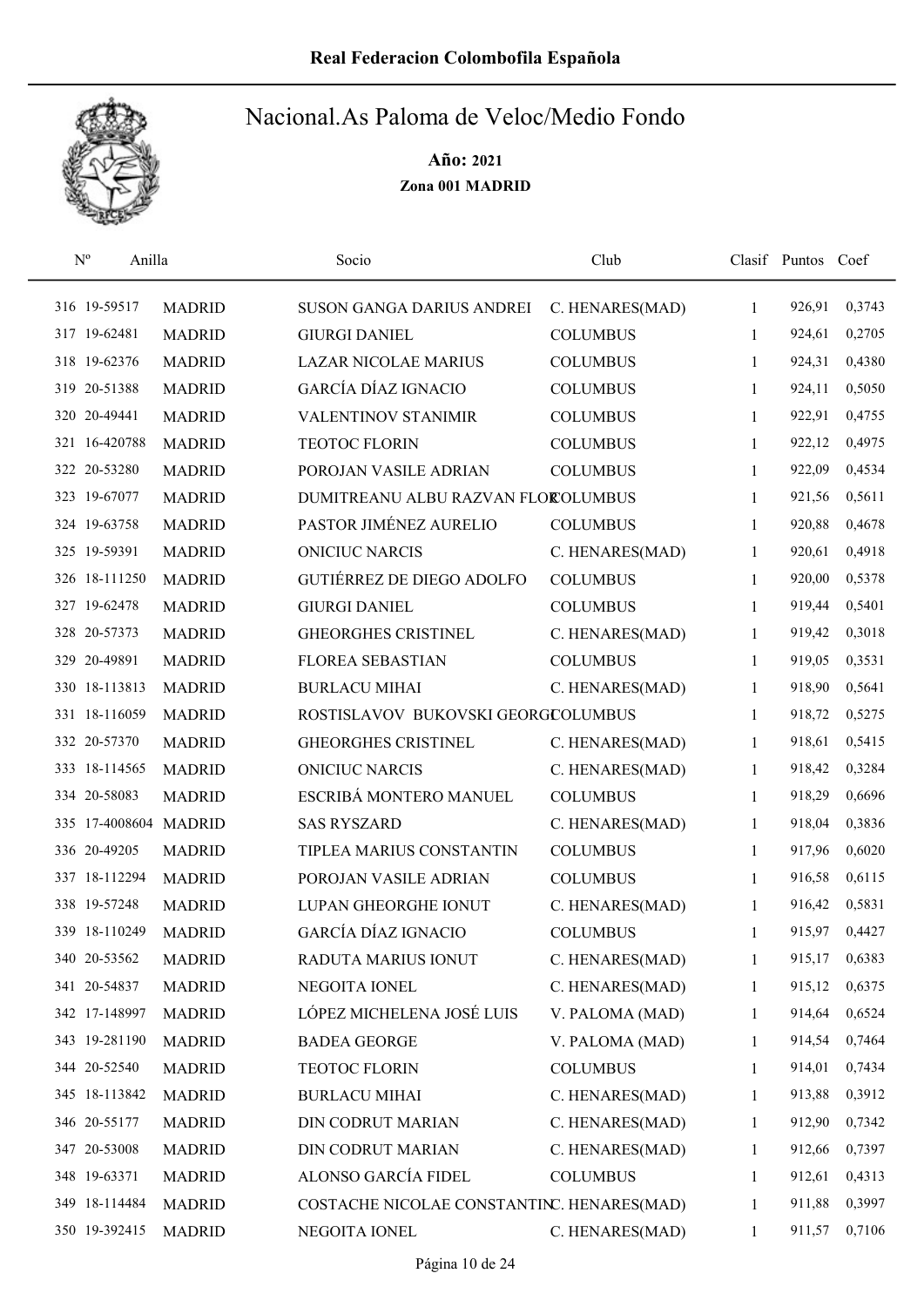

| $\mathbf{N}^{\text{o}}$<br>Anilla |               | Socio                                         | Club            |              | Clasif Puntos Coef |        |
|-----------------------------------|---------------|-----------------------------------------------|-----------------|--------------|--------------------|--------|
| 351 20-53005                      | <b>MADRID</b> | <b>DIN CODRUT MARIAN</b>                      | C. HENARES(MAD) | $\mathbf{1}$ | 911,22             | 0,4202 |
| 352 20-49592                      | <b>MADRID</b> | ALONSO GARCÍA FIDEL                           | <b>COLUMBUS</b> | 1            | 911,09             | 0,8198 |
| 353 17-145378                     | <b>MADRID</b> | <b>SAS RYSZARD</b>                            | C. HENARES(MAD) | 1            | 911,07             | 0,4544 |
| 354 19-392307                     | <b>MADRID</b> | NEGOITA IONEL                                 | C. HENARES(MAD) | 1            | 910,94             | 0,7315 |
| 355 17-269750                     | <b>MADRID</b> | <b>TEOTOC FLORIN</b>                          | <b>COLUMBUS</b> | 1            | 910,71             | 0,4691 |
| 356 20-56772                      | <b>MADRID</b> | JITARU GABRIEL                                | C. HENARES(MAD) | 1            | 910,62             | 0,7791 |
| 357 17-4008601 MADRID             |               | <b>SAS RYSZARD</b>                            | C. HENARES(MAD) | 1            | 910,38             | 0,8366 |
| 358 20-55493                      | <b>MADRID</b> | <b>BORCEA SORIN CONSTANTIN</b>                | C. HENARES(MAD) | 1            | 910,36             | 0,7895 |
| 359 20-52512                      | <b>MADRID</b> | <b>GARCÍA PÁRAMO FRANCISCO</b>                | <b>COLUMBUS</b> | 1            | 908,88             | 0,8665 |
| 360 17-149553                     | <b>MADRID</b> | <b>GUTIÉRREZ DE DIEGO ADOLFO</b>              | <b>COLUMBUS</b> | 1            | 908,81             | 0,8491 |
| 361 20-56048                      | <b>MADRID</b> | <b>SAS RYSZARD</b>                            | C. HENARES(MAD) | 1            | 908,59             | 0,8896 |
| 362 18-108880                     | <b>MADRID</b> | ANDREI DANIEL VASILE                          | V. PALOMA (MAD) | 1            | 908,52             | 0,8436 |
| 363 19-58931                      | <b>MADRID</b> | TANDEM MARINA & CARLOS MIRAN HENARES(MAD)     |                 | 1            | 907,83             | 0,8191 |
| 364 18-110230                     | <b>MADRID</b> | MOLDOVAN GEORGHE                              | <b>COLUMBUS</b> | 1            | 907,72             | 0,9317 |
| 365 20-56219                      | <b>MADRID</b> | NITU MARIAN COSMIN                            | C. HENARES(MAD) | 1            | 907,18             | 0,8626 |
| 366 19-55659                      | <b>MADRID</b> | SIETEIGLESIAS PEINADO JOSÉ M. V. PALOMA (MAD) |                 | 1            | 906,92             | 0,4677 |
| 367 20-51275                      | <b>MADRID</b> | <b>GARCÍA DÍAZ IGNACIO</b>                    | <b>COLUMBUS</b> | 1            | 906,80             | 1,0100 |
| 368 20-56904                      | <b>MADRID</b> | <b>ONICIUC NARCIS</b>                         | C. HENARES(MAD) | 1            | 906,40             | 0,8515 |
| 369 20-2611                       | <b>MADRID</b> | TARAZAGA ALVARADO MANUEL COLUMBUS             |                 | $\mathbf{1}$ | 905,51             | 0,9141 |
| 370 19-60402                      | <b>MADRID</b> | TANDEM MARINA & CARLOS MIRAN HENARES(MAD)     |                 | 1            | 905,50             | 0,8611 |
| 371 20-53620                      | <b>MADRID</b> | RADUTA MARIUS IONUT                           | C. HENARES(MAD) | 1            | 905,38             | 0,8830 |
| 372 18-111445                     | <b>MADRID</b> | <b>GARCÍA DÍAZ IGNACIO</b>                    | <b>COLUMBUS</b> | 1            | 905,22             | 0,5439 |
| 373 17-144152                     | <b>MADRID</b> | LUPAN GHEORGHE IONUT                          | C. HENARES(MAD) | 1            | 903,78             | 0,8423 |
| 374 18-109736                     | <b>MADRID</b> | ALONSO GARCÍA FIDEL                           | <b>COLUMBUS</b> | 1            | 903,75             | 0,5199 |
| 375 19-60543                      | <b>MADRID</b> | LARA IRUELA SANTIAGO                          | C. HENARES(MAD) | 1            | 903,66             | 0,8871 |
| 376 20-56185                      | <b>MADRID</b> | NITU MARIAN COSMIN                            | C. HENARES(MAD) | 1            | 903,00             | 0,9336 |
| 377 18-110253                     | <b>MADRID</b> | GARCÍA DÍAZ IGNACIO                           | <b>COLUMBUS</b> | 1            | 902,53             | 1,0984 |
| 378 19-58212                      | <b>MADRID</b> | DODEA CLAUDIU-CRISTINEL                       | C. HENARES(MAD) | 1            | 902,45             | 0,9009 |
| 379 20-57156                      | <b>MADRID</b> | MARDALE SILVIU DORU                           | C. HENARES(MAD) | 1            | 901,92             | 0,8147 |
| 380 20-52530                      | <b>MADRID</b> | <b>TEOTOC FLORIN</b>                          | <b>COLUMBUS</b> | 1            | 901,09             | 1,0536 |
| 381 18-112693                     | <b>MADRID</b> | MARDALE SILVIU DORU                           | C. HENARES(MAD) | 1            | 901,04             | 0,8331 |
| 382 19-281201                     | <b>MADRID</b> | TANDEM CHITULEANU & TANASACOLUMBUS            |                 | 1            | 900,87             | 0,5135 |
| 383 19-65462                      | <b>MADRID</b> | <b>SAS RYSZARD</b>                            | C. HENARES(MAD) | 1            | 899,60             | 1,0722 |
| 384 19-59376                      | <b>MADRID</b> | NISTOR DANIEL                                 | C. HENARES(MAD) | 1            | 899,38             | 0,4922 |
| 385 19-65562                      | <b>MADRID</b> | ANDREI DANIEL VASILE                          | V. PALOMA (MAD) | 1            | 898,87             | 1,0157 |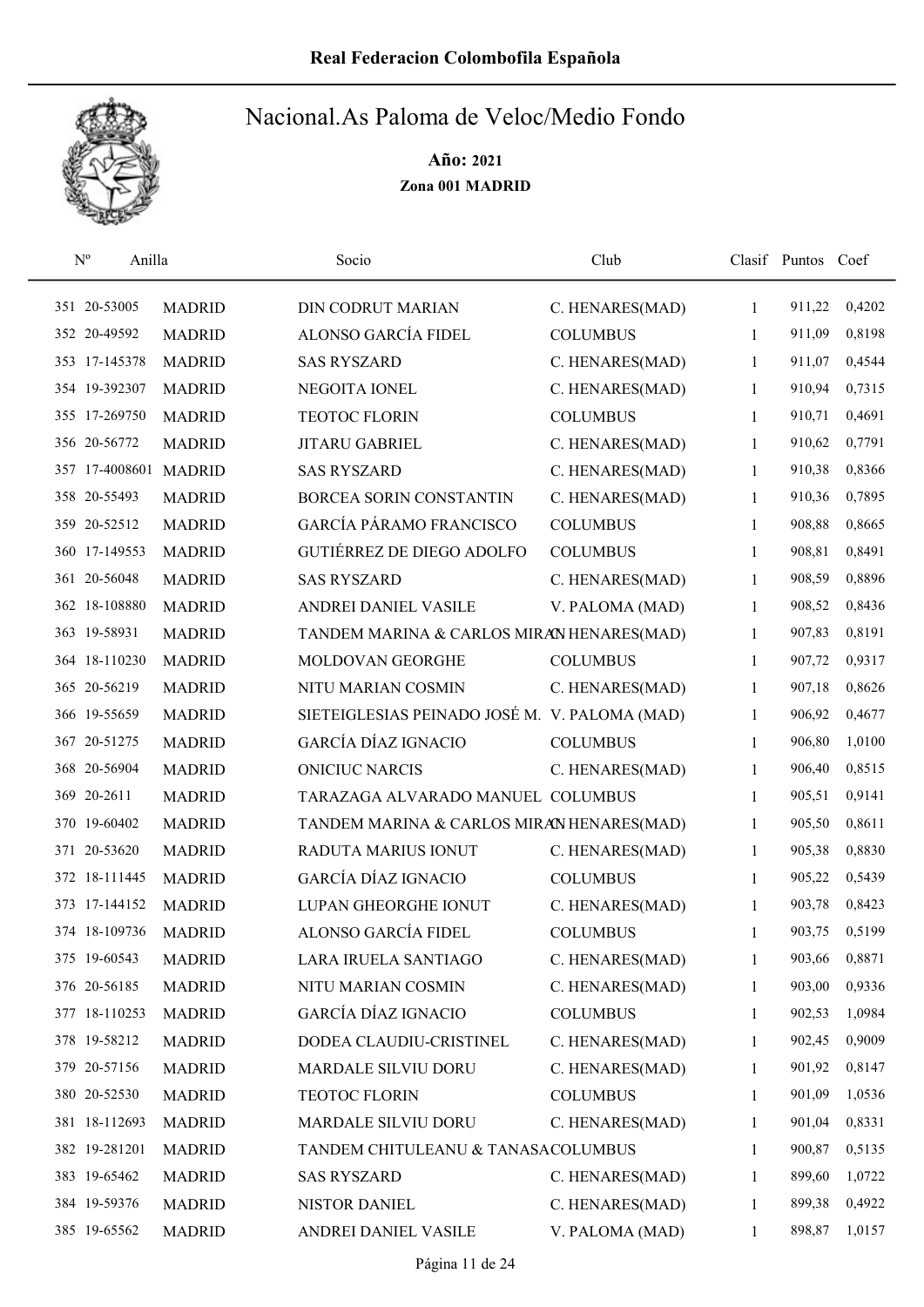

| $\mathbf{N}^{\text{o}}$ | Anilla        | Socio                                         | Club            |              | Clasif Puntos Coef |        |
|-------------------------|---------------|-----------------------------------------------|-----------------|--------------|--------------------|--------|
| 386 19-62369            | <b>MADRID</b> | <b>LAZAR NICOLAE MARIUS</b>                   | <b>COLUMBUS</b> | 1            | 897,53             | 1,0314 |
| 387 19-63316            | <b>MADRID</b> | ALONSO GARCÍA FIDEL                           | <b>COLUMBUS</b> | 1            | 897,52             | 1,1029 |
| 388 18-108316           | <b>MADRID</b> | GALHANAS BENAVIDES JOAQUÍN V. PALOMA (MAD)    |                 | 1            | 897,10             | 0,6256 |
| 389 16-268811           | <b>MADRID</b> | <b>TEOTOC FLORIN</b>                          | <b>COLUMBUS</b> | 1            | 896,62             | 1,1063 |
| 390 16-171986           | <b>MADRID</b> | MIRASIERRA DELGADO PEDRO                      | <b>COLUMBUS</b> | 1            | 896,32             | 1,0422 |
| 391 17-150306           | <b>MADRID</b> | FAYOS MARTÍN JUAN MANUEL                      | <b>COLUMBUS</b> | 1            | 896,31             | 1,1238 |
| 392 19-58569            | <b>MADRID</b> | <b>JITARU GABRIEL</b>                         | C. HENARES(MAD) | 1            | 896,23             | 0,5479 |
| 393 19-58928            | <b>MADRID</b> | TANDEM MARINA & CARLOS MIRAN HENARES(MAD)     |                 | 1            | 896,04             | 1,0134 |
| 394 17-143790           | <b>MADRID</b> | NISTOR DANIEL                                 | C. HENARES(MAD) | 1            | 896,01             | 0,9931 |
| 395 18-115750           | <b>MADRID</b> | MARCOS SOPEÑA PABLO                           | C. HENARES(MAD) | $\mathbf{1}$ | 895,03             | 1,0113 |
| 396 20-95527            | <b>MADRID</b> | NISTOR DANIEL                                 | C. HENARES(MAD) | 1            | 894,77             | 1,0085 |
| 397 18-114880           | <b>MADRID</b> | <b>NEAGOE BOGDAN</b>                          | C. HENARES(MAD) | 1            | 894,68             | 1,1446 |
| 398 19-62415            | <b>MADRID</b> | <b>LAZAR NICOLAE MARIUS</b>                   | <b>COLUMBUS</b> | 1            | 894,66             | 1,1034 |
| 399 18-109732           | <b>MADRID</b> | ALONSO GARCÍA FIDEL                           | <b>COLUMBUS</b> | 1            | 893,73             | 1,1855 |
| 400 20-56223            | <b>MADRID</b> | NITU MARIAN COSMIN                            | C. HENARES(MAD) | 1            | 892,77             | 1,1083 |
| 401 19-59442            | <b>MADRID</b> | JITARU GABRIEL                                | C. HENARES(MAD) | $\mathbf{1}$ | 892,39             | 1,1271 |
| 402 20-54476            | <b>MADRID</b> | <b>GRANIZO ROJO DAVID</b>                     | C. HENARES(MAD) | 1            | 892,25             | 0,9436 |
| 403 20-55978            | <b>MADRID</b> | LARA IRUELA SANTIAGO                          | C. HENARES(MAD) | $\mathbf{1}$ | 891,93             | 0,5226 |
| 404 20-55447            | <b>MADRID</b> | BORCEA SORIN CONSTANTIN                       | C. HENARES(MAD) | 1            | 891,11             | 1,1373 |
| 405 19-63810            | <b>MADRID</b> | <b>GUTIÉRREZ DE DIEGO ADOLFO</b>              | <b>COLUMBUS</b> | 1            | 890,50             | 0,5783 |
| 406 20-56231            | <b>MADRID</b> | NITU MARIAN COSMIN                            | C. HENARES(MAD) | 1            | 890,37             | 0,5687 |
| 407 18-108426           | <b>MADRID</b> | PULIDO REBOLLO JOSÉ                           | V. PALOMA (MAD) | 1            | 890,27             | 1,1036 |
| 408 17-151023           | <b>MADRID</b> | <b>GARCÍA DÍAZ IGNACIO</b>                    | <b>COLUMBUS</b> | 1            | 890,25             | 0,6641 |
| 409 20-48502            | <b>MADRID</b> | SIETEIGLESIAS PEINADO JOSÉ M. V. PALOMA (MAD) |                 | 1            | 889,84             | 1,1618 |
| 410 20-49737            | <b>MADRID</b> | FAYOS MARTÍN JUAN MANUEL                      | <b>COLUMBUS</b> | 1            | 888,60             | 0,6274 |
| 411 20-55982            | <b>MADRID</b> | LARA IRUELA SANTIAGO                          | C. HENARES(MAD) | 1            | 888,46             | 1,0958 |
| 412 18-109507           | <b>MADRID</b> | MOLDOVAN GEORGHE                              | <b>COLUMBUS</b> | 1            | 888,35             | 0,6420 |
| 413 19-392333           | <b>MADRID</b> | NEGOITA IONEL                                 | C. HENARES(MAD) | 1            | 887,14             | 0,5704 |
| 414 18-112874           | <b>MADRID</b> | LARA IRUELA SANTIAGO                          | C. HENARES(MAD) | 1            | 886,25             | 1,1219 |
| 415 16-171995           | <b>MADRID</b> | MIRASIERRA DELGADO PEDRO                      | <b>COLUMBUS</b> | 1            | 885,90             | 1,1787 |
| 416 17-143257           | <b>MADRID</b> | <b>SAS RYSZARD</b>                            | C. HENARES(MAD) | $\mathbf{1}$ | 885,68             | 0,6551 |
| 417 18-109869           | <b>MADRID</b> | PASTOR JIMÉNEZ AURELIO                        | <b>COLUMBUS</b> | 1            | 885,41             | 1,1208 |
| 418 16-172228           | <b>MADRID</b> | MIRASIERRA DELGADO PEDRO                      | <b>COLUMBUS</b> | 1            | 885,33             | 1,2005 |
| 419 19-281218           | <b>MADRID</b> | TANDEM CHITULEANU & TANASACOLUMBUS            |                 | 1            | 885,32             | 1,2183 |
| 420 20-51746            | <b>MADRID</b> | LAZAR NICOLAE MARIUS                          | <b>COLUMBUS</b> | 1            | 885,05             | 0,6220 |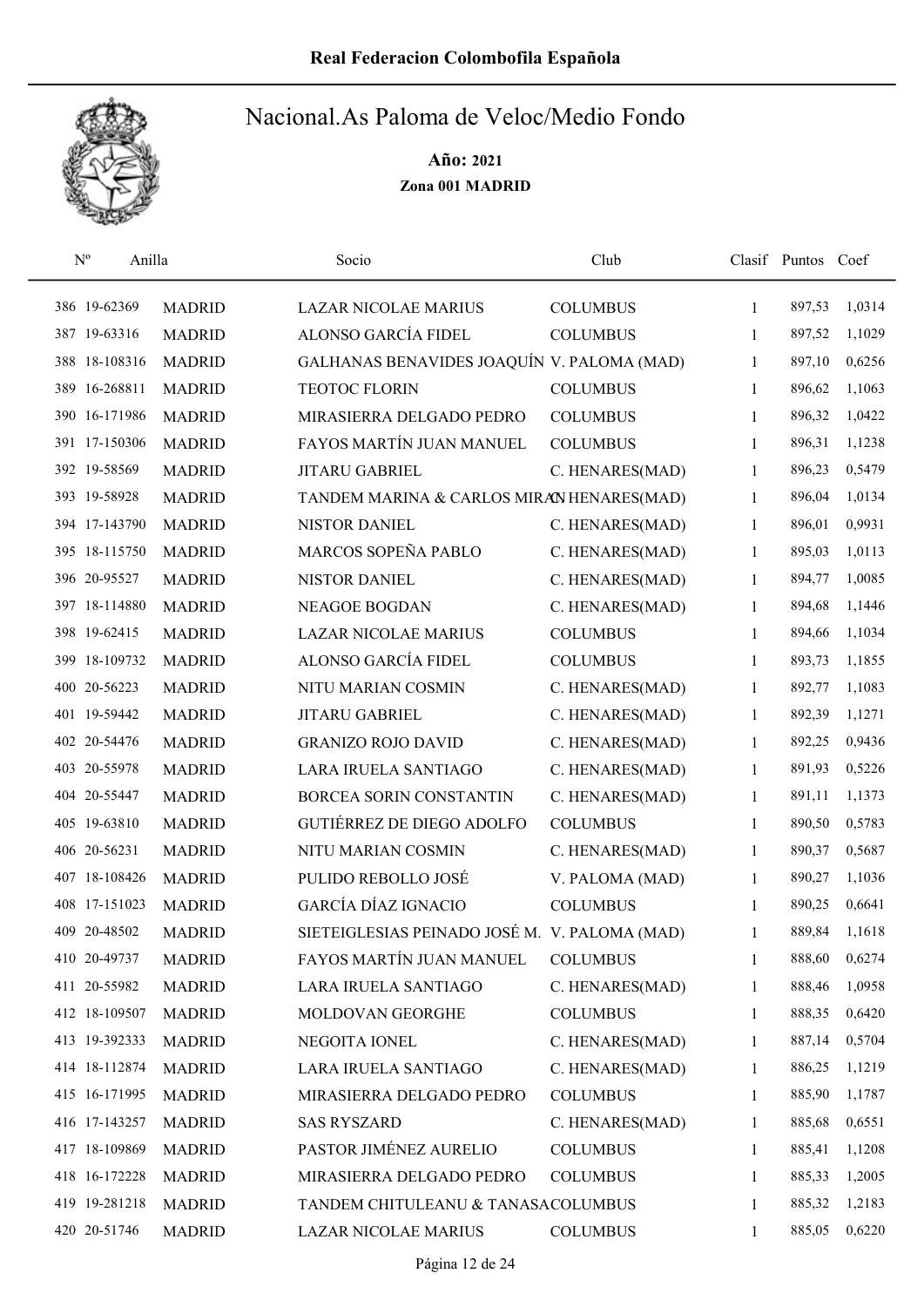

| $\rm N^o$<br>Anilla |               | Socio                                      | Club            |              | Clasif Puntos Coef |        |
|---------------------|---------------|--------------------------------------------|-----------------|--------------|--------------------|--------|
| 421 19-58963        | <b>MADRID</b> | TANDEM MARINA & CARLOS MIRAN HENARES(MAD)  |                 | $\mathbf{1}$ | 884,88             | 1,1710 |
| 422 18-261893       | <b>MADRID</b> | ROSTISLAVOV BUKOVSKI GEORGCOLUMBUS         |                 | $\mathbf{1}$ | 884,55             | 1,1303 |
| 423 19-62503        | <b>MADRID</b> | <b>GIURGI DANIEL</b>                       | <b>COLUMBUS</b> | $\mathbf{1}$ | 884,51             | 1,2716 |
| 424 20-51974        | <b>MADRID</b> | ALONSO GARCÍA FIDEL                        | <b>COLUMBUS</b> | 1            | 884,48             | 1,3388 |
| 425 20-57119        | <b>MADRID</b> | MARDALE SILVIU DORU                        | C. HENARES(MAD) | $\mathbf{1}$ | 883,84             | 1,0494 |
| 426 20-49456        | <b>MADRID</b> | <b>VALENTINOV STANIMIR</b>                 | <b>COLUMBUS</b> | $\mathbf{1}$ | 883,84             | 1,3442 |
| 427 18-116060       | <b>MADRID</b> | ROSTISLAVOV BUKOVSKI GEORGCOLUMBUS         |                 | $\mathbf{1}$ | 883,57             | 1,1555 |
| 428 19-63270        | <b>MADRID</b> | MOLDOVAN GEORGHE                           | <b>COLUMBUS</b> | 1            | 883,16             | 1,3708 |
| 429 20-55803        | <b>MADRID</b> | <b>TIBU VISALON</b>                        | C. HENARES(MAD) | 1            | 882,80             | 1,0354 |
| 430 18-115848       | <b>MADRID</b> | <b>JITARU GABRIEL</b>                      | C. HENARES(MAD) | 1            | 880,75             | 1,3039 |
| 431 19-59408        | <b>MADRID</b> | <b>ONICIUC NARCIS</b>                      | C. HENARES(MAD) | 1            | 880,66             | 1,2534 |
| 432 18-114968       | <b>MADRID</b> | BORCEA SORIN CONSTANTIN                    | C. HENARES(MAD) | 1            | 880,41             | 0,6470 |
| 433 18-116108       | <b>MADRID</b> | TANDEM MARINA & CARLOS MIRAN HENARES(MAD)  |                 | 1            | 879,40             | 1,2550 |
| 434 20-55841        | <b>MADRID</b> | <b>TIBU VISALON</b>                        | C. HENARES(MAD) | 1            | 879,20             | 1,0711 |
| 435 17-148652       | <b>MADRID</b> | GALHANAS BENAVIDES JOAQUÍN V. PALOMA (MAD) |                 | 1            | 878,97             | 0,7597 |
| 436 19-59355        | <b>MADRID</b> | <b>NISTOR DANIEL</b>                       | C. HENARES(MAD) | $\mathbf{1}$ | 878,41             | 0,6152 |
| 437 18-111269       | <b>MADRID</b> | <b>GUTIÉRREZ DE DIEGO ADOLFO</b>           | <b>COLUMBUS</b> | 1            | 876,97             | 1,3699 |
| 438 19-63791        | <b>MADRID</b> | GUTIÉRREZ DE DIEGO ADOLFO                  | <b>COLUMBUS</b> | $\mathbf{1}$ | 876,81             | 0,6917 |
| 16-420786<br>439    | <b>MADRID</b> | <b>TEOTOC FLORIN</b>                       | <b>COLUMBUS</b> | 1            | 876,66             | 1,4224 |
| 440 19-63242        | <b>MADRID</b> | MOLDOVAN GEORGHE                           | <b>COLUMBUS</b> | 1            | 876,58             | 1,4480 |
| 441 18-108322       | <b>MADRID</b> | PULIDO REBOLLO JOSÉ                        | V. PALOMA (MAD) | 1            | 876,40             | 1,3000 |
| 442 19-60574        | <b>MADRID</b> | LARA IRUELA SANTIAGO                       | C. HENARES(MAD) | 1            | 875,86             | 0,6428 |
| 443 19-57106        | <b>MADRID</b> | <b>DIN CODRUT MARIAN</b>                   | C. HENARES(MAD) | 1            | 875,54             | 0,6856 |
| 444 19-59477        | <b>MADRID</b> | <b>JITARU GABRIEL</b>                      | C. HENARES(MAD) | 1            | 875,54             | 0,6918 |
| 445 19-392450       | <b>MADRID</b> | NEGOITA IONEL                              | C. HENARES(MAD) | 1            | 875,52             | 0,6593 |
| 446 20-53342        | <b>MADRID</b> | TANDEM MARINA & CARLOS MIRAN HENARES(MAD)  |                 | 1            | 875,49             | 0,6679 |
| 447 17-268630       | <b>MADRID</b> | FAYOS MARTÍN JUAN MANUEL                   | <b>COLUMBUS</b> | 1            | 873,97             | 0,7857 |
| 448 20-49672        | <b>MADRID</b> | FAYOS MARTÍN JUAN MANUEL                   | <b>COLUMBUS</b> | 1            | 873,86             | 0,7916 |
| 449 18-108410       | <b>MADRID</b> | PULIDO REBOLLO JOSÉ                        | V. PALOMA (MAD) | 1            | 873,78             | 1,3053 |
| 450 19-60431        | <b>MADRID</b> | MARCOS SOPEÑA PABLO                        | C. HENARES(MAD) | $\mathbf{1}$ | 873,51             | 1,2861 |
| 451 20-55523        | <b>MADRID</b> | NISTOR DANIEL                              | C. HENARES(MAD) | $\mathbf{1}$ | 872,25             | 1,2798 |
| 452 20-52555        | <b>MADRID</b> | TEOTOC FLORIN                              | <b>COLUMBUS</b> | 1            | 871,08             | 1,4692 |
| 453 19-63275        | <b>MADRID</b> | MOLDOVAN GEORGHE                           | <b>COLUMBUS</b> | 1            | 869,64             | 0,8085 |
| 454 20-51738        | <b>MADRID</b> | PASTOR JIMÉNEZ AURELIO                     | <b>COLUMBUS</b> | 1            | 869,54             | 1,2955 |
| 455 18-111268       | <b>MADRID</b> | GUTIÉRREZ DE DIEGO ADOLFO                  | <b>COLUMBUS</b> | 1            | 869,54             | 1,4322 |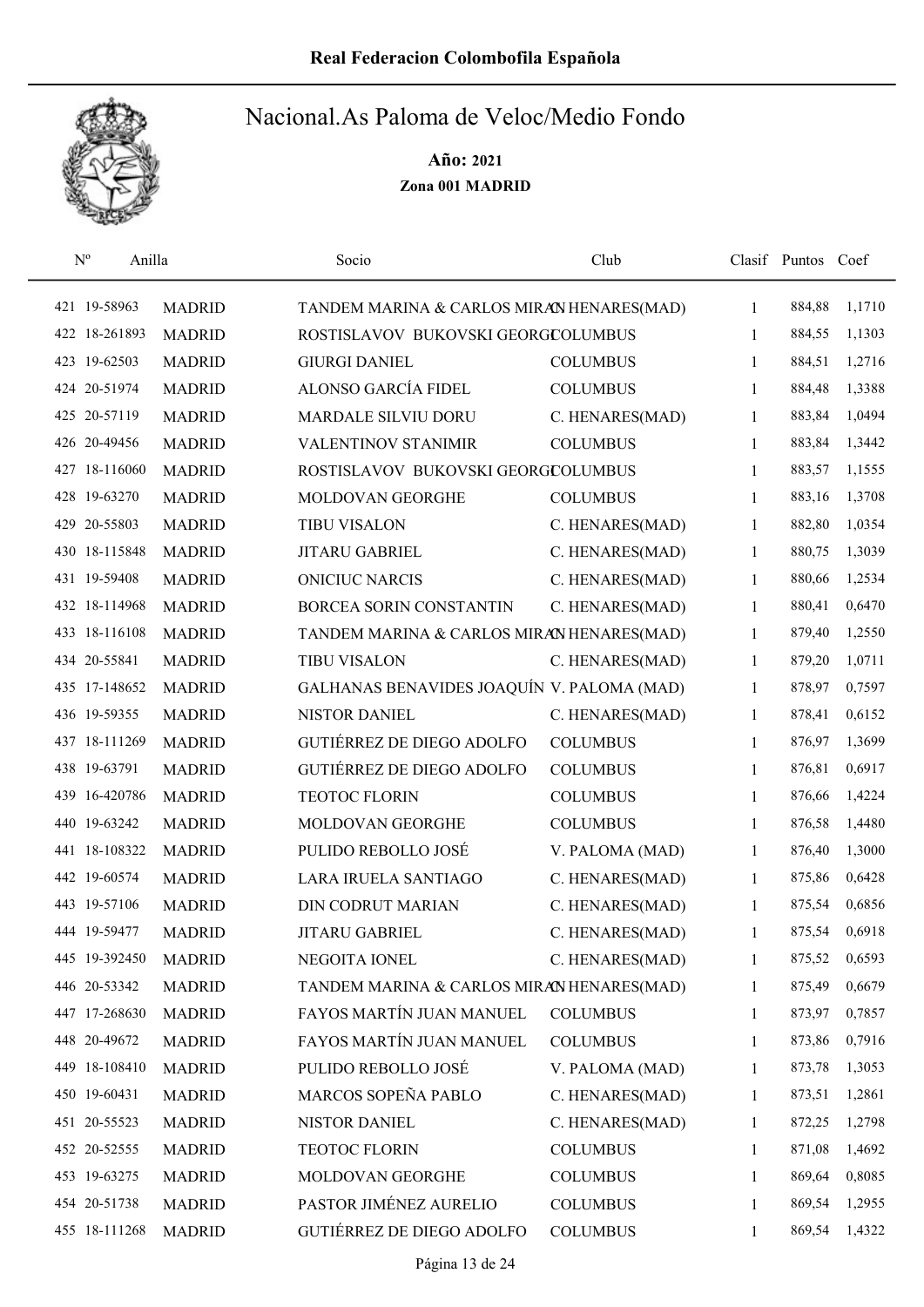

| $N^{\rm o}$    | Anilla                | Socio                                         | Club            |              | Clasif Puntos | Coef   |
|----------------|-----------------------|-----------------------------------------------|-----------------|--------------|---------------|--------|
| 456 18-109879  | <b>MADRID</b>         | PASTOR JIMÉNEZ AURELIO                        | <b>COLUMBUS</b> | 1            | 869,39        | 1,3058 |
| 457 20-54210   | <b>MADRID</b>         | DODEA CLAUDIU-CRISTINEL                       | C. HENARES(MAD) | 1            | 869,36        | 1,3053 |
| 458 19-63931   | <b>MADRID</b>         | NARVÁEZ RAMIREZ JUAN                          | <b>COLUMBUS</b> | 1            | 867,84        | 1,4473 |
| 459 18-108851  | <b>MADRID</b>         | ANDREI DANIEL VASILE                          | V. PALOMA (MAD) | 1            | 866,71        | 1,4430 |
| 460 20-56843   | <b>MADRID</b>         | TOADER VASILE CONSTANTIN                      | C. HENARES(MAD) | 1            | 865,75        | 1,4475 |
| 461 20-57157   | <b>MADRID</b>         | MARDALE SILVIU DORU                           | C. HENARES(MAD) | 1            | 864,98        | 1,2105 |
| 462 18-112555  | <b>MADRID</b>         | TOADER VASILE CONSTANTIN                      | C. HENARES(MAD) | 1            | 864,65        | 0,7692 |
|                | 463 20-6610192 MADRID | DIMITROV GEORGIEV IVAYLO                      | <b>COLUMBUS</b> | 1            | 863,21        | 1,5029 |
| 464 19-57377   | <b>MADRID</b>         | BORCEA SORIN CONSTANTIN                       | C. HENARES(MAD) | 1            | 860,30        | 1,4851 |
| 465 20-53940   | <b>MADRID</b>         | <b>BURLACU MIHAI</b>                          | C. HENARES(MAD) | 1            | 860,25        | 1,4646 |
| 466 18-268630  | <b>MADRID</b>         | FAYOS MARTÍN JUAN MANUEL                      | <b>COLUMBUS</b> | 1            | 859,57        | 1,5921 |
| 467 19-59139   | <b>MADRID</b>         | <b>MARDALE SILVIU DORU</b>                    | C. HENARES(MAD) | 1            | 859,27        | 1,2566 |
| 468 18-115818  | <b>MADRID</b>         | MARCOS SOPEÑA PABLO                           | C. HENARES(MAD) | 1            | 856,33        | 1,4365 |
| 469 20-97850   | <b>MADRID</b>         | VALENTINOV STANIMIR                           | <b>COLUMBUS</b> | 1            | 855,96        | 0,8643 |
| 470 20-56182   | <b>MADRID</b>         | NITU MARIAN COSMIN                            | C. HENARES(MAD) | $\mathbf{1}$ | 855,56        | 1,5177 |
| 471 19-63427   | <b>MADRID</b>         | MIRASIERRA DELGADO PEDRO                      | <b>COLUMBUS</b> | 1            | 855,52        | 1,5224 |
| 472 20-48487   | <b>MADRID</b>         | SIETEIGLESIAS PEINADO JOSÉ M. V. PALOMA (MAD) |                 | 1            | 854,99        | 1,5565 |
| 473 20-58045   | <b>MADRID</b>         | ESCRIBÁ MONTERO MANUEL                        | <b>COLUMBUS</b> | 1            | 854,24        | 1,7647 |
| 474 19-392488  | <b>MADRID</b>         | NEGOITA IONEL                                 | C. HENARES(MAD) | 1            | 853,70        | 1,4787 |
| 475 19-61344   | <b>MADRID</b>         | ROSTISLAVOV BUKOVSKI GEORGCOLUMBUS            |                 | 1            | 851,58        | 1,4318 |
| 476 19-68601   | <b>MADRID</b>         | LECUBARRI LAINZ JAVIER                        | <b>COLUMBUS</b> | 1            | 850,56        | 1,7133 |
| 477 20-53580   | <b>MADRID</b>         | RADUTA MARIUS IONUT                           | C. HENARES(MAD) | 1            | 850,33        | 1,5372 |
| 478 18-105007  | <b>MADRID</b>         | SÁNCHEZ ROMERO MANUEL                         | <b>COLUMBUS</b> | 1            | 849,71        | 1,6878 |
| 479 20-49570   | <b>MADRID</b>         | ALONSO GARCÍA FIDEL                           | <b>COLUMBUS</b> | 1            | 849,65        | 1,7281 |
| 480 17-149534  | <b>MADRID</b>         | GUTIÉRREZ DE DIEGO ADOLFO                     | <b>COLUMBUS</b> | 1            | 849,43        | 1,6643 |
| 481 16-171994  | <b>MADRID</b>         | MIRASIERRA DELGADO PEDRO                      | <b>COLUMBUS</b> | 1            | 849,18        | 0,8363 |
| 482 20-54350   | <b>MADRID</b>         | <b>GRANIZO ROJO DAVID</b>                     | C. HENARES(MAD) | 1            | 848,86        | 1,3625 |
| 483 20-53462   | <b>MADRID</b>         | NEAGOE BOGDAN                                 | C. HENARES(MAD) | 1            | 848,82        | 1,7169 |
| 484 20-53957   | <b>MADRID</b>         | <b>BURLACU MIHAI</b>                          | C. HENARES(MAD) | 1            | 848,59        | 1,6165 |
| 485 20-6610199 | <b>MADRID</b>         | DIMITROV GEORGIEV IVAYLO                      | <b>COLUMBUS</b> | 1            | 847,24        | 1,6950 |
| 486 20-55814   | <b>MADRID</b>         | <b>TIBU VISALON</b>                           | C. HENARES(MAD) | 1            | 847,02        | 1,3433 |
| 487 16-171877  | <b>MADRID</b>         | PASTOR JIMÉNEZ AURELIO                        | <b>COLUMBUS</b> | 1            | 845,50        | 1,5629 |
| 488 20-53536   | <b>MADRID</b>         | RADUTA MARIUS IONUT                           | C. HENARES(MAD) | 1            | 844,41        | 1,6276 |
| 489 16-174215  | <b>MADRID</b>         | LECUBARRI LAINZ JAVIER                        | <b>COLUMBUS</b> | 1            | 843,66        | 1,8382 |
| 490 20-54386   | <b>MADRID</b>         | <b>GRANIZO ROJO DAVID</b>                     | C. HENARES(MAD) | 1            | 841,82        | 1,4269 |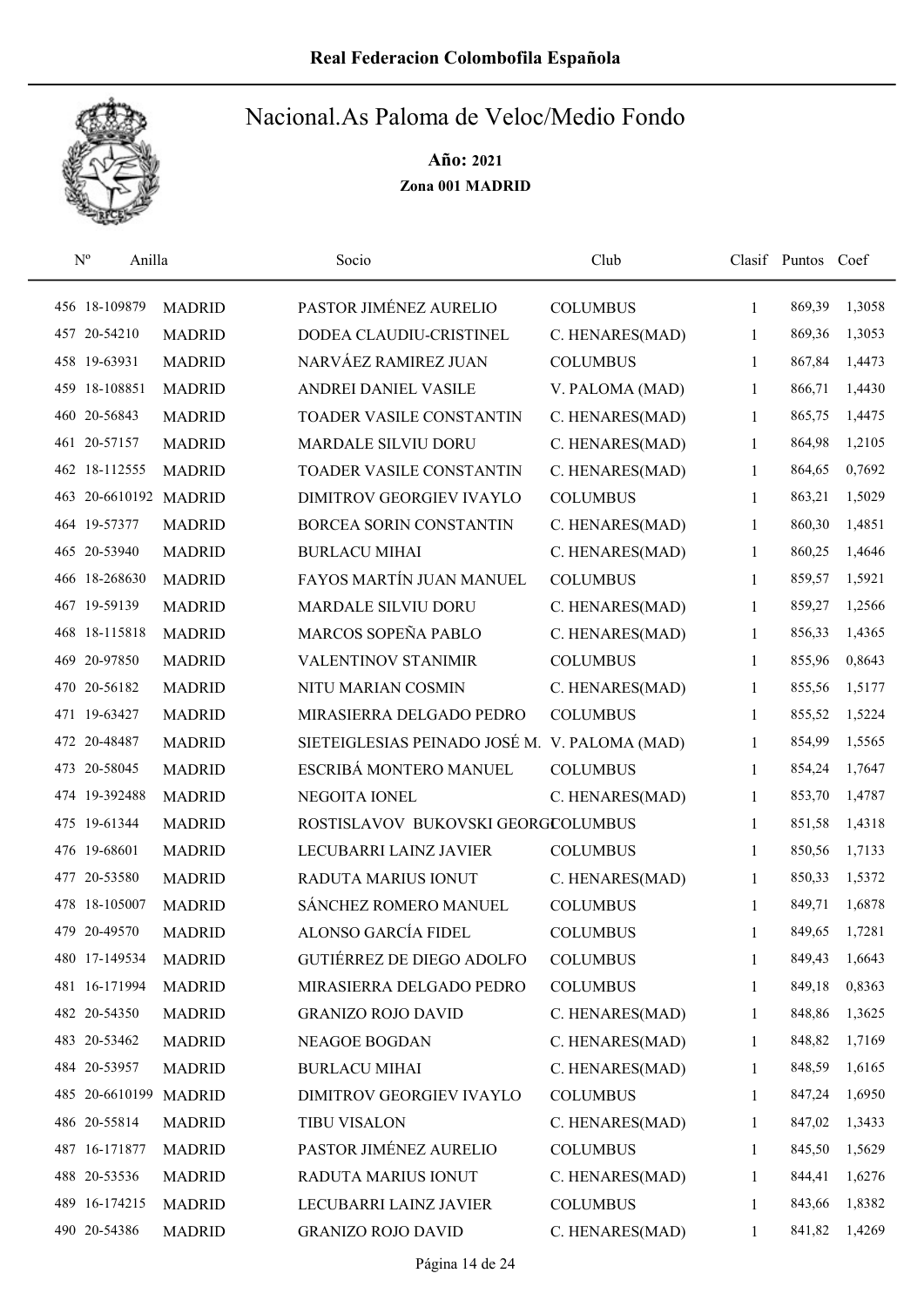

|  | $\mathbf{N}^{\text{o}}$<br>Anilla |               | Socio                                      | Club            |              | Clasif Puntos | Coef   |
|--|-----------------------------------|---------------|--------------------------------------------|-----------------|--------------|---------------|--------|
|  | 491 20-56798                      | <b>MADRID</b> | JITARU GABRIEL                             | C. HENARES(MAD) | 1            | 841,24        | 0,8800 |
|  | 492 17-269758                     | <b>MADRID</b> | <b>TEOTOC FLORIN</b>                       | <b>COLUMBUS</b> | 1            | 840,58        | 0,9440 |
|  | 493 20-51939                      | <b>MADRID</b> | DUMITREANU ALBU RAZVAN FLOROLUMBUS         |                 | 1            | 839,00        | 1,9670 |
|  | 494 20-51055                      | <b>MADRID</b> | FAYOS MARTÍN JUAN MANUEL                   | <b>COLUMBUS</b> | 1            | 836,39        | 0,9616 |
|  | 495 19-279041                     | <b>MADRID</b> | SÁNCHEZ ROMERO MANUEL                      | <b>COLUMBUS</b> | 1            | 835,84        | 0,9554 |
|  | 496 18-114292                     | <b>MADRID</b> | <b>SAS RYSZARD</b>                         | C. HENARES(MAD) | $\mathbf{1}$ | 835,64        | 1,8498 |
|  | 497 19-283425                     | <b>MADRID</b> | COSTACHE NICOLAE CONSTANTINC. HENARES(MAD) |                 | 1            | 835,39        | 1,6760 |
|  | 498 19-62160                      | <b>MADRID</b> | DUMITREANU ALBU RAZVAN FLOROLUMBUS         |                 | 1            | 834,76        | 1,9922 |
|  | 499 19-57285                      | <b>MADRID</b> | LUPAN GHEORGHE IONUT                       | C. HENARES(MAD) | 1            | 833,75        | 1,5800 |
|  | 500 18-121185                     | <b>MADRID</b> | TARAZAGA ALVARADO MANUEL COLUMBUS          |                 | 1            | 833,54        | 0,9381 |
|  | 501 19-63516                      | <b>MADRID</b> | TARAZAGA ALVARADO MANUEL COLUMBUS          |                 | 1            | 831,24        | 1,7889 |
|  | 502 19-60565                      | <b>MADRID</b> | LARA IRUELA SANTIAGO                       | C. HENARES(MAD) | $\mathbf{1}$ | 830,67        | 0,9041 |
|  | 503 20-61308                      | <b>MADRID</b> | <b>DIN CODRUT MARIAN</b>                   | C. HENARES(MAD) | 1            | 829,67        | 0,9621 |
|  | 504 18-109737                     | <b>MADRID</b> | ALONSO GARCÍA FIDEL                        | <b>COLUMBUS</b> | 1            | 829,66        | 1,0339 |
|  | 505 19-63080                      | <b>MADRID</b> | SÁNCHEZ ROMERO MANUEL                      | <b>COLUMBUS</b> | 1            | 829,63        | 1,8670 |
|  | 506 20-53569                      | <b>MADRID</b> | RADUTA MARIUS IONUT                        | C. HENARES(MAD) | 1            | 829,24        | 1,7287 |
|  | 507 19-57714                      | <b>MADRID</b> | RADUTA MARIUS IONUT                        | C. HENARES(MAD) | 1            | 828,95        | 1,7340 |
|  | 508 18-111265                     | <b>MADRID</b> | GUTIÉRREZ DE DIEGO ADOLFO                  | <b>COLUMBUS</b> | 1            | 828,59        | 1,8511 |
|  | 509 19-56996                      | <b>MADRID</b> | <b>NEAGOE BOGDAN</b>                       | C. HENARES(MAD) | 1            | 826,70        | 1,0423 |
|  | 510 19-63783                      | <b>MADRID</b> | <b>GUTIÉRREZ DE DIEGO ADOLFO</b>           | <b>COLUMBUS</b> | 1            | 825,89        | 1,0376 |
|  | 511 18-113777                     | <b>MADRID</b> | HARABAGIU TICUTEL IRINEL                   | C. HENARES(MAD) | $\mathbf{1}$ | 825,23        | 1,7268 |
|  | 512 18-112592                     | <b>MADRID</b> | TOADER VASILE CONSTANTIN                   | C. HENARES(MAD) | 1            | 824,05        | 1,8287 |
|  | 513 19-63197                      | <b>MADRID</b> | BENAVENTE RUIZ JOSE ANTONIO COLUMBUS       |                 | 1            | 823,71        | 1,9069 |
|  | 514 19-64667                      | <b>MADRID</b> | TARAZAGA ALVARADO MANUEL COLUMBUS          |                 | 1            | 823,42        | 1,8674 |
|  | 515 20-51941                      | <b>MADRID</b> | BENAVENTE RUIZ JOSE ANTONIO COLUMBUS       |                 | 1            | 823,40        | 1,9184 |
|  | 516 19-63493                      | <b>MADRID</b> | ALONSO GARCÍA FIDEL                        | <b>COLUMBUS</b> | 1            | 822,47        | 1,0989 |
|  | 517 20-61726                      | <b>MADRID</b> | <b>GARCÍA DÍAZ IGNACIO</b>                 | <b>COLUMBUS</b> | 1            | 821,19        | 2,1147 |
|  | 518 20-54469                      | <b>MADRID</b> | <b>GRANIZO ROJO DAVID</b>                  | C. HENARES(MAD) | 1            | 820,71        | 0,8619 |
|  | 519 16-1026326 MADRID             |               | NISTOR DANIEL                              | C. HENARES(MAD) | 1            | 820,40        | 1,7354 |
|  | 520 18-114725                     | <b>MADRID</b> | SUSON GANGA DARIUS ANDREI                  | C. HENARES(MAD) | 1            | 820,26        | 1,7923 |
|  | 521 19-59446                      | <b>MADRID</b> | <b>JITARU GABRIEL</b>                      | C. HENARES(MAD) | $\mathbf{1}$ | 819,63        | 1,8896 |
|  | 522 17-148647                     | <b>MADRID</b> | GALHANAS BENAVIDES JOAQUÍN V. PALOMA (MAD) |                 | 1            | 819,54        | 2,1855 |
|  | 523 20-51110                      | <b>MADRID</b> | TANDEM CHITULEANU & TANASACOLUMBUS         |                 | 1            | 819,08        | 1,0491 |
|  | 524 17-266113                     | <b>MADRID</b> | ALONSO GARCÍA FIDEL                        | <b>COLUMBUS</b> | 1            | 817,93        | 2,0289 |
|  | 525 20-55892                      | <b>MADRID</b> | MARCOS SOPEÑA PABLO                        | C. HENARES(MAD) | 1            | 817,54        | 1,7892 |
|  |                                   |               |                                            |                 |              |               |        |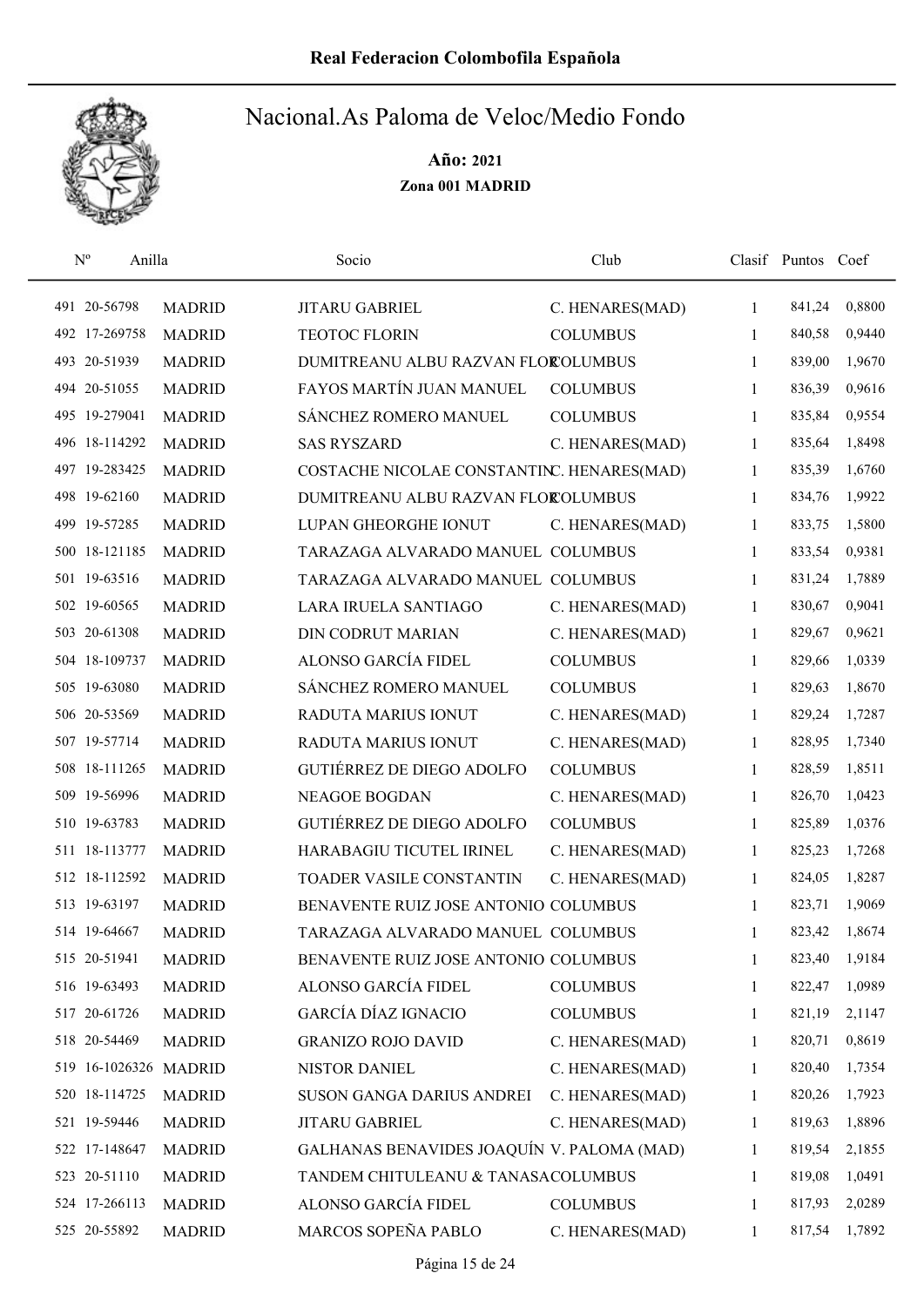

| $\mathbf{N}^{\text{o}}$ | Anilla        | Socio                                         | Club            |              | Clasif Puntos Coef |        |
|-------------------------|---------------|-----------------------------------------------|-----------------|--------------|--------------------|--------|
| 526 19-60563            | <b>MADRID</b> | LARA IRUELA SANTIAGO                          | C. HENARES(MAD) | 1            | 817,45             | 1,8055 |
| 527 16-175020           | <b>MADRID</b> | LÓPEZ MICHELENA JOSÉ LUIS                     | V. PALOMA (MAD) | 1            | 817,37             | 1,8256 |
| 528 18-110835           | <b>MADRID</b> | CALLE TORRES JOSÉ MIGUEL                      | <b>COLUMBUS</b> | 1            | 817,35             | 1,1667 |
| 529 19-57038            | <b>MADRID</b> | AUSTRIA OCAMPO ROBERT ALDENC. HENARES(MAD)    |                 | 1            | 816,76             | 1,9182 |
| 530 20-51931            | <b>MADRID</b> | DUMITREANU ALBU RAZVAN FLOROLUMBUS            |                 | 1            | 815,23             | 1,2380 |
| 531 19-61495            | <b>MADRID</b> | <b>GRANIZO ROJO DAVID</b>                     | C. HENARES(MAD) | $\mathbf{1}$ | 815,05             | 1,6249 |
| 532 19-60898            | <b>MADRID</b> | <b>TOADER VASILE CONSTANTIN</b>               | C. HENARES(MAD) | $\mathbf{1}$ | 814,84             | 1,9558 |
| 533 20-48493            | <b>MADRID</b> | SIETEIGLESIAS PEINADO JOSÉ M. V. PALOMA (MAD) |                 | $\mathbf{1}$ | 814,69             | 1,1024 |
| 534 17-149517           | <b>MADRID</b> | <b>GUTIÉRREZ DE DIEGO ADOLFO</b>              | <b>COLUMBUS</b> | 1            | 813,84             | 2,0153 |
| 535 20-49187            | <b>MADRID</b> | TIPLEA MARIUS CONSTANTIN                      | <b>COLUMBUS</b> | 1            | 813,80             | 1,1064 |
| 536 20-2838             | <b>MADRID</b> | DIMITROV GEORGIEV IVAYLO                      | <b>COLUMBUS</b> | $\mathbf{1}$ | 809,56             | 2,0284 |
| 537 19-281216           | <b>MADRID</b> | TANDEM CHITULEANU & TANASACOLUMBUS            |                 | 1            | 808,53             | 1,9845 |
| 538 20-53080            | <b>MADRID</b> | <b>DIN CODRUT MARIAN</b>                      | C. HENARES(MAD) | 1            | 807,65             | 2,0093 |
| 539 20-53011            | <b>MADRID</b> | <b>DIN CODRUT MARIAN</b>                      | C. HENARES(MAD) | 1            | 806,89             | 2,0259 |
| 540 16-174896           | <b>MADRID</b> | GALHANAS BENAVIDES JOAQUÍN V. PALOMA (MAD)    |                 | $\mathbf{1}$ | 806,80             | 1,3343 |
| 541 19-59923            | <b>MADRID</b> | ROSTISLAVOV BUKOVSKI GEORGCOLUMBUS            |                 | 1            | 806,12             | 1,0616 |
| 542 18-110817           | <b>MADRID</b> | DUMITREANU ALBU RAZVAN FLOROLUMBUS            |                 | $\mathbf{1}$ | 805,87             | 1,3391 |
| 543 18-112210           | <b>MADRID</b> | POROJAN VASILE ADRIAN                         | <b>COLUMBUS</b> | $\mathbf{1}$ | 805,65             | 1,1247 |
| 544 17-143383           | <b>MADRID</b> | <b>ONICIUC NARCIS</b>                         | C. HENARES(MAD) | 1            | 805,58             | 1,1336 |
| 545 18-114589           | <b>MADRID</b> | <b>ONICIUC NARCIS</b>                         | C. HENARES(MAD) | 1            | 805,39             | 1,9674 |
| 546 20-53007            | <b>MADRID</b> | <b>DIN CODRUT MARIAN</b>                      | C. HENARES(MAD) | 1            | 804,96             | 2,0590 |
| 547 18-111824           | <b>MADRID</b> | MORÁN PASCUAL MANUEL                          | <b>COLUMBUS</b> | 1            | 803,50             | 1,1583 |
| 548 17-145486           | <b>MADRID</b> | <b>ONICIUC NARCIS</b>                         | C. HENARES(MAD) | 1            | 802,89             | 1,1547 |
| 549 19-59866            | <b>MADRID</b> | AUSTRIA OCAMPO ROBERT ALDENC. HENARES(MAD)    |                 | 1            | 801,62             | 1,2091 |
| 550 19-57920            | <b>MADRID</b> | COSTACHE NICOLAE CONSTANTINC. HENARES(MAD)    |                 | 1            | 801,41             | 1,9952 |
| 551 19-65284            | <b>MADRID</b> | GALHANAS BENAVIDES JOAQUÍN V. PALOMA (MAD)    |                 | 1            | 800,70             | 2,4149 |
| 552 18-113348           | <b>MADRID</b> | DODEA CLAUDIU-CRISTINEL                       | C. HENARES(MAD) | 1            | 800,38             | 1,1279 |
| 553 17-265813           | <b>MADRID</b> | FAYOS MARTÍN JUAN MANUEL                      | <b>COLUMBUS</b> | 1            | 799,94             | 1,2958 |
| 554 19-63288            | <b>MADRID</b> | MOLDOVAN GEORGHE                              | <b>COLUMBUS</b> | 1            | 799,60             | 1,3198 |
| 555 16-172948           | <b>MADRID</b> | GUTIÉRREZ DE DIEGO ADOLFO                     | <b>COLUMBUS</b> | 1            | 799,23             | 2,1568 |
| 556 18-117014           | <b>MADRID</b> | ANDREI DANIEL VASILE                          | V. PALOMA (MAD) | 1            | 798,99             | 2,1201 |
| 557 19-281544           | <b>MADRID</b> | <b>GIURGI DANIEL</b>                          | <b>COLUMBUS</b> | 1            | 798,19             | 1,2624 |
| 558 18-115850           | <b>MADRID</b> | JITARU GABRIEL                                | C. HENARES(MAD) | 1            | 797,16             | 1,2563 |
| 559 19-59881            | <b>MADRID</b> | AUSTRIA OCAMPO ROBERT ALDENC. HENARES(MAD)    |                 | 1            | 795,67             | 2,1222 |
| 560 19-392418           | <b>MADRID</b> | NEGOITA IONEL                                 | C. HENARES(MAD) | 1            | 795,55             | 2,0169 |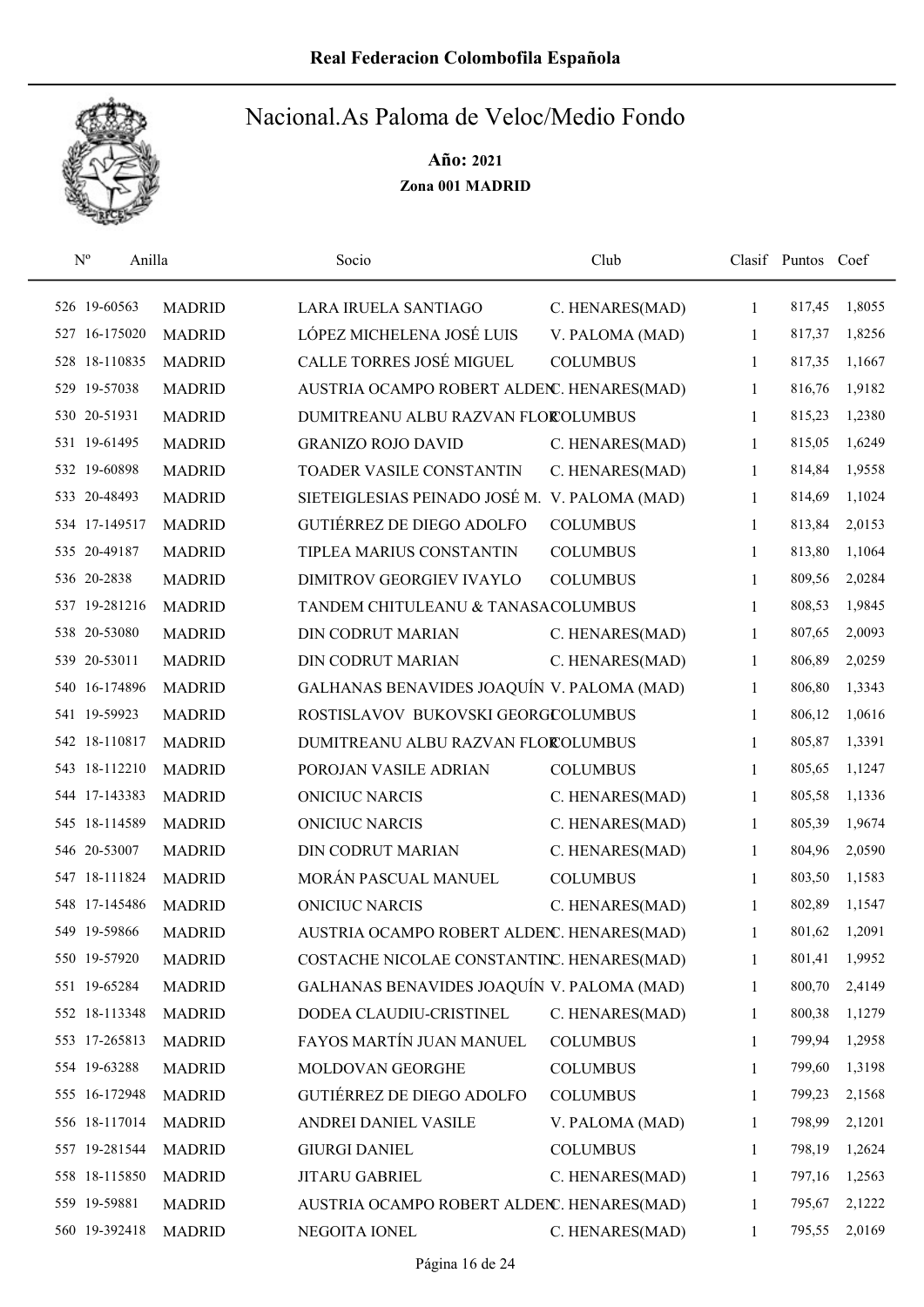

| $\mathbf{N}^{\text{o}}$ | Anilla        | Socio                                      | Club            |              | Clasif Puntos Coef |        |
|-------------------------|---------------|--------------------------------------------|-----------------|--------------|--------------------|--------|
| 561 17-264531           | <b>MADRID</b> | ANDREI DANIEL VASILE                       | V. PALOMA (MAD) | $\mathbf{1}$ | 794,13             | 2,1534 |
| 562 19-281533           | <b>MADRID</b> | TARAZAGA ALVARADO MANUEL COLUMBUS          |                 | 1            | 793,23             | 1,2864 |
| 563 17-143687           | <b>MADRID</b> | LARA IRUELA SANTIAGO                       | C. HENARES(MAD) | $\mathbf{1}$ | 790,05             | 1,2125 |
| 564 18-115752           | <b>MADRID</b> | TANDEM MARINA & CARLOS MIRAN HENARES(MAD)  |                 | 1            | 790,04             | 2,0479 |
| 565 20-53368            | <b>MADRID</b> | TANDEM MARINA & CARLOS MIRAN HENARES(MAD)  |                 | 1            | 789,77             | 1,2307 |
| 566 19-281205           | <b>MADRID</b> | TANDEM CHITULEANU & TANASACOLUMBUS         |                 | 1            | 788,04             | 2,1719 |
| 567 20-54690            | <b>MADRID</b> | LUPAN GHEORGHE IONUT                       | C. HENARES(MAD) | 1            | 786,71             | 1,1730 |
| 568 17-269630           | <b>MADRID</b> | FAYOS MARTÍN JUAN MANUEL                   | <b>COLUMBUS</b> | 1            | 786,03             | 2,3121 |
| 569 19-61303            | <b>MADRID</b> | ABAJO ROMO ALBERTO                         | <b>COLUMBUS</b> | 1            | 785,55             | 1,9968 |
| 570 17-143405           | <b>MADRID</b> | TANDEM CHITULEANU & TANASACOLUMBUS         |                 | 1            | 785,45             | 1,3086 |
| 571 17-150321           | <b>MADRID</b> | TEOTOC FLORIN                              | <b>COLUMBUS</b> | 1            | 785,08             | 2,3296 |
| 572 19-392464           | <b>MADRID</b> | NEGOITA IONEL                              | C. HENARES(MAD) | 1            | 784,92             | 2,0848 |
| 573 18-114473           | <b>MADRID</b> | COSTACHE NICOLAE CONSTANTINC. HENARES(MAD) |                 | 1            | 784,70             | 2,1282 |
| 574 19-62564            | <b>MADRID</b> | FAYOS MARTÍN JUAN MANUEL                   | <b>COLUMBUS</b> | 1            | 784,65             | 2,3472 |
| 575 20-49202            | <b>MADRID</b> | TIPLEA MARIUS CONSTANTIN                   | <b>COLUMBUS</b> | 1            | 784,31             | 2,2201 |
| 576 19-58926            | <b>MADRID</b> | TANDEM MARINA & CARLOS MIRAN HENARES(MAD)  |                 | 1            | 783,81             | 2,1161 |
| 577 20-49489            | <b>MADRID</b> | VALENTINOV STANIMIR                        | <b>COLUMBUS</b> | 1            | 782,39             | 2,3715 |
| 578 20-50689            | <b>MADRID</b> | VALENTINOV STANIMIR                        | <b>COLUMBUS</b> | 1            | 781,94             | 1,4111 |
| 579 19-63789            | <b>MADRID</b> | <b>GUTIÉRREZ DE DIEGO ADOLFO</b>           | <b>COLUMBUS</b> | 1            | 781,57             | 1,3664 |
| 580 20-52961            | <b>MADRID</b> | <b>GUTIÉRREZ DE DIEGO ADOLFO</b>           | <b>COLUMBUS</b> | 1            | 781,42             | 1,3721 |
| 581 19-551052           | <b>MADRID</b> | SUSON GANGA DARIUS ANDREI                  | C. HENARES(MAD) | 1            | 781,15             | 2,1403 |
| 582 19-58992            | <b>MADRID</b> | TANDEM MARINA & CARLOS MIRAN HENARES(MAD)  |                 | 1            | 781,10             | 2,1371 |
| 583 20-56312            | <b>MADRID</b> | <b>SUSON GANGA DARIUS ANDREI</b>           | C. HENARES(MAD) | 1            | 780,90             | 1,2883 |
| 584 20-52495            | <b>MADRID</b> | <b>GARCÍA PÁRAMO FRANCISCO</b>             | <b>COLUMBUS</b> | 1            | 780,90             | 1,4271 |
| 585 19-551217           | <b>MADRID</b> | SUSON GANGA DARIUS ANDREI                  | C. HENARES(MAD) | 1            | 780,15             | 1,2989 |
| 586 19-59199            | <b>MADRID</b> | MARDALE SILVIU DORU                        | C. HENARES(MAD) | 1            | 779,91             | 1,1384 |
| 587 20-55508            | <b>MADRID</b> | NISTOR DANIEL                              | C. HENARES(MAD) | 1            | 779,29             | 2,0937 |
| 588 20-53031            | <b>MADRID</b> | DIN CODRUT MARIAN                          | C. HENARES(MAD) | $\mathbf{1}$ | 778,33             | 2,2688 |
| 589 20-55919            | <b>MADRID</b> | <b>TIBU VISALON</b>                        | C. HENARES(MAD) | 1            | 777,75             | 1,8386 |
| 590 20-53533            | <b>MADRID</b> | RADUTA MARIUS IONUT                        | C. HENARES(MAD) | 1            | 776,87             | 2,1968 |
| 591 19-64665            | <b>MADRID</b> | TARAZAGA ALVARADO MANUEL COLUMBUS          |                 | 1            | 776,71             | 2,3217 |
| 592 18-113395           | <b>MADRID</b> | DODEA CLAUDIU-CRISTINEL                    | C. HENARES(MAD) | 1            | 774,55             | 2,1295 |
| 593 17-145881           | <b>MADRID</b> | TOADER VASILE CONSTANTIN                   | C. HENARES(MAD) | 1            | 773,82             | 2,3039 |
| 594 15-182210           | <b>MADRID</b> | COSTACHE NICOLAE CONSTANTINC. HENARES(MAD) |                 | 1            | 773,48             | 1,3429 |
| 595 20-2870             | <b>MADRID</b> | TARAZAGA ALVARADO MANUEL COLUMBUS          |                 | 1            | 772,07             | 2,3497 |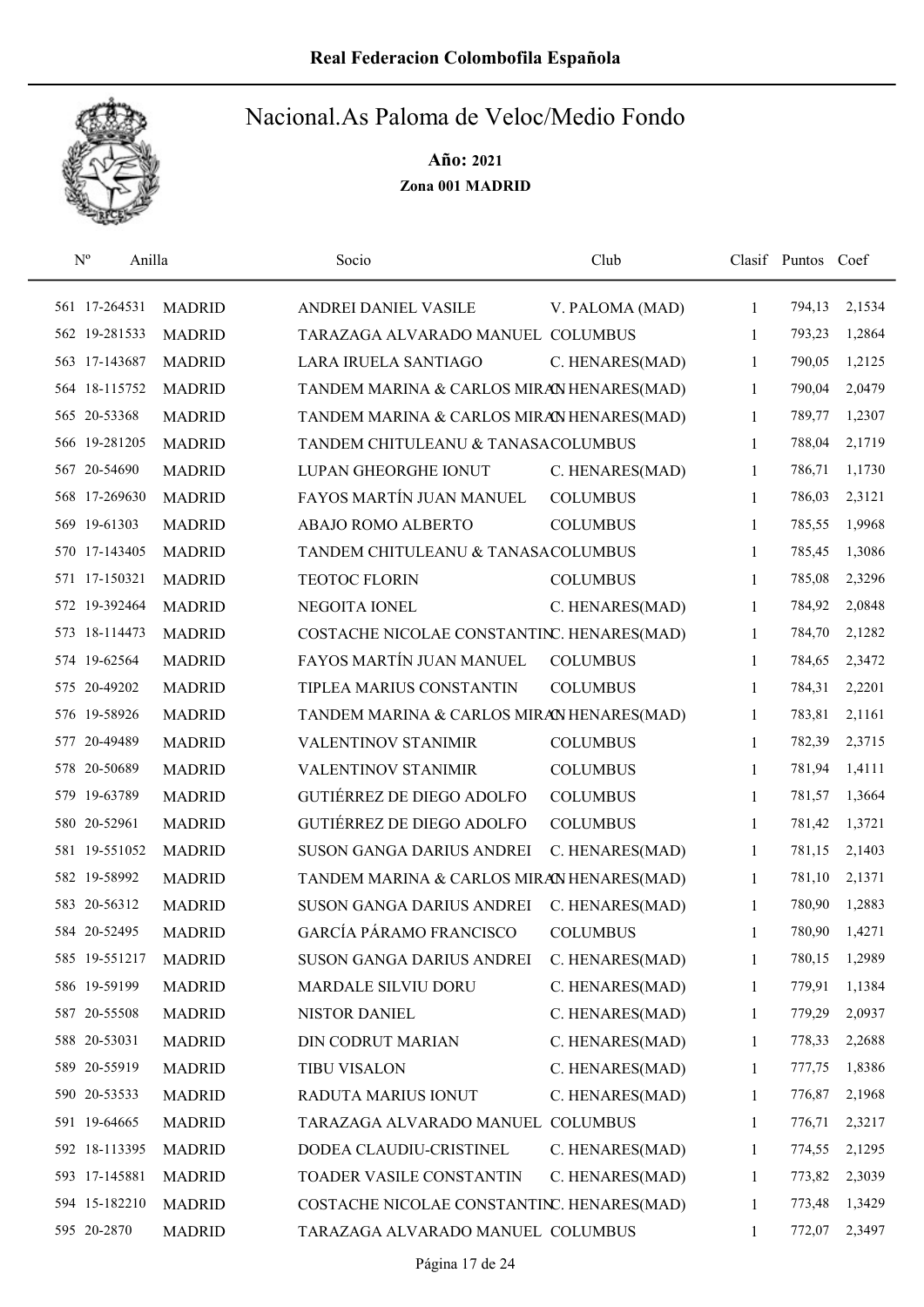

| $\mathbf{N}^{\text{o}}$<br>Anilla |               | Socio                                         | Club            |              | Clasif Puntos Coef |        |
|-----------------------------------|---------------|-----------------------------------------------|-----------------|--------------|--------------------|--------|
| 596 20-59291                      | <b>MADRID</b> | <b>DIMITROV GEORGIEV IVAYLO</b>               | <b>COLUMBUS</b> | 1            | 771,38             | 1,4316 |
| 597 20-53647                      | <b>MADRID</b> | <b>RADUTA MARIUS IONUT</b>                    | C. HENARES(MAD) | 1            | 771,03             | 1,3532 |
| 598 20-51316                      | <b>MADRID</b> | GARCÍA DÍAZ IGNACIO                           | <b>COLUMBUS</b> | 1            | 771,03             | 2,6513 |
| 599 20-55402                      | <b>MADRID</b> | BORCEA SORIN CONSTANTIN                       | C. HENARES(MAD) | 1            | 770,04             | 2,3243 |
| 600 19-64677                      | <b>MADRID</b> | TARAZAGA ALVARADO MANUEL COLUMBUS             |                 | 1            | 765,45             | 2,3890 |
| 601 20-54808                      | <b>MADRID</b> | NEGOITA IONEL                                 | C. HENARES(MAD) | 1            | 764,82             | 1,3396 |
| 602 20-55984                      | <b>MADRID</b> | LARA IRUELA SANTIAGO                          | C. HENARES(MAD) | $\mathbf{1}$ | 764,04             | 2,2282 |
| 603 18-115311                     | <b>MADRID</b> | <b>GRANIZO ROJO DAVID</b>                     | C. HENARES(MAD) | 1            | 763,75             | 1,1892 |
| 604 18-110252                     | <b>MADRID</b> | <b>GARCÍA DÍAZ IGNACIO</b>                    | <b>COLUMBUS</b> | 1            | 763,10             | 1,6380 |
| 605 20-50411                      | <b>MADRID</b> | NARVÁEZ RAMIREZ JUAN                          | <b>COLUMBUS</b> | 1            | 762,44             | 1,4664 |
| 606 20-56230                      | <b>MADRID</b> | NITU MARIAN COSMIN                            | C. HENARES(MAD) | 1            | 759,90             | 2,3367 |
| 607 16-172724                     | <b>MADRID</b> | MORÁN PASCUAL MANUEL                          | <b>COLUMBUS</b> | 1            | 759,83             | 2,2862 |
| 608 19-63766                      | <b>MADRID</b> | PASTOR JIMÉNEZ AURELIO                        | <b>COLUMBUS</b> | 1            | 759,80             | 1,3438 |
| 609 17-150325                     | <b>MADRID</b> | <b>TEOTOC FLORIN</b>                          | <b>COLUMBUS</b> | 1            | 759,35             | 1,5362 |
| 610 18-109791                     | <b>MADRID</b> | BENAVENTE RUIZ JOSE ANTONIO COLUMBUS          |                 | 1            | 758,42             | 1,5133 |
| 611 17-148959                     | <b>MADRID</b> | LÓPEZ MICHELENA JOSÉ LUIS                     | V. PALOMA (MAD) | 1            | 758,32             | 2,2623 |
| 612 19-59922                      | <b>MADRID</b> | ROSTISLAVOV BUKOVSKI GEORGCOLUMBUS            |                 | 1            | 757,01             | 1,3282 |
| 613 20-52988                      | <b>MADRID</b> | <b>GUTIÉRREZ DE DIEGO ADOLFO</b>              | <b>COLUMBUS</b> | 1            | 756,17             | 1,5082 |
| 614 19-64987                      | <b>MADRID</b> | TANDEM CHITULEANU & TANASACOLUMBUS            |                 | 1            | 754,43             | 1,4742 |
| 615 20-57152                      | <b>MADRID</b> | MARDALE SILVIU DORU                           | C. HENARES(MAD) | 1            | 753,94             | 1,9884 |
| 616 20-55452                      | <b>MADRID</b> | <b>GHEORGHES CRISTINEL</b>                    | C. HENARES(MAD) | 1            | 752,64             | 2,2221 |
| 617 19-63752                      | <b>MADRID</b> | PASTOR JIMÉNEZ AURELIO                        | <b>COLUMBUS</b> | 1            | 752,64             | 2,2312 |
| 618 20-59282                      | <b>MADRID</b> | DIMITROV GEORGIEV IVAYLO                      | <b>COLUMBUS</b> | 1            | 750,80             | 1,5334 |
| 619 17-144642                     | <b>MADRID</b> | COSTACHE NICOLAE CONSTANTINC. HENARES(MAD)    |                 | 1            | 749,92             | 1,4548 |
| 620 19-65377                      | <b>MADRID</b> | <b>BADEA GEORGE</b>                           | V. PALOMA (MAD) | 1            | 749,91             | 2,6154 |
| 621 20-54848                      | <b>MADRID</b> | NEGOITA IONEL                                 | C. HENARES(MAD) | 1            | 748,36             | 1,4338 |
| 622 20-48489                      | <b>MADRID</b> | SIETEIGLESIAS PEINADO JOSÉ M. V. PALOMA (MAD) |                 | 1            | 746,87             | 2,4460 |
| 623 19-58933                      | <b>MADRID</b> | TANDEM MARINA & CARLOS MIRAN HENARES(MAD)     |                 | 1            | 744,49             | 1,4621 |
| 624 19-60424                      | <b>MADRID</b> | TANDEM MARINA & CARLOS MIRAN HENARES(MAD)     |                 | 1            | 744,19             | 1,4673 |
| 625 19-484942                     | <b>MADRID</b> | <b>ACHIM GEORGE OVIDIU</b>                    | C. HENARES(MAD) | 1            | 743,51             | 1,4343 |
| 626 17-150371                     | <b>MADRID</b> | FAYOS MARTÍN JUAN MANUEL                      | <b>COLUMBUS</b> | 1            | 741,26             | 2,5872 |
| 627 17-150329                     | <b>MADRID</b> | TEOTOC FLORIN                                 | <b>COLUMBUS</b> | 1            | 740,14             | 1,6476 |
| 628 19-67091                      | <b>MADRID</b> | DUMITREANU ALBU RAZVAN FLOROLUMBUS            |                 | 1            | 735,45             | 1,7938 |
| 629 20-53481                      | <b>MADRID</b> | <b>NEAGOE BOGDAN</b>                          | C. HENARES(MAD) | 1            | 734,33             | 2,5840 |
| 630 20-50883                      | <b>MADRID</b> | ESCRIBÁ MONTERO MANUEL                        | <b>COLUMBUS</b> | 1            | 733,08             | 1,7928 |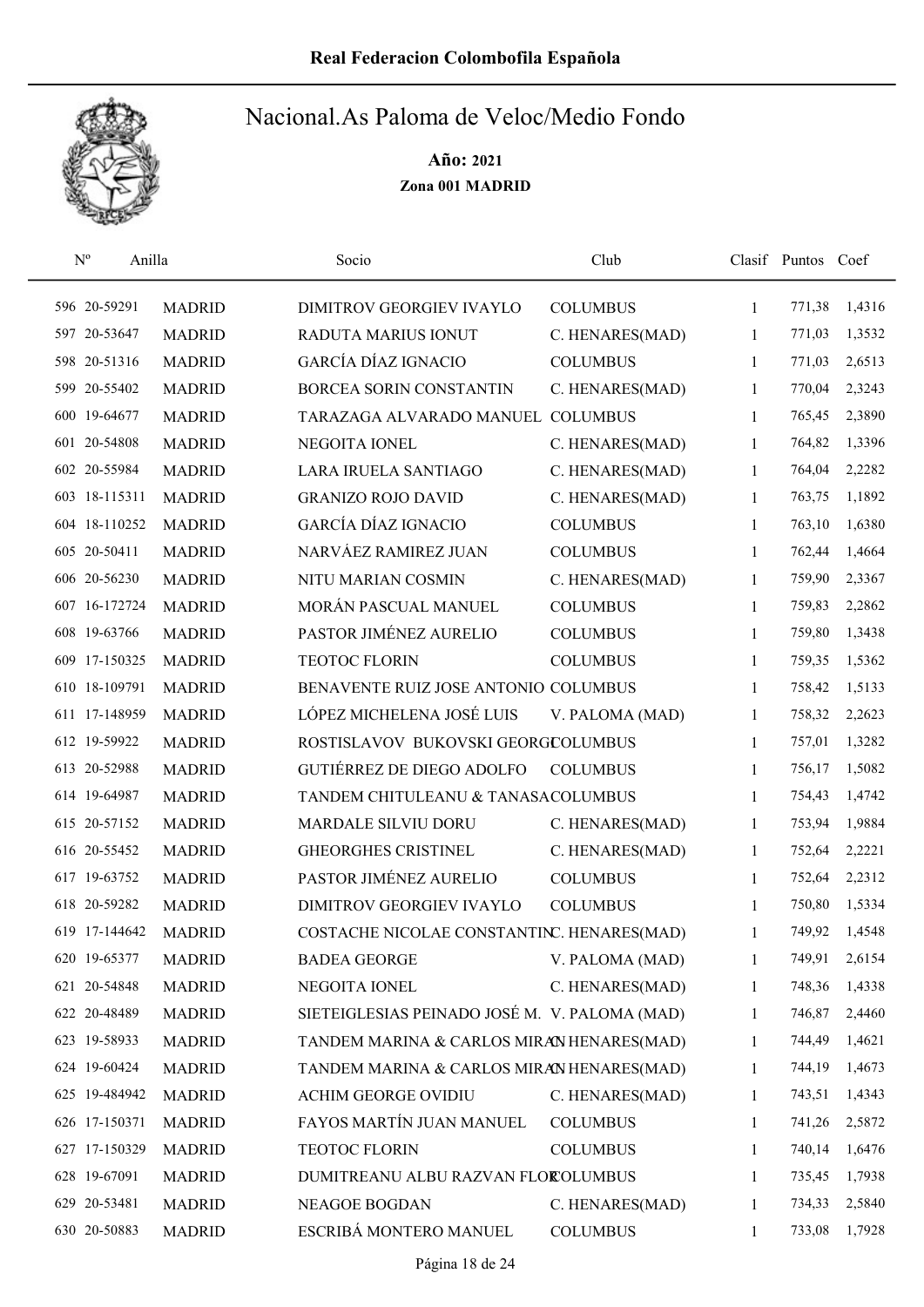

| $\mathbf{N}^{\text{o}}$ | Anilla |               | Socio                                      | Club            |              | Clasif Puntos Coef |        |
|-------------------------|--------|---------------|--------------------------------------------|-----------------|--------------|--------------------|--------|
| 631 20-49175            |        | <b>MADRID</b> | TIPLEA MARIUS CONSTANTIN                   | <b>COLUMBUS</b> | 1            | 729,19             | 2,4852 |
| 632 20-52501            |        | <b>MADRID</b> | GARCÍA PÁRAMO FRANCISCO                    | <b>COLUMBUS</b> | 1            | 727,85             | 2,6227 |
| 633 19-67079            |        | <b>MADRID</b> | DUMITREANU ALBU RAZVAN FLOROLUMBUS         |                 | $\mathbf{1}$ | 727,37             | 2,8496 |
| 634 19-63788            |        | <b>MADRID</b> | <b>GUTIÉRREZ DE DIEGO ADOLFO</b>           | <b>COLUMBUS</b> | $\mathbf{1}$ | 726,60             | 1,6329 |
| 635 19-59217            |        | <b>MADRID</b> | <b>NISTOR DANIEL</b>                       | C. HENARES(MAD) | 1            | 725,95             | 1,4817 |
| 636 18-109801           |        | <b>MADRID</b> | BENAVENTE RUIZ JOSE ANTONIO COLUMBUS       |                 | $\mathbf{1}$ | 725,33             | 1,6686 |
| 637 19-57446            |        | <b>MADRID</b> | <b>TIBU VISALON</b>                        | C. HENARES(MAD) | 1            | 725,28             | 2,0261 |
| 638 18-110222           |        | <b>MADRID</b> | <b>GARCÍA DÍAZ IGNACIO</b>                 | <b>COLUMBUS</b> | 1            | 723,33             | 2,8722 |
| 639 20-2867             |        | <b>MADRID</b> | TARAZAGA ALVARADO MANUEL COLUMBUS          |                 | 1            | 723,03             | 1,6346 |
| 640 18-114994           |        | <b>MADRID</b> | BORCEA SORIN CONSTANTIN                    | C. HENARES(MAD) | 1            | 722,40             | 1,6148 |
| 641 17-150666           |        | <b>MADRID</b> | PASTOR JIMÉNEZ AURELIO                     | <b>COLUMBUS</b> | 1            | 720,69             | 2,3495 |
| 642 17-150669           |        | <b>MADRID</b> | PASTOR JIMÉNEZ AURELIO                     | <b>COLUMBUS</b> | 1            | 718,06             | 1,5292 |
| 643 19-63157            |        | <b>MADRID</b> | BENAVENTE RUIZ JOSE ANTONIO COLUMBUS       |                 | 1            | 717,77             | 1,7146 |
| 644 20-55883            |        | <b>MADRID</b> | <b>TIBU VISALON</b>                        | C. HENARES(MAD) | 1            | 716,81             | 2,0484 |
| 645 20-2878             |        | <b>MADRID</b> | TARAZAGA ALVARADO MANUEL COLUMBUS          |                 | 1            | 716,39             | 2,5796 |
| 646 19-67068            |        | <b>MADRID</b> | DUMITREANU ALBU RAZVAN FLOROLUMBUS         |                 | 1            | 714,91             | 1,8949 |
| 647 16-174068           |        | <b>MADRID</b> | LECUBARRI LAINZ JAVIER                     | <b>COLUMBUS</b> | $\mathbf{1}$ | 714,55             | 1,7937 |
| 648 19-65535            |        | <b>MADRID</b> | ANDREI DANIEL VASILE                       | V. PALOMA (MAD) | $\mathbf{1}$ | 714,47             | 2,5586 |
| 649 18-114847           |        | <b>MADRID</b> | <b>NEAGOE BOGDAN</b>                       | C. HENARES(MAD) | 1            | 714,32             | 2,6707 |
| 650 19-68656            |        | <b>MADRID</b> | LECUBARRI LAINZ JAVIER                     | <b>COLUMBUS</b> | 1            | 713,58             | 1,7996 |
| 651 19-57424            |        | <b>MADRID</b> | <b>TIBU VISALON</b>                        | C. HENARES(MAD) | 1            | 712,23             | 2,0662 |
| 652 19-61940            |        | <b>MADRID</b> | MORÁN PASCUAL MANUEL                       | <b>COLUMBUS</b> | 1            | 710,64             | 2,4728 |
| 653 20-55985            |        | <b>MADRID</b> | LARA IRUELA SANTIAGO                       | C. HENARES(MAD) | 1            | 709,78             | 1,5940 |
| 654 16-165388           |        | <b>MADRID</b> | SUSON GANGA DARIUS ANDREI                  | C. HENARES(MAD) | 1            | 707,84             | 2,4513 |
| 655 20-47422            |        | <b>MADRID</b> | <b>BADEA GEORGE</b>                        | V. PALOMA (MAD) | 1            | 706,28             | 2,7826 |
| 656 19-59360            |        | <b>MADRID</b> | NISTOR DANIEL                              | C. HENARES(MAD) | 1            | 704,90             | 2,3957 |
| 657 20-51986            |        | <b>MADRID</b> | BENAVENTE RUIZ JOSE ANTONIO COLUMBUS       |                 | 1            | 700,77             | 1,7722 |
| 658 20-59294            |        | <b>MADRID</b> | DIMITROV GEORGIEV IVAYLO                   | <b>COLUMBUS</b> | 1            | 699,85             | 2,6499 |
| 659 19-65292            |        | <b>MADRID</b> | GALHANAS BENAVIDES JOAQUÍN V. PALOMA (MAD) |                 | 1            | 696,92             | 1,9790 |
| 660 18-112136           |        | <b>MADRID</b> | NITU MARIAN COSMIN                         | C. HENARES(MAD) | 1            | 696,55             | 1,7007 |
| 661 19-59512            |        | <b>MADRID</b> | SUSON GANGA DARIUS ANDREI                  | C. HENARES(MAD) | 1            | 688,79             | 2,4882 |
| 662 20-49249            |        | <b>MADRID</b> | TIPLEA MARIUS CONSTANTIN                   | <b>COLUMBUS</b> | 1            | 688,45             | 1,7425 |
| 663 17-150425           |        | <b>MADRID</b> | <b>TEOTOC FLORIN</b>                       | <b>COLUMBUS</b> | 1            | 684,42             | 1,8763 |
| 664 19-59248            |        | <b>MADRID</b> | NISTOR DANIEL                              | C. HENARES(MAD) | 1            | 682,07             | 1,6560 |
| 665 19-59807            |        | <b>MADRID</b> | MARDALE SILVIU DORU                        | C. HENARES(MAD) | 1            | 678,80             | 1,4979 |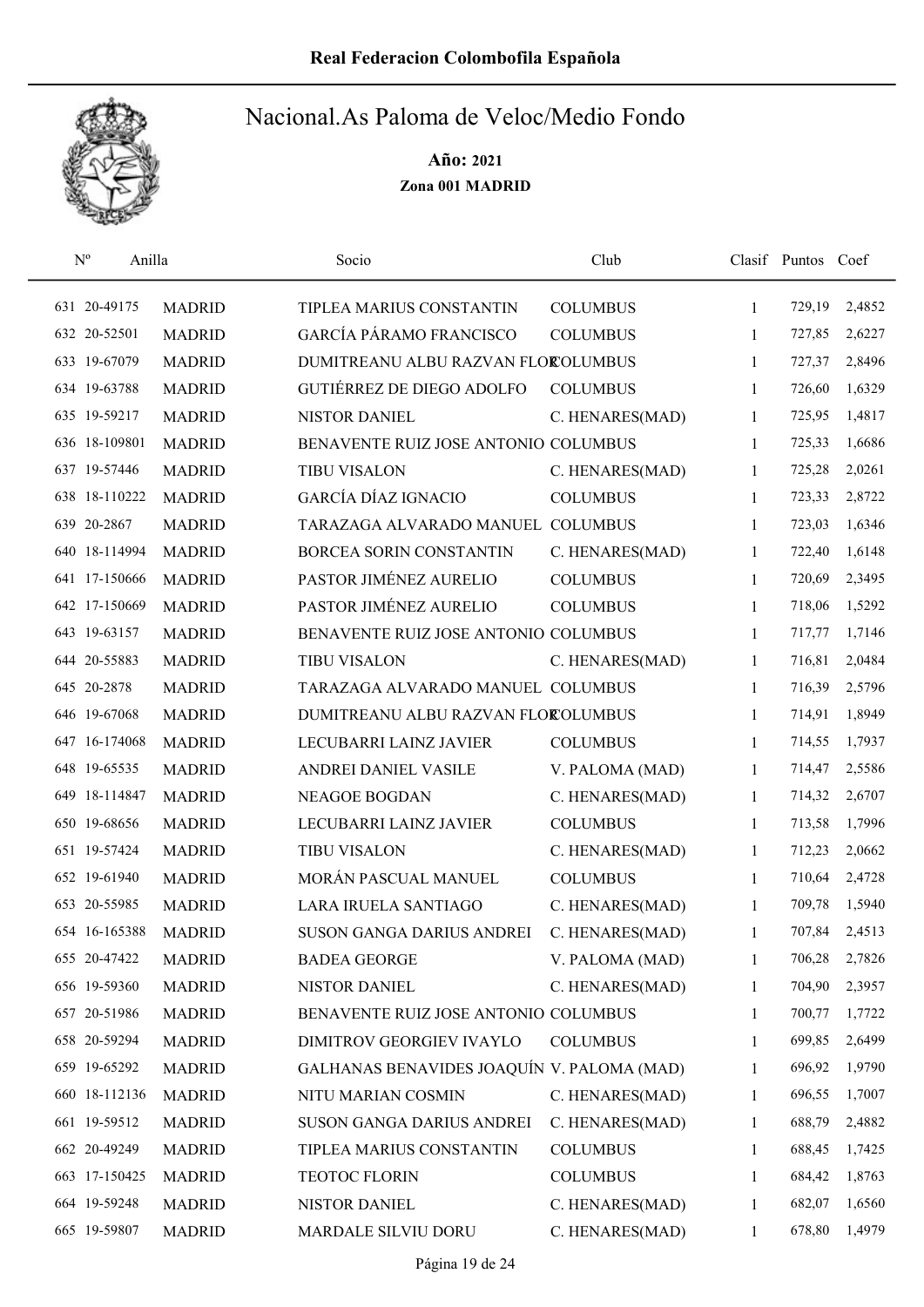

| $N^{\rm o}$ | Anilla                |               | Socio                                     | Club            |              | Clasif Puntos | Coef   |
|-------------|-----------------------|---------------|-------------------------------------------|-----------------|--------------|---------------|--------|
|             | 666 19-63924          | <b>MADRID</b> | NARVÁEZ RAMIREZ JUAN                      | <b>COLUMBUS</b> | $\mathbf{1}$ | 676,77        | 1,8386 |
|             | 667 17-149643         | <b>MADRID</b> | BENAVENTE RUIZ JOSE ANTONIO COLUMBUS      |                 | 1            | 675,37        | 2,7397 |
|             | 668 18-109856         | <b>MADRID</b> | PASTOR JIMÉNEZ AURELIO                    | <b>COLUMBUS</b> | 1            | 675,15        | 1,6836 |
|             | 669 17-144601         | <b>MADRID</b> | MARCOS SOPEÑA PABLO                       | C. HENARES(MAD) | 1            | 671,46        | 2,4789 |
|             | 670 20-57369          | <b>MADRID</b> | <b>GHEORGHES CRISTINEL</b>                | C. HENARES(MAD) | 1            | 670,71        | 1,6781 |
| 671         | 20-56590              | <b>MADRID</b> | MARCOS SOPEÑA PABLO                       | C. HENARES(MAD) | 1            | 670,35        | 2,4944 |
|             | 672 20-47808          | <b>MADRID</b> | ANDREI DANIEL VASILE                      | V. PALOMA (MAD) | 1            | 661,40        | 2,6918 |
|             | 673 18-123319         | <b>MADRID</b> | HARABAGIU TICUTEL IRINEL                  | C. HENARES(MAD) | 1            | 660,74        | 2,5509 |
|             | 674 20-54436          | <b>MADRID</b> | <b>GRANIZO ROJO DAVID</b>                 | C. HENARES(MAD) | 1            | 659,61        | 2,2417 |
|             | 675 20-1630254 MADRID |               | DIMITROV GEORGIEV IVAYLO                  | <b>COLUMBUS</b> | 1            | 657,14        | 1,8786 |
|             | 676 18-109709         | <b>MADRID</b> | ALONSO GARCÍA FIDEL                       | <b>COLUMBUS</b> | 1            | 656,44        | 1,9675 |
|             | 677 20-226240         | <b>MADRID</b> | <b>RADUTA MARIUS IONUT</b>                | C. HENARES(MAD) | 1            | 650,84        | 2,5957 |
|             | 678 19-56685          | <b>MADRID</b> | <b>GRANIZO ROJO DAVID</b>                 | C. HENARES(MAD) | 1            | 649,59        | 1,5441 |
|             | 679 20-56235          | <b>MADRID</b> | NITU MARIAN COSMIN                        | C. HENARES(MAD) | 1            | 647,98        | 1,8374 |
|             | 680 19-63891          | <b>MADRID</b> | NARVÁEZ RAMIREZ JUAN                      | <b>COLUMBUS</b> | 1            | 644,53        | 2,7594 |
|             | 681 19-63867          | <b>MADRID</b> | NARVÁEZ RAMIREZ JUAN                      | <b>COLUMBUS</b> | 1            | 642,15        | 1,9119 |
|             | 682 20-53507          | <b>MADRID</b> | RADUTA MARIUS IONUT                       | C. HENARES(MAD) | 1            | 639,47        | 2,6170 |
|             | 683 20-53349          | <b>MADRID</b> | TANDEM MARINA & CARLOS MIRAN HENARES(MAD) |                 | 1            | 639,15        | 1,8092 |
|             | 684 19-59728          | <b>MADRID</b> | MARDALE SILVIU DORU                       | C. HENARES(MAD) | 1            | 638,07        | 2,2692 |
|             | 685 20-52496          | <b>MADRID</b> | <b>GARCÍA PÁRAMO FRANCISCO</b>            | <b>COLUMBUS</b> | 1            | 637,91        | 2,8727 |
|             | 686 20-57377          | <b>MADRID</b> | <b>GHEORGHES CRISTINEL</b>                | C. HENARES(MAD) | 1            | 636,29        | 1,7650 |
|             | 687 19-59873          | <b>MADRID</b> | AUSTRIA OCAMPO ROBERT ALDEN. HENARES(MAD) |                 | 1            | 634,75        | 1,9159 |
|             | 688 19-59308          | <b>MADRID</b> | DODEA CLAUDIU-CRISTINEL                   | C. HENARES(MAD) | 1            | 634,20        | 1,7842 |
|             | 689 18-111862         | <b>MADRID</b> | MORÁN PASCUAL MANUEL                      | <b>COLUMBUS</b> | 1            | 633,04        | 1,8630 |
|             | 690 20-47412          | <b>MADRID</b> | PULIDO REBOLLO JOSÉ                       | V. PALOMA (MAD) | 1            | 629,74        | 2,6370 |
|             | 691 20-47425          | <b>MADRID</b> | <b>BADEA GEORGE</b>                       | V. PALOMA (MAD) | 1            | 629,27        | 2,9737 |
|             | 692 18-109676         | <b>MADRID</b> | MIRASIERRA DELGADO PEDRO                  | <b>COLUMBUS</b> | 1            | 629,01        | 1,9239 |
|             | 693 19-59485          | <b>MADRID</b> | <b>JITARU GABRIEL</b>                     | C. HENARES(MAD) | 1            | 623,87        | 1,9592 |
|             | 694 20-1680896 MADRID |               | DIMITROV GEORGIEV IVAYLO                  | <b>COLUMBUS</b> | 1            | 622,71        | 2,8194 |
|             | 695 20-51734          | <b>MADRID</b> | PASTOR JIMÉNEZ AURELIO                    | <b>COLUMBUS</b> | 1            | 621,90        | 1,8278 |
|             | 696 20-61719          | <b>MADRID</b> | GARCÍA PÁRAMO FRANCISCO                   | <b>COLUMBUS</b> | 1            | 619,52        | 2,0737 |
|             | 697 18-113612         | <b>MADRID</b> | <b>NISTOR DANIEL</b>                      | C. HENARES(MAD) | 1            | 617,98        | 1,8304 |
|             | 698 17-149519         | <b>MADRID</b> | <b>GUTIÉRREZ DE DIEGO ADOLFO</b>          | <b>COLUMBUS</b> | 1            | 614,99        | 2,8587 |
|             | 699 19-70856          | <b>MADRID</b> | <b>VALENTINOV STANIMIR</b>                | <b>COLUMBUS</b> | 1            | 612,94        | 2,1108 |
|             | 700 18-109839         | <b>MADRID</b> | BENAVENTE RUIZ JOSE ANTONIO COLUMBUS      |                 | 1            | 612,69        | 2,9063 |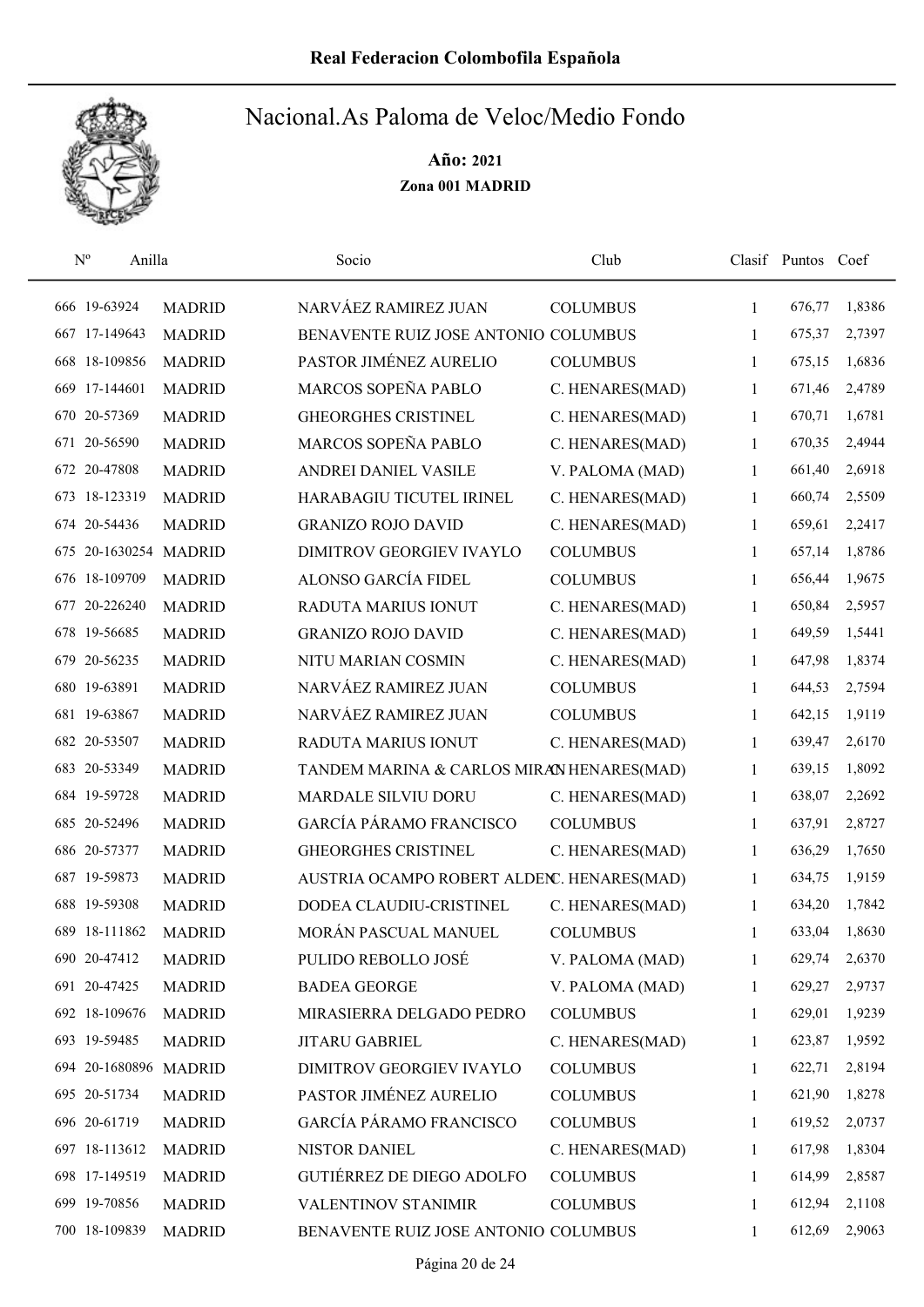

| $\mathbf{N}^{\text{o}}$ | Anilla        |               | Socio                                         | Club            |              | Clasif Puntos Coef |        |
|-------------------------|---------------|---------------|-----------------------------------------------|-----------------|--------------|--------------------|--------|
|                         | 701 20-55970  | <b>MADRID</b> | LARA IRUELA SANTIAGO                          | C. HENARES(MAD) | $\mathbf{1}$ | 611,85             | 1,8814 |
|                         | 702 19-62875  | <b>MADRID</b> | <b>LAZAR NICOLAE MARIUS</b>                   | <b>COLUMBUS</b> | 1            | 611,73             | 2,0049 |
|                         | 703 19-67764  | <b>MADRID</b> | <b>TEOTOC FLORIN</b>                          | <b>COLUMBUS</b> | $\mathbf{1}$ | 607,08             | 2,1284 |
|                         | 704 17-260739 | <b>MADRID</b> | ROSTISLAVOV BUKOVSKI GEORGCOLUMBUS            |                 | $\mathbf{1}$ | 601,10             | 1,8515 |
|                         | 705 19-59910  | <b>MADRID</b> | ROSTISLAVOV BUKOVSKI GEORGCOLUMBUS            |                 | $\mathbf{1}$ | 594,93             | 1,8716 |
|                         | 706 19-59818  | <b>MADRID</b> | MARDALE SILVIU DORU                           | C. HENARES(MAD) | 1            | 594,06             | 1,7192 |
|                         | 707 19-60560  | <b>MADRID</b> | LARA IRUELA SANTIAGO                          | C. HENARES(MAD) | 1            | 593,08             | 2,6509 |
|                         | 708 20-55510  | <b>MADRID</b> | LUPAN GHEORGHE IONUT                          | C. HENARES(MAD) | 1            | 590,40             | 1,8818 |
|                         | 709 20-53361  | <b>MADRID</b> | TANDEM MARINA & CARLOS MIRAN HENARES(MAD)     |                 | 1            | 589,65             | 1,9880 |
|                         | 710 17-150457 | <b>MADRID</b> | <b>TEOTOC FLORIN</b>                          | <b>COLUMBUS</b> | 1            | 586,51             | 2,2398 |
|                         | 711 16-172214 | <b>MADRID</b> | MIRASIERRA DELGADO PEDRO                      | <b>COLUMBUS</b> | 1            | 584,74             | 2,0934 |
|                         | 712 19-55654  | <b>MADRID</b> | SIETEIGLESIAS PEINADO JOSÉ M. V. PALOMA (MAD) |                 | 1            | 583,05             | 2,1492 |
|                         | 713 18-114874 | <b>MADRID</b> | <b>NEAGOE BOGDAN</b>                          | C. HENARES(MAD) | 1            | 582,17             | 2,2410 |
|                         | 714 19-281226 | <b>MADRID</b> | TANDEM CHITULEANU & TANASACOLUMBUS            |                 | 1            | 581,29             | 2,1423 |
|                         | 715 19-60429  | <b>MADRID</b> | MARCOS SOPEÑA PABLO                           | C. HENARES(MAD) | $\mathbf{1}$ | 579,29             | 2,6500 |
|                         | 716 18-113753 | <b>MADRID</b> | HARABAGIU TICUTEL IRINEL                      | C. HENARES(MAD) | 1            | 578,03             | 2,0609 |
|                         | 717 20-51429  | <b>MADRID</b> | ESCRIBÁ MONTERO MANUEL                        | <b>COLUMBUS</b> | 1            | 577,39             | 2,4698 |
|                         | 718 17-145478 | <b>MADRID</b> | ONICIUC NARCIS                                | C. HENARES(MAD) | 1            | 576,15             | 2,1029 |
|                         | 719 20-50412  | <b>MADRID</b> | NARVÁEZ RAMIREZ JUAN                          | <b>COLUMBUS</b> | $\mathbf{1}$ | 572,98             | 2,2559 |
|                         | 720 18-108572 | <b>MADRID</b> | LÓPEZ MICHELENA JOSÉ LUIS                     | V. PALOMA (MAD) | 1            | 572,67             | 2,1129 |
|                         | 721 16-164413 | <b>MADRID</b> | MARDALE SILVIU DORU                           | C. HENARES(MAD) | 1            | 569,21             | 1,8620 |
|                         | 722 20-58084  | <b>MADRID</b> | ESCRIBÁ MONTERO MANUEL                        | <b>COLUMBUS</b> | 1            | 568,54             | 2,5387 |
|                         | 723 20-55115  | <b>MADRID</b> | <b>DINU MARIUS IULIAN</b>                     | C. HENARES(MAD) | 1            | 567,76             | 2,7392 |
|                         | 724 19-85120  | <b>MADRID</b> | <b>VALENTINOV STANIMIR</b>                    | <b>COLUMBUS</b> | 1            | 565,82             | 2,3871 |
|                         | 725 18-109800 | <b>MADRID</b> | BENAVENTE RUIZ JOSE ANTONIO COLUMBUS          |                 | 1            | 565,18             | 2,3418 |
|                         | 726 20-54927  | <b>MADRID</b> | LARA IRUELA SANTIAGO                          | C. HENARES(MAD) | 1            | 564,82             | 2,1323 |
|                         | 727 19-56919  | <b>MADRID</b> | NEAGOE BOGDAN                                 | C. HENARES(MAD) | 1            | 562,85             | 2,3684 |
|                         | 728 18-114217 | <b>MADRID</b> | <b>SAS RYSZARD</b>                            | C. HENARES(MAD) | 1            | 561,96             | 2,4196 |
|                         | 729 20-47424  | <b>MADRID</b> | <b>BADEA GEORGE</b>                           | V. PALOMA (MAD) | 1            | 559,46             | 3,0693 |
|                         | 730 19-63153  | <b>MADRID</b> | BENAVENTE RUIZ JOSE ANTONIO COLUMBUS          |                 | $\mathbf{1}$ | 555,36             | 2,3821 |
|                         | 731 20-50394  | <b>MADRID</b> | NARVÁEZ RAMIREZ JUAN                          | <b>COLUMBUS</b> | 1            | 554,82             | 2,9002 |
|                         | 732 18-109032 | <b>MADRID</b> | CALLE TORRES JOSÉ MIGUEL                      | <b>COLUMBUS</b> | 1            | 552,44             | 2,5339 |
|                         | 733 20-54674  | <b>MADRID</b> | LUPAN GHEORGHE IONUT                          | C. HENARES(MAD) | 1            | 551,48             | 2,0864 |
|                         | 734 20-61703  | <b>MADRID</b> | <b>GARCÍA PÁRAMO FRANCISCO</b>                | <b>COLUMBUS</b> | 1            | 550,62             | 2,4407 |
|                         | 735 18-113631 | <b>MADRID</b> | NISTOR DANIEL                                 | C. HENARES(MAD) | 1            | 550,50             | 2,1534 |
|                         |               |               |                                               |                 |              |                    |        |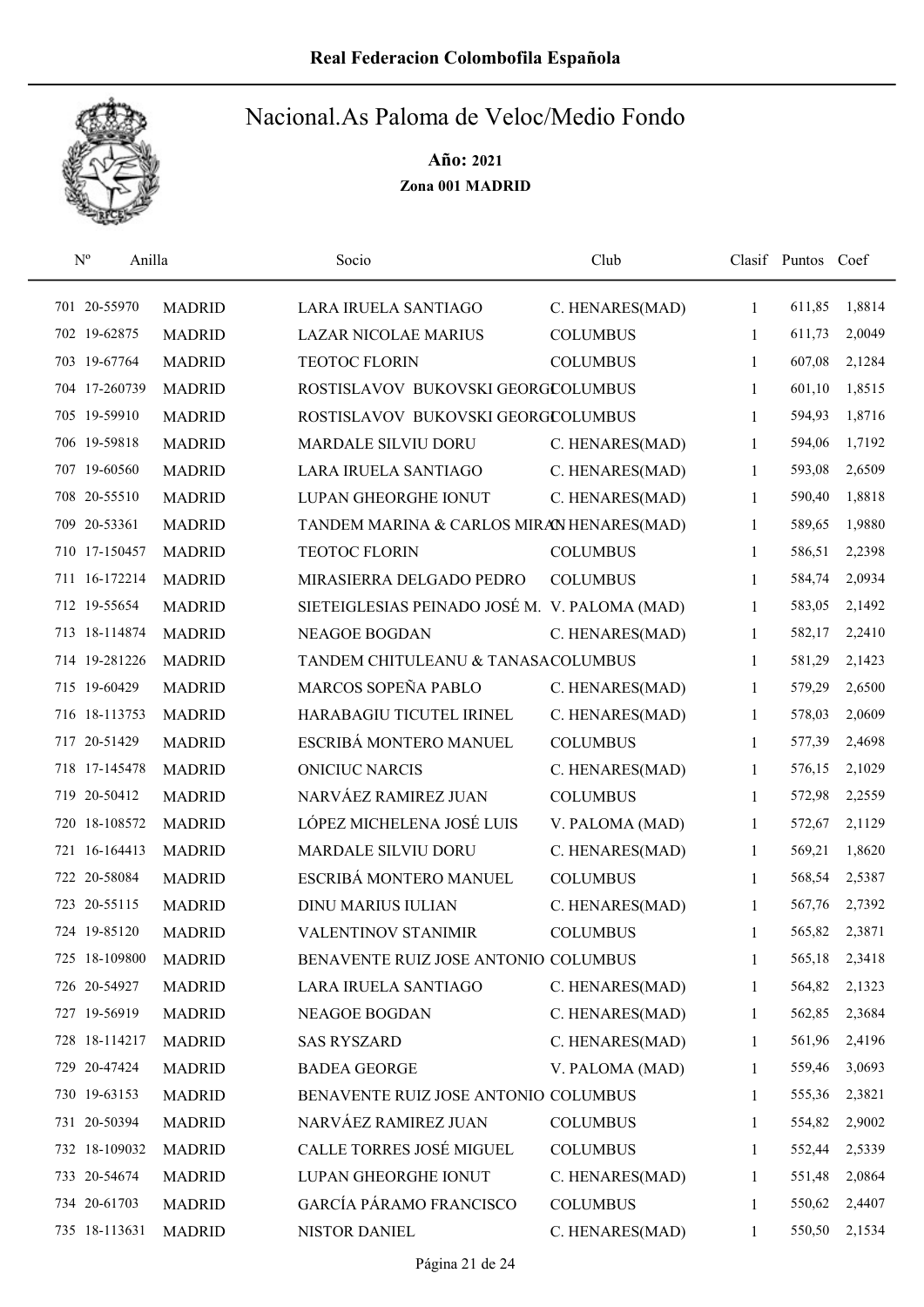

| $N^{\rm o}$   | Anilla        | Socio                                         | Club            |              | Clasif Puntos Coef |        |
|---------------|---------------|-----------------------------------------------|-----------------|--------------|--------------------|--------|
| 736 19-63816  | <b>MADRID</b> | GUTIÉRREZ DE DIEGO ADOLFO                     | <b>COLUMBUS</b> | 1            | 549,87             | 2,3870 |
| 737 19-279043 | <b>MADRID</b> | SÁNCHEZ ROMERO MANUEL                         | <b>COLUMBUS</b> | 1            | 546,94             | 2,9942 |
| 738 20-55009  | <b>MADRID</b> | <b>DINU MARIUS IULIAN</b>                     | C. HENARES(MAD) | 1            | 542,12             | 2,2678 |
| 739 19-65001  | <b>MADRID</b> | LÓPEZ MICHELENA JOSÉ LUIS                     | V. PALOMA (MAD) | 1            | 540,02             | 2,2394 |
| 740 18-114494 | <b>MADRID</b> | TANDEM MARINA & CARLOS MIRAN HENARES(MAD)     |                 | 1            | 537,41             | 2,2509 |
| 741 18-109216 | <b>MADRID</b> | MIRASIERRA DELGADO PEDRO                      | <b>COLUMBUS</b> | $\mathbf{1}$ | 531,44             | 2,3448 |
| 742 19-59892  | <b>MADRID</b> | AUSTRIA OCAMPO ROBERT ALDENC. HENARES(MAD)    |                 | 1            | 529,20             | 2,3741 |
| 743 20-53971  | <b>MADRID</b> | <b>BURLACU MIHAI</b>                          | C. HENARES(MAD) | 1            | 528,60             | 2,3417 |
| 744 20-56965  | <b>MADRID</b> | TOADER VASILE CONSTANTIN                      | C. HENARES(MAD) | 1            | 522,31             | 2,3907 |
| 745 18-109812 | <b>MADRID</b> | BENAVENTE RUIZ JOSE ANTONIO COLUMBUS          |                 | 1            | 513,42             | 2,5029 |
| 746 20-56846  | <b>MADRID</b> | TOADER VASILE CONSTANTIN                      | C. HENARES(MAD) | 1            | 493,36             | 2,4239 |
| 747 20-51248  | <b>MADRID</b> | GARCÍA DÍAZ IGNACIO                           | <b>COLUMBUS</b> | 1            | 490,84             | 3,2889 |
| 748 19-61941  | <b>MADRID</b> | MORÁN PASCUAL MANUEL                          | <b>COLUMBUS</b> | 1            | 486,03             | 2,3594 |
| 749 18-117323 | <b>MADRID</b> | SIETEIGLESIAS PEINADO JOSÉ M. V. PALOMA (MAD) |                 | 1            | 484,84             | 2,4665 |
| 750 20-61708  | <b>MADRID</b> | <b>GARCÍA PÁRAMO FRANCISCO</b>                | <b>COLUMBUS</b> | $\mathbf{1}$ | 484,69             | 2,5863 |
| 751 19-57441  | <b>MADRID</b> | <b>TIBU VISALON</b>                           | C. HENARES(MAD) | $\mathbf{1}$ | 477,83             | 2,0243 |
| 752 18-82856  | <b>MADRID</b> | <b>TIBU VISALON</b>                           | C. HENARES(MAD) | 1            | 477,03             | 2,0288 |
| 753 18-112141 | <b>MADRID</b> | FAYOS MARTÍN JUAN MANUEL                      | <b>COLUMBUS</b> | 1            | 474,53             | 2,6151 |
| 754 19-64510  | <b>MADRID</b> | GARCÍA DÍAZ IGNACIO                           | <b>COLUMBUS</b> | 1            | 473,74             | 2,8271 |
| 755 19-64515  | <b>MADRID</b> | GARCÍA DÍAZ IGNACIO                           | <b>COLUMBUS</b> | $\mathbf{1}$ | 468,62             | 2,8334 |
| 756 20-52507  | <b>MADRID</b> | <b>GARCÍA PÁRAMO FRANCISCO</b>                | <b>COLUMBUS</b> | $\mathbf{1}$ | 458,14             | 2,6154 |
| 757 20-53061  | <b>MADRID</b> | <b>DIN CODRUT MARIAN</b>                      | C. HENARES(MAD) | 1            | 452,78             | 2,4937 |
| 758 17-148657 | <b>MADRID</b> | GALHANAS BENAVIDES JOAQUÍN V. PALOMA (MAD)    |                 | 1            | 442,32             | 2,9047 |
| 759 19-63795  | <b>MADRID</b> | <b>GUTIÉRREZ DE DIEGO ADOLFO</b>              | <b>COLUMBUS</b> | 1            | 442,28             | 2,5854 |
| 760 18-115754 | <b>MADRID</b> | MARCOS SOPEÑA PABLO                           | C. HENARES(MAD) | 1            | 441,68             | 2,7123 |
| 761 19-60433  | <b>MADRID</b> | MARCOS SOPEÑA PABLO                           | C. HENARES(MAD) | 1            | 425,70             | 2,7174 |
| 762 19-57251  | <b>MADRID</b> | LUPAN GHEORGHE IONUT                          | C. HENARES(MAD) | 1            | 417,79             | 2,2961 |
| 763 19-63151  | <b>MADRID</b> | BENAVENTE RUIZ JOSE ANTONIO COLUMBUS          |                 | 1            | 416,54             | 3,0269 |
| 764 19-57466  | <b>MADRID</b> | <b>TIBU VISALON</b>                           | C. HENARES(MAD) | 1            | 415,66             | 2,0511 |
| 765 18-108448 | <b>MADRID</b> | PULIDO REBOLLO JOSÉ                           | V. PALOMA (MAD) | $\mathbf{1}$ | 407,99             | 2,8121 |
| 766 20-56208  | <b>MADRID</b> | NITU MARIAN COSMIN                            | C. HENARES(MAD) | $\mathbf{1}$ | 399,23             | 2,5374 |
| 767 19-392403 | <b>MADRID</b> | NEGOITA IONEL                                 | C. HENARES(MAD) | 1            | 391,51             | 2,4438 |
| 768 19-58307  | <b>MADRID</b> | HARABAGIU TICUTEL IRINEL                      | C. HENARES(MAD) | 1            | 387,18             | 2,4604 |
| 769 19-55624  | <b>MADRID</b> | SIETEIGLESIAS PEINADO JOSÉ M. V. PALOMA (MAD) |                 | 1            | 386,08             | 2,9574 |
| 770 19-60834  | <b>MADRID</b> | TOADER VASILE CONSTANTIN                      | C. HENARES(MAD) | 1            | 385,90             | 2,6010 |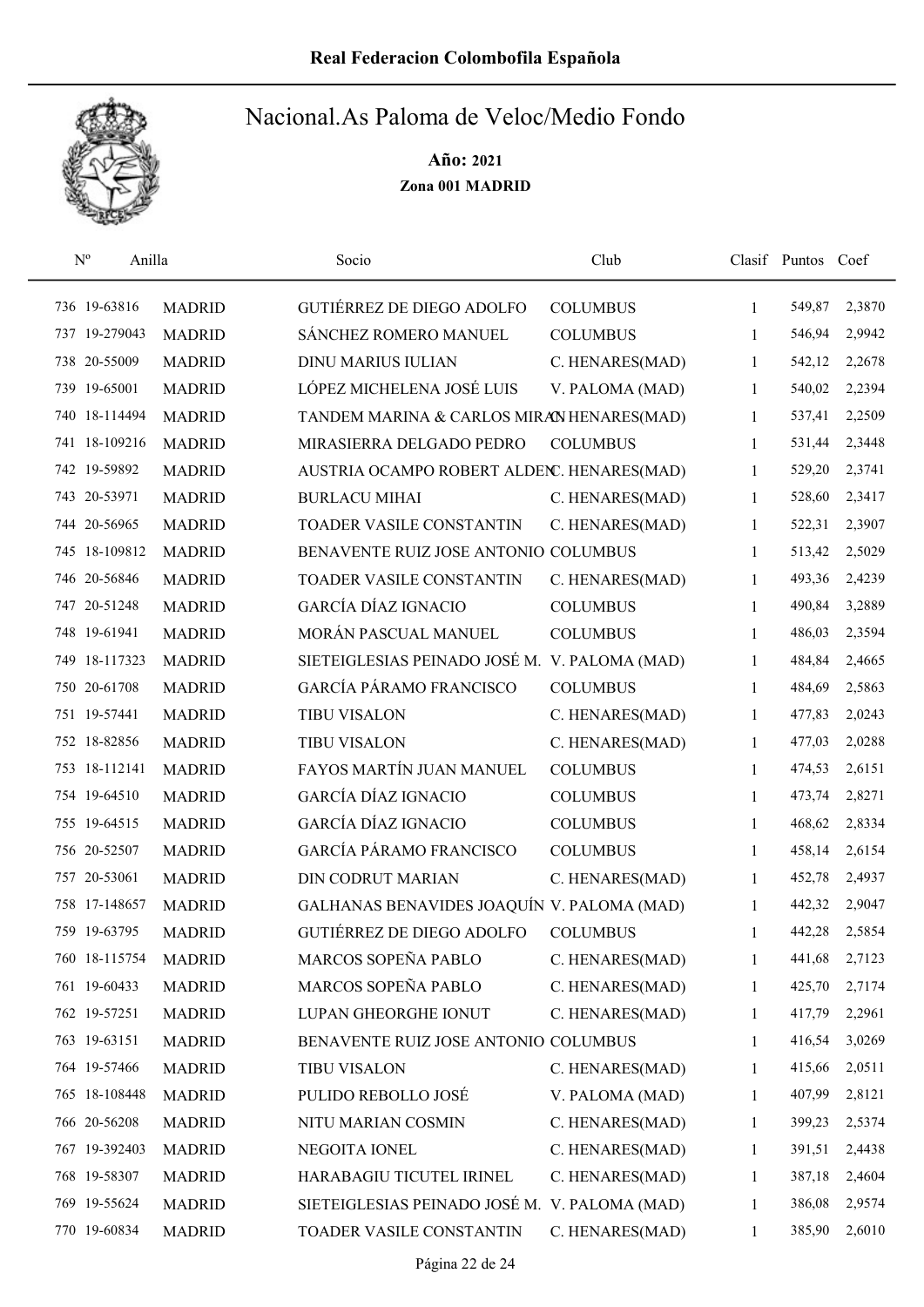

| $\mathrm{N}^{\mathrm{o}}$ | Anilla |               | Socio                                         | Club            |              | Clasif Puntos Coef |        |
|---------------------------|--------|---------------|-----------------------------------------------|-----------------|--------------|--------------------|--------|
| 771 17-149299             |        | <b>MADRID</b> | MIRASIERRA DELGADO PEDRO                      | <b>COLUMBUS</b> | 1            | 380,88             | 2,5798 |
| 772 19-55649              |        | <b>MADRID</b> | SIETEIGLESIAS PEINADO JOSÉ M. V. PALOMA (MAD) |                 | 1            | 380,14             | 2,6336 |
| 773 20-54471              |        | <b>MADRID</b> | <b>GRANIZO ROJO DAVID</b>                     | C. HENARES(MAD) | 1            | 375,22             | 2,1847 |
| 774 20-61714              |        | <b>MADRID</b> | GARCÍA PÁRAMO FRANCISCO                       | <b>COLUMBUS</b> | 1            | 362,99             | 3,1054 |
| 775 20-59285              |        | <b>MADRID</b> | DIMITROV GEORGIEV IVAYLO                      | <b>COLUMBUS</b> | 1            | 362,71             | 2,6934 |
| 776 20-52965              |        | <b>MADRID</b> | ESCRIBÁ MONTERO MANUEL                        | <b>COLUMBUS</b> | 1            | 356,63             | 2,9963 |
| 777 19-63923              |        | <b>MADRID</b> | NARVÁEZ RAMIREZ JUAN                          | <b>COLUMBUS</b> | 1            | 349,11             | 2,7071 |
| 778 20-2610               |        | <b>MADRID</b> | TARAZAGA ALVARADO MANUEL                      | <b>COLUMBUS</b> | 1            | 346,37             | 2,7019 |
| 779 18-113646             |        | <b>MADRID</b> | NISTOR DANIEL                                 | C. HENARES(MAD) | 1            | 344,50             | 2,4712 |
| 780 20-50603              |        | <b>MADRID</b> | SÁNCHEZ ROMERO MANUEL                         | <b>COLUMBUS</b> | 1            | 343,08             | 2,8026 |
| 781 19-551051             |        | <b>MADRID</b> | SUSON GANGA DARIUS ANDREI                     | C. HENARES(MAD) | 1            | 341,18             | 2,5607 |
| 782 18-116193             |        | <b>MADRID</b> | <b>ONICIUC NARCIS</b>                         | C. HENARES(MAD) | 1            | 333,11             | 2,5849 |
| 783 19-58217              |        | <b>MADRID</b> | DODEA CLAUDIU-CRISTINEL                       | C. HENARES(MAD) | 1            | 332,09             | 2,5071 |
| 784 19-19705              |        | <b>MADRID</b> | <b>VALENTINOV STANIMIR</b>                    | <b>COLUMBUS</b> | 1            | 331,27             | 2,8869 |
| 785 18-112204             |        | <b>MADRID</b> | POROJAN VASILE ADRIAN                         | <b>COLUMBUS</b> | $\mathbf{1}$ | 330,92             | 2,5872 |
| 786 18-268169             |        | <b>MADRID</b> | ROSTISLAVOV BUKOVSKI GEORGCOLUMBUS            |                 | 1            | 324,40             | 2,4804 |
| 787 19-59877              |        | <b>MADRID</b> | AUSTRIA OCAMPO ROBERT ALDENC. HENARES(MAD)    |                 | 1            | 319,93             | 2,9876 |
| 788 19-281194             |        | <b>MADRID</b> | <b>BADEA GEORGE</b>                           | V. PALOMA (MAD) | 1            | 319,88             | 3,2424 |
| 789 19-63433              |        | <b>MADRID</b> | MIRASIERRA DELGADO PEDRO                      | <b>COLUMBUS</b> | 1            | 319,37             | 2,9685 |
| 790 20-52499              |        | <b>MADRID</b> | <b>GARCÍA PÁRAMO FRANCISCO</b>                | <b>COLUMBUS</b> | 1            | 319,33             | 2,8833 |
| 791 18-110080             |        | <b>MADRID</b> | BENAVENTE RUIZ JOSE ANTONIO COLUMBUS          |                 | 1            | 317,44             | 3,1303 |
| 792 19-59411              |        | <b>MADRID</b> | <b>ONICIUC NARCIS</b>                         | C. HENARES(MAD) | 1            | 315,80             | 2,8929 |
| 793 19-63036              |        | <b>MADRID</b> | SÁNCHEZ ROMERO MANUEL                         | <b>COLUMBUS</b> | 1            | 315,51             | 2,8779 |
| 794 18-112287             |        | <b>MADRID</b> | POROJAN VASILE ADRIAN                         | <b>COLUMBUS</b> | 1            | 315,42             | 2,6189 |
| 795 19-62412              |        | <b>MADRID</b> | LAZAR NICOLAE MARIUS                          | <b>COLUMBUS</b> | 1            | 312,15             | 2,7658 |
| 796 18-116086             |        | <b>MADRID</b> | TANDEM MARINA & CARLOS MIRAN HENARES(MAD)     |                 | 1            | 308,36             | 2,6349 |
| 797 19-57451              |        | <b>MADRID</b> | <b>TIBU VISALON</b>                           | C. HENARES(MAD) | 1            | 302,42             | 2,2478 |
| 798 19-58962              |        | <b>MADRID</b> | TANDEM MARINA & CARLOS MIRAN HENARES(MAD)     |                 | 1            | 301,35             | 2,6507 |
| 799 20-52511              |        | <b>MADRID</b> | <b>GARCÍA PÁRAMO FRANCISCO</b>                | <b>COLUMBUS</b> | 1            | 297,94             | 2,9416 |
| 800 18-111431             |        | <b>MADRID</b> | GARCÍA DÍAZ IGNACIO                           | <b>COLUMBUS</b> | 1            | 294,92             | 3,2002 |
| 801 20-52545              |        | <b>MADRID</b> | TEOTOC FLORIN                                 | <b>COLUMBUS</b> | 1            | 294,85             | 3,2193 |
| 802 18-114907             |        | <b>MADRID</b> | BORCEA SORIN CONSTANTIN                       | C. HENARES(MAD) | 1            | 291,15             | 2,8038 |
| 803 19-63188              |        | <b>MADRID</b> | BENAVENTE RUIZ JOSE ANTONIO COLUMBUS          |                 | 1            | 289,57             | 3,1705 |
| 804 19-63462              |        | <b>MADRID</b> | MIRASIERRA DELGADO PEDRO                      | <b>COLUMBUS</b> | 1            | 289,37             | 3,0176 |
| 805 17-111245             |        | <b>MADRID</b> | GUTIÉRREZ DE DIEGO ADOLFO                     | <b>COLUMBUS</b> | 1            | 287,83             | 3,1361 |